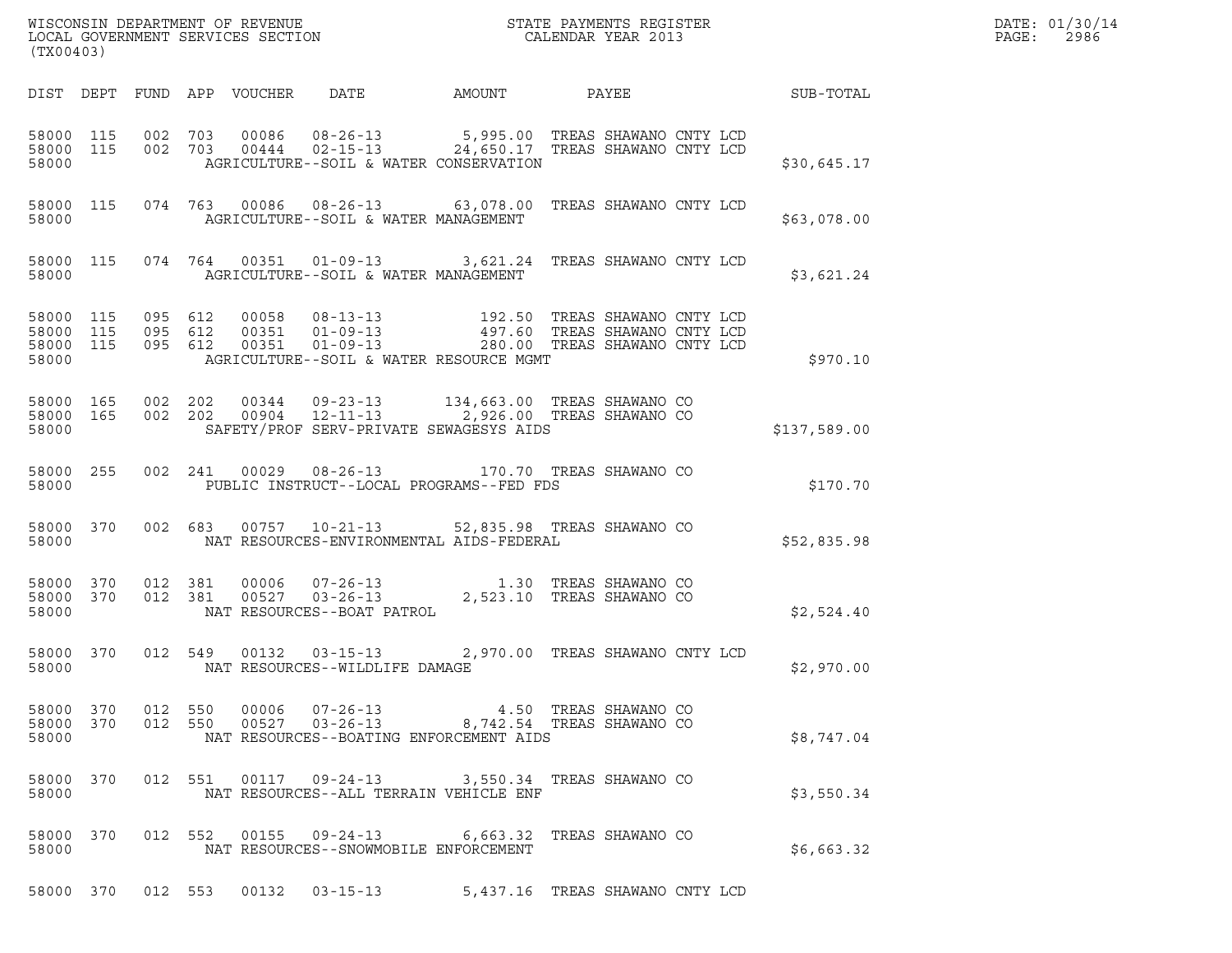| (TX00403)                                                                                                                                                                                                                                                                                                                                                                 |                                                                                                |                                                                                                                                                                                                   |                                                                                                                                                                                                             |                                                                                                                                                                                                                                                                            |                                                                                                                                                            |                                                                                                                                                                                                                                                                                                                 |              | DATE: 01/30/14<br>PAGE:<br>2987 |
|---------------------------------------------------------------------------------------------------------------------------------------------------------------------------------------------------------------------------------------------------------------------------------------------------------------------------------------------------------------------------|------------------------------------------------------------------------------------------------|---------------------------------------------------------------------------------------------------------------------------------------------------------------------------------------------------|-------------------------------------------------------------------------------------------------------------------------------------------------------------------------------------------------------------|----------------------------------------------------------------------------------------------------------------------------------------------------------------------------------------------------------------------------------------------------------------------------|------------------------------------------------------------------------------------------------------------------------------------------------------------|-----------------------------------------------------------------------------------------------------------------------------------------------------------------------------------------------------------------------------------------------------------------------------------------------------------------|--------------|---------------------------------|
| DIST DEPT                                                                                                                                                                                                                                                                                                                                                                 |                                                                                                |                                                                                                                                                                                                   | FUND APP VOUCHER                                                                                                                                                                                            | DATE                                                                                                                                                                                                                                                                       | AMOUNT                                                                                                                                                     | PAYEE SUB-TOTAL                                                                                                                                                                                                                                                                                                 |              |                                 |
| 58000 370<br>58000                                                                                                                                                                                                                                                                                                                                                        |                                                                                                |                                                                                                                                                                                                   |                                                                                                                                                                                                             | NAT RESOURCES--WILDLIFE DAMAGE CLAIMS                                                                                                                                                                                                                                      |                                                                                                                                                            | 012 553 00132 03-15-13 24,466.10 TREAS SHAWANO CNTY LCD                                                                                                                                                                                                                                                         | \$29,903.26  |                                 |
| 58000 370<br>58000                                                                                                                                                                                                                                                                                                                                                        |                                                                                                |                                                                                                                                                                                                   |                                                                                                                                                                                                             | NAT RESOURCES-FOREST CROP/MANAGED FOREST                                                                                                                                                                                                                                   |                                                                                                                                                            | 012 566 00001 09-24-13 38,507.90 TREAS SHAWANO CO                                                                                                                                                                                                                                                               | \$38,507.90  |                                 |
| 58000 370<br>58000                                                                                                                                                                                                                                                                                                                                                        |                                                                                                | 012 569                                                                                                                                                                                           |                                                                                                                                                                                                             | NAT RESOURCES--SNOWMOBILE TRAIL AIDS                                                                                                                                                                                                                                       |                                                                                                                                                            | 00501  09-13-13  30,329.38  TREAS SHAWANO CO                                                                                                                                                                                                                                                                    | \$30,329.38  |                                 |
| 58000<br>370<br>58000<br>370<br>58000 370<br>58000                                                                                                                                                                                                                                                                                                                        |                                                                                                | 012 575<br>012 575                                                                                                                                                                                | 02754                                                                                                                                                                                                       | NAT RESOURCES--SNOWMOBILE TRAIL AIDS                                                                                                                                                                                                                                       |                                                                                                                                                            | 00037  08-05-13   113,925.00   TREAS SHAWANO CO<br>04-23-13 8,226.76 TREAS SHAWANO CO<br>012 575 02831 04-23-13 8,226.77 TREAS SHAWANO CO                                                                                                                                                                       | \$130,378.53 |                                 |
| 58000 370<br>58000                                                                                                                                                                                                                                                                                                                                                        |                                                                                                |                                                                                                                                                                                                   |                                                                                                                                                                                                             | NAT RESOURCES--ALL-TERRAIN VEHICLE TRAIL                                                                                                                                                                                                                                   |                                                                                                                                                            | 012 576 00036 08-05-13 56,070.00 TREAS SHAWANO CO                                                                                                                                                                                                                                                               | \$56,070.00  |                                 |
| 58000 370<br>58000                                                                                                                                                                                                                                                                                                                                                        |                                                                                                |                                                                                                                                                                                                   |                                                                                                                                                                                                             | NAT RESOURCES--STEWARDSHIP 2000                                                                                                                                                                                                                                            |                                                                                                                                                            | 095 512 00049 08-05-13 61,786.00 TREAS SHAWANO CO                                                                                                                                                                                                                                                               | \$61,786.00  |                                 |
| 58000 370<br>58000                                                                                                                                                                                                                                                                                                                                                        |                                                                                                |                                                                                                                                                                                                   |                                                                                                                                                                                                             | NAT RESOURCES--POLLUTION CONTROL                                                                                                                                                                                                                                           |                                                                                                                                                            | 095 517 01832 01-24-13 48,628.30 TREAS SHAWANO CNTY LCD                                                                                                                                                                                                                                                         | \$48,628.30  |                                 |
| 58000<br>395<br>395<br>58000<br>58000<br>395<br>58000<br>395<br>58000<br>395<br>58000<br>395<br>58000<br>395<br>58000<br>395<br>58000 395<br>58000<br>395<br>58000<br>395<br>58000<br>395<br>58000<br>395<br>58000<br>395<br>58000<br>395<br>58000<br>395<br>58000<br>395<br>58000<br>395<br>58000<br>395<br>58000<br>395<br>58000<br>395<br>58000<br>395<br>58000<br>395 | 011<br>011<br>011<br>011<br>011<br>011<br>011<br>011<br>011<br>011<br>011<br>011<br>011<br>011 | 011 185<br>011 185<br>011 185<br>011 185<br>011 185<br>011 185<br>011 185<br>011 185<br>011 185<br>185<br>185<br>185<br>185<br>185<br>185<br>185<br>185<br>185<br>185<br>185<br>185<br>185<br>185 | 61748<br>61748<br>61748<br>61748<br>61748<br>61748<br>62511<br>63803<br>66222<br>66222<br>67680<br>67680<br>67680<br>67680<br>68467<br>68467<br>74404<br>74404<br>74404<br>74404<br>75103<br>75103<br>77013 | $02 - 25 - 13$<br>$02 - 25 - 13$<br>$03 - 11 - 13$<br>$03 - 11 - 13$<br>$03 - 11 - 13$<br>$03 - 11 - 13$<br>$03 - 18 - 13$<br>$03 - 18 - 13$<br>$05 - 13 - 13$<br>$05 - 13 - 13$<br>$05 - 13 - 13$<br>$05 - 13 - 13$<br>$05 - 20 - 13$<br>$05 - 20 - 13$<br>$06 - 10 - 13$ | 1,840.98<br>1,196.81<br>346.95<br>1,128.61<br>278.16<br>871.57<br>1,397.23<br>417.24<br>2,248.92<br>1,860.42<br>1,130.37<br>400.43<br>1,624.53<br>1,379.17 | 705.24 TREAS SHAWANO CO<br>TREAS SHAWANO CO<br>TREAS SHAWANO CO<br>TREAS SHAWANO CO<br>TREAS SHAWANO CO<br>TREAS SHAWANO CO<br>TREAS SHAWANO CO<br>TREAS SHAWANO CO<br>TREAS SHAWANO CO<br>TREAS SHAWANO CO<br>TREAS SHAWANO CO<br>TREAS SHAWANO CO<br>TREAS SHAWANO CO<br>TREAS SHAWANO CO<br>TREAS SHAWANO CO |              |                                 |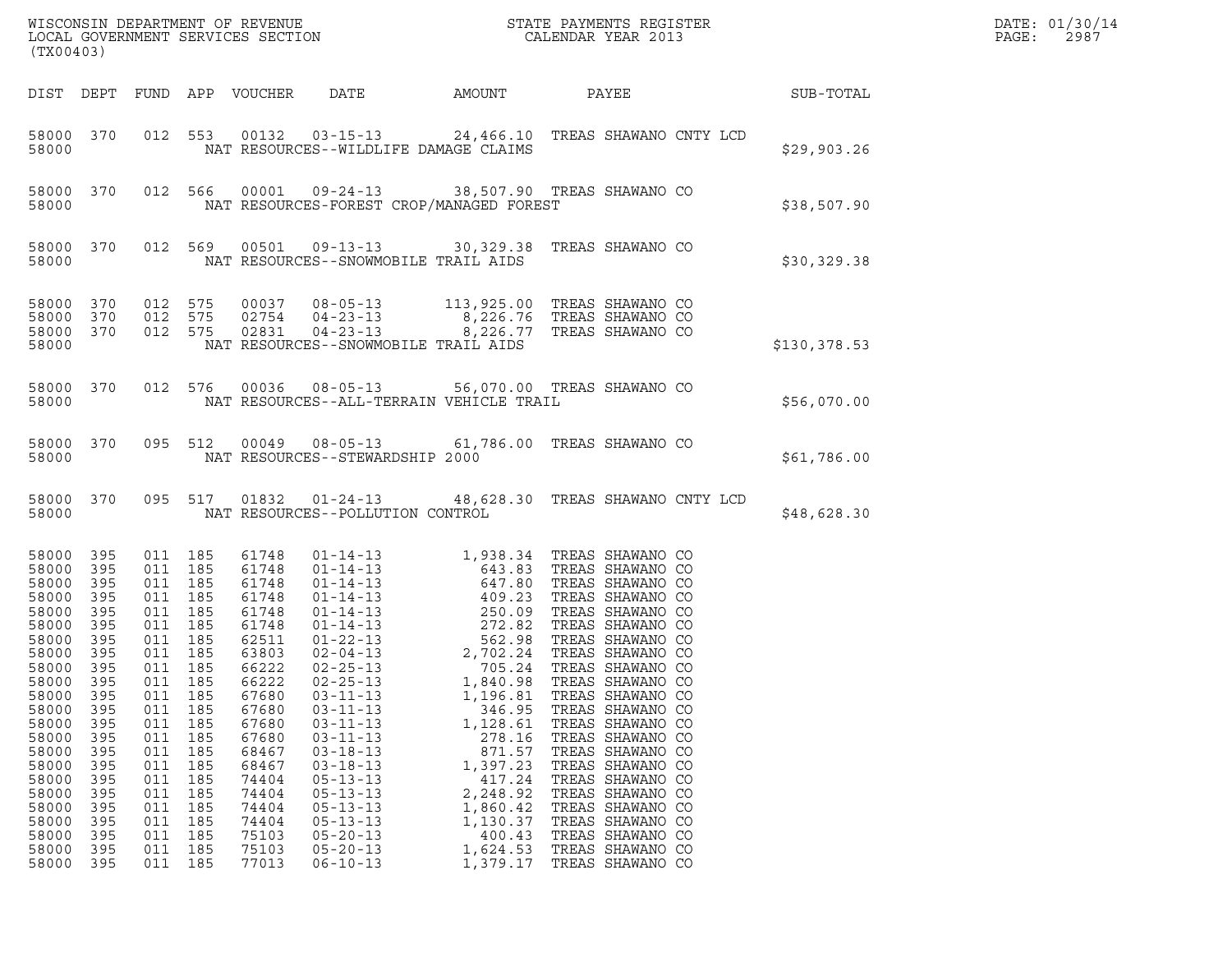| (TX00403)                                                                                                         |                                                                                  |                                                                                  |                                                                                  |                                                                                                          |                                                                                                                                                                                                                                                         |                                                                                                                                                                                                                                                                  |                                                                                                                                                                                  |                |  |
|-------------------------------------------------------------------------------------------------------------------|----------------------------------------------------------------------------------|----------------------------------------------------------------------------------|----------------------------------------------------------------------------------|----------------------------------------------------------------------------------------------------------|---------------------------------------------------------------------------------------------------------------------------------------------------------------------------------------------------------------------------------------------------------|------------------------------------------------------------------------------------------------------------------------------------------------------------------------------------------------------------------------------------------------------------------|----------------------------------------------------------------------------------------------------------------------------------------------------------------------------------|----------------|--|
| DIST                                                                                                              | DEPT                                                                             | <b>FUND</b>                                                                      | APP                                                                              | <b>VOUCHER</b>                                                                                           | DATE                                                                                                                                                                                                                                                    | AMOUNT                                                                                                                                                                                                                                                           | PAYEE                                                                                                                                                                            | SUB-TOTAL      |  |
| 58000<br>58000<br>58000<br>58000<br>58000<br>58000<br>58000<br>58000<br>58000<br>58000                            | 395<br>395<br>395<br>395<br>395<br>395<br>395<br>395<br>395                      | 011<br>011<br>011<br>011<br>011<br>011<br>011<br>011<br>011                      | 185<br>185<br>185<br>185<br>185<br>185<br>185<br>185<br>185                      | 81603<br>81603<br>82336<br>85543<br>86177<br>90537<br>90537<br>92809<br>93736                            | $07 - 22 - 13$<br>$07 - 22 - 13$<br>$07 - 29 - 13$<br>$08 - 26 - 13$<br>$09 - 03 - 13$<br>$10 - 15 - 13$<br>$10 - 15 - 13$<br>$11 - 04 - 13$<br>$11 - 12 - 13$                                                                                          | 1,670.57<br>2,022.90<br>2,456.24<br>3,678.54<br>2,188.41<br>1,800.02<br>791.00<br>799.94<br>4,795.48<br>TRANSPORTATION--HIGHWAY SAFETY-FEDERAL                                                                                                                   | TREAS SHAWANO CO<br>TREAS SHAWANO CO<br>TREAS SHAWANO CO<br>TREAS SHAWANO CO<br>TREAS SHAWANO CO<br>TREAS SHAWANO CO<br>TREAS SHAWANO CO<br>TREAS SHAWANO CO<br>TREAS SHAWANO CO | \$44,457.06    |  |
| 58000<br>58000<br>58000<br>58000                                                                                  | 395<br>395<br>395                                                                | 011<br>011<br>011                                                                | 190<br>190<br>190                                                                | 68058<br>82058<br>94058                                                                                  | $01 - 07 - 13$<br>$07 - 01 - 13$<br>$10 - 07 - 13$                                                                                                                                                                                                      | TRANSPORTATION--GENERAL TRANSP AIDS-GTA                                                                                                                                                                                                                          | 307,765.66 COUNTY OF SHAWANO<br>615,531.32 COUNTY OF SHAWANO<br>307,765.69 COUNTY OF SHAWANO                                                                                     | \$1,231,062.67 |  |
| 58000<br>58000                                                                                                    | 395                                                                              | 011                                                                              | 278                                                                              | 95708                                                                                                    | $11 - 26 - 13$                                                                                                                                                                                                                                          | 135,874.66<br>TRANSPORTATION--LRIP/TRIP/MSIP GRANTS                                                                                                                                                                                                              | TREAS SHAWANO CO                                                                                                                                                                 | \$135,874.66   |  |
| 58000<br>58000                                                                                                    | 410                                                                              | 002                                                                              | 116                                                                              | 11357                                                                                                    | $11 - 05 - 13$<br>CORRECTIONS--LOCAL AID                                                                                                                                                                                                                | 38,278.80                                                                                                                                                                                                                                                        | TREAS SHAWANO CO                                                                                                                                                                 | \$38,278.80    |  |
| 58000<br>58000<br>58000<br>58000<br>58000<br>58000<br>58000<br>58000<br>58000<br>58000<br>58000<br>58000<br>58000 | 435<br>435<br>435<br>435<br>435<br>435<br>435<br>435<br>435<br>435<br>435<br>435 | 005<br>005<br>005<br>005<br>005<br>005<br>005<br>005<br>005<br>005<br>005<br>005 | 000<br>000<br>000<br>000<br>000<br>000<br>000<br>000<br>000<br>000<br>000<br>000 | 90310<br>90314<br>90318<br>90321<br>90323<br>90325<br>90400<br>90402<br>90403<br>90406<br>90408<br>90411 | $01 - 01 - 13$<br>$02 - 01 - 13$<br>$03 - 01 - 13$<br>$04 - 01 - 13$<br>$05 - 01 - 13$<br>$06 - 01 - 13$<br>$07 - 01 - 13$<br>$08 - 01 - 13$<br>$09 - 01 - 13$<br>$10 - 01 - 13$<br>$11 - 01 - 13$<br>$12 - 01 - 13$<br>HEALTH SERVICES--STATE/FED AIDS | 936,737.00 SHAWANO CO<br>702,031.00 SHAWANO CO<br>1,148,131.00<br>586,698.00 SHAWANO CO<br>807,608.00 SHAWANO CO<br>910,984.00 SHAWANO CO<br>1,143,353.00 SHAWANO CO<br>527,796.00 SHAWANO CO<br>943,709.00<br>880,943.00 SHAWANO CO<br>655,924.00<br>712,464.00 | SHAWANO CO<br>SHAWANO CO<br>SHAWANO CO<br>SHAWANO CO                                                                                                                             | \$9,956,378.00 |  |
| 58000<br>58000<br>58000<br>58000<br>58000<br>58000<br>58000<br>58000<br>58000<br>58000<br>58000<br>58000          | 437<br>437<br>437<br>437<br>437<br>437<br>437<br>437<br>437<br>437<br>437<br>437 | 005<br>005<br>005<br>005<br>005<br>005<br>005<br>005<br>005<br>005<br>005<br>005 | 000<br>000<br>000<br>000<br>000<br>000<br>000<br>000<br>000<br>000<br>000<br>000 | 00000<br>00000<br>00000<br>00000<br>00000<br>00000<br>00000<br>00000<br>00000<br>00000<br>00000<br>00000 | $01 - 05 - 13$<br>$01 - 19 - 13$<br>$02 - 30 - 13$<br>$03 - 05 - 13$<br>$03 - 05 - 13$<br>$03 - 11 - 13$<br>$04 - 07 - 13$<br>$04 - 30 - 13$<br>$04 - 31 - 13$<br>$05 - 05 - 13$<br>$06 - 05 - 13$<br>$06 - 30 - 13$                                    | 11,047.62 SHAWANO<br>72,075.68<br>41,961.92<br>47,760.52<br>33, 142.65<br>1,608.32<br>29,695.24<br>42,072.41<br>70,738.47<br>75,044.70<br>34,079.74<br>21,679.33                                                                                                 | SHAWANO CHILD SUPPORT<br>SHAWANO<br>SHAWANO<br>SHAWANO<br>SHAWANO CHILD SUPPORT<br>SHAWANO<br>SHAWANO<br>SHAWANO CHILD SUPPORT<br>SHAWANO<br>SHAWANO<br>SHAWANO                  |                |  |
|                                                                                                                   |                                                                                  |                                                                                  |                                                                                  |                                                                                                          |                                                                                                                                                                                                                                                         |                                                                                                                                                                                                                                                                  |                                                                                                                                                                                  |                |  |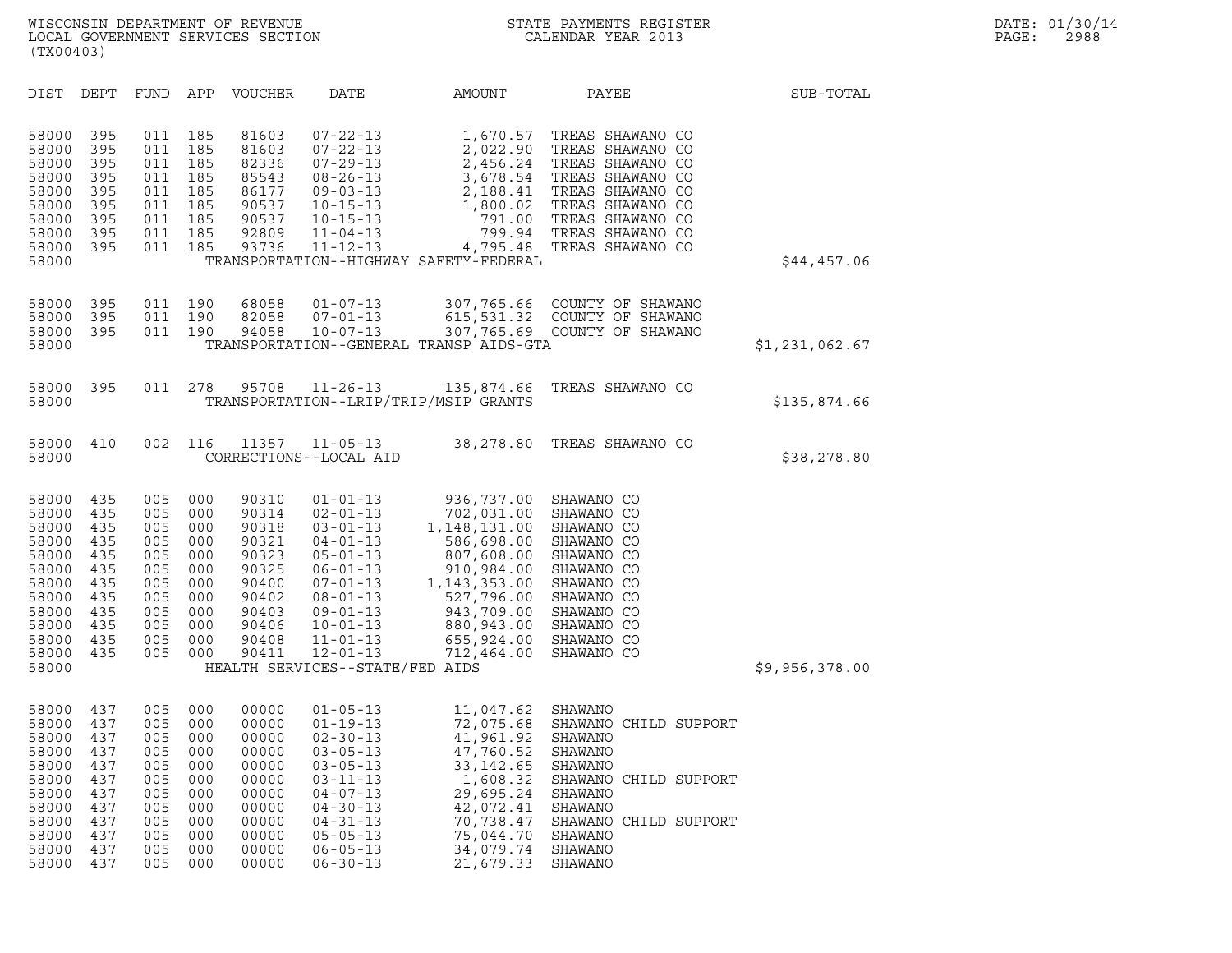| (TX00403)                                                                                                         |                                                                                  |                                                                                  |                                                                                  |                                                                                                          |                                                                                                                                                                                                                      |                                                                                                        |                                                                                                                                                                                                                                                           |                |  |
|-------------------------------------------------------------------------------------------------------------------|----------------------------------------------------------------------------------|----------------------------------------------------------------------------------|----------------------------------------------------------------------------------|----------------------------------------------------------------------------------------------------------|----------------------------------------------------------------------------------------------------------------------------------------------------------------------------------------------------------------------|--------------------------------------------------------------------------------------------------------|-----------------------------------------------------------------------------------------------------------------------------------------------------------------------------------------------------------------------------------------------------------|----------------|--|
| DIST                                                                                                              | DEPT                                                                             | FUND                                                                             | APP                                                                              | <b>VOUCHER</b>                                                                                           | <b>DATE</b>                                                                                                                                                                                                          | AMOUNT                                                                                                 | PAYEE                                                                                                                                                                                                                                                     | SUB-TOTAL      |  |
| 58000<br>58000<br>58000<br>58000<br>58000<br>58000<br>58000<br>58000<br>58000<br>58000<br>58000<br>58000<br>58000 | 437<br>437<br>437<br>437<br>437<br>437<br>437<br>437<br>437<br>437<br>437<br>437 | 005<br>005<br>005<br>005<br>005<br>005<br>005<br>005<br>005<br>005<br>005<br>005 | 000<br>000<br>000<br>000<br>000<br>000<br>000<br>000<br>000<br>000<br>000<br>000 | 00000<br>00000<br>00000<br>00000<br>00000<br>00000<br>00000<br>00000<br>00000<br>00000<br>00000<br>00000 | $06 - 11 - 13$<br>$07 - 22 - 13$<br>$07 - 05 - 13$<br>$07 - 12 - 13$<br>$08 - 30 - 13$<br>$09 - 06 - 13$<br>$09 - 05 - 13$<br>$10 - 28 - 13$<br>$10 - 05 - 13$<br>$10 - 19 - 13$<br>$11 - 30 - 13$<br>$12 - 05 - 13$ | 16,752.07 SHAWANO<br>66,816.09 SHAWANO<br>14,495.30 SHAWANO<br>CHILDREN & FAMILIES--STATE/FEDERAL AIDS | 83.50 SHAWANO<br>2,158.00 SHAWANO CHILD SUPPORT<br>37,868.31 SHAWANO CHILD SUPPORT<br>$27,849.46$ SHAWANO CHILD SUPPORT $211,347.51$ SHAWANO<br>16.68 SHAWANO<br>119,544.97 SHAWANO<br>85,206.71 SHAWANO CHILD SUPPORT<br>24,077.44 SHAWANO CHILD SUPPORT | \$1,087,122.64 |  |
| 58000<br>58000<br>58000                                                                                           | 455<br>455                                                                       | 002<br>002                                                                       | 202<br>202                                                                       | 00134<br>00135                                                                                           | $11 - 20 - 13$<br>$11 - 20 - 13$                                                                                                                                                                                     | 2,555.55<br>JUSTICE--LAW ENFORCEMENT TRAINING REIMB                                                    | 1,007.12 TREAS SHAWANO CNTY<br>TREAS SHAWANO CNTY                                                                                                                                                                                                         | \$3,562.67     |  |
| 58000<br>58000                                                                                                    | 455                                                                              | 002                                                                              | 221                                                                              | 04865                                                                                                    | $07 - 30 - 13$                                                                                                                                                                                                       | 780.00<br>JUSTICE--LAW ENFORCEMENT SERVICES AID                                                        | TREAS SHAWANO CNTY                                                                                                                                                                                                                                        | \$780.00       |  |
| 58000<br>58000                                                                                                    | 455                                                                              | 002                                                                              | 226                                                                              | 01797                                                                                                    | $01 - 08 - 13$<br>JUSTICE--LAW ENFORCEMENT SERVICES                                                                                                                                                                  | 33,970.00                                                                                              | TREAS SHAWANO CO                                                                                                                                                                                                                                          | \$33,970.00    |  |
| 58000<br>58000<br>58000<br>58000                                                                                  | 455<br>455<br>455                                                                | 002<br>002<br>002                                                                | 231<br>231<br>231                                                                | 00134<br>00135<br>00537                                                                                  | $11 - 20 - 13$<br>$11 - 20 - 13$<br>$02 - 15 - 13$<br>JUSTICE--LAW ENFORCEMENT TRAINING                                                                                                                              | 11,840.00                                                                                              | 834.00 TREAS SHAWANO CNTY<br>1,812.00 TREAS SHAWANO CNTY<br>TREAS SHAWANO CNTY                                                                                                                                                                            | \$14,486.00    |  |
| 58000<br>58000<br>58000                                                                                           | 455<br>455                                                                       | 002<br>002                                                                       | 263<br>263                                                                       | 01824<br>01825                                                                                           | $01 - 08 - 13$<br>$01 - 08 - 13$<br>JUSTICE--TRIBAL LAW ENFORCEMENT                                                                                                                                                  |                                                                                                        | 16,432.00 TREAS SHAWANO CO<br>36,602.00 TREAS SHAWANO CO                                                                                                                                                                                                  | \$53,034.00    |  |
| 58000<br>58000<br>58000                                                                                           | 455<br>455                                                                       | 002<br>002                                                                       | 532<br>532                                                                       | 00059<br>04792                                                                                           | $03 - 12 - 13$<br>$07 - 30 - 13$                                                                                                                                                                                     | JUSTICE--VICTIM/WITNESS ASSISTANCE SERV                                                                | 28,336.94 TREAS SHAWANO CO<br>24,921.21 TREAS SHAWANO CO                                                                                                                                                                                                  | \$53,258.15    |  |
| 58000<br>58000<br>58000                                                                                           | 465<br>465                                                                       | 002<br>002                                                                       | 308<br>308                                                                       | 00613<br>00874                                                                                           | $03 - 19 - 13$<br>$12 - 03 - 13$                                                                                                                                                                                     | MILITARY AFFAIRS-EMER MGMT-RESPONSE EQMT                                                               | 8,605.00 TREAS SHAWANO CO<br>9,519.00 TREAS SHAWANO CO                                                                                                                                                                                                    | \$18, 124.00   |  |
| 58000<br>58000<br>58000                                                                                           | 465<br>465                                                                       | 002<br>002                                                                       | 337<br>337                                                                       | 00431<br>00707                                                                                           | $02 - 01 - 13$<br>$06 - 28 - 13$                                                                                                                                                                                     | 4,674.00<br>MILITARY AFFAIRS-EMERGENCY MGMT PLANNING                                                   | TREAS SHAWANO CO<br>4,608.00 TREAS SHAWANO CO                                                                                                                                                                                                             | \$9,282.00     |  |
| 58000                                                                                                             | 465                                                                              |                                                                                  | 002 342                                                                          | 00388                                                                                                    | $01 - 30 - 13$                                                                                                                                                                                                       |                                                                                                        | 21,380.16 TREAS SHAWANO CO                                                                                                                                                                                                                                |                |  |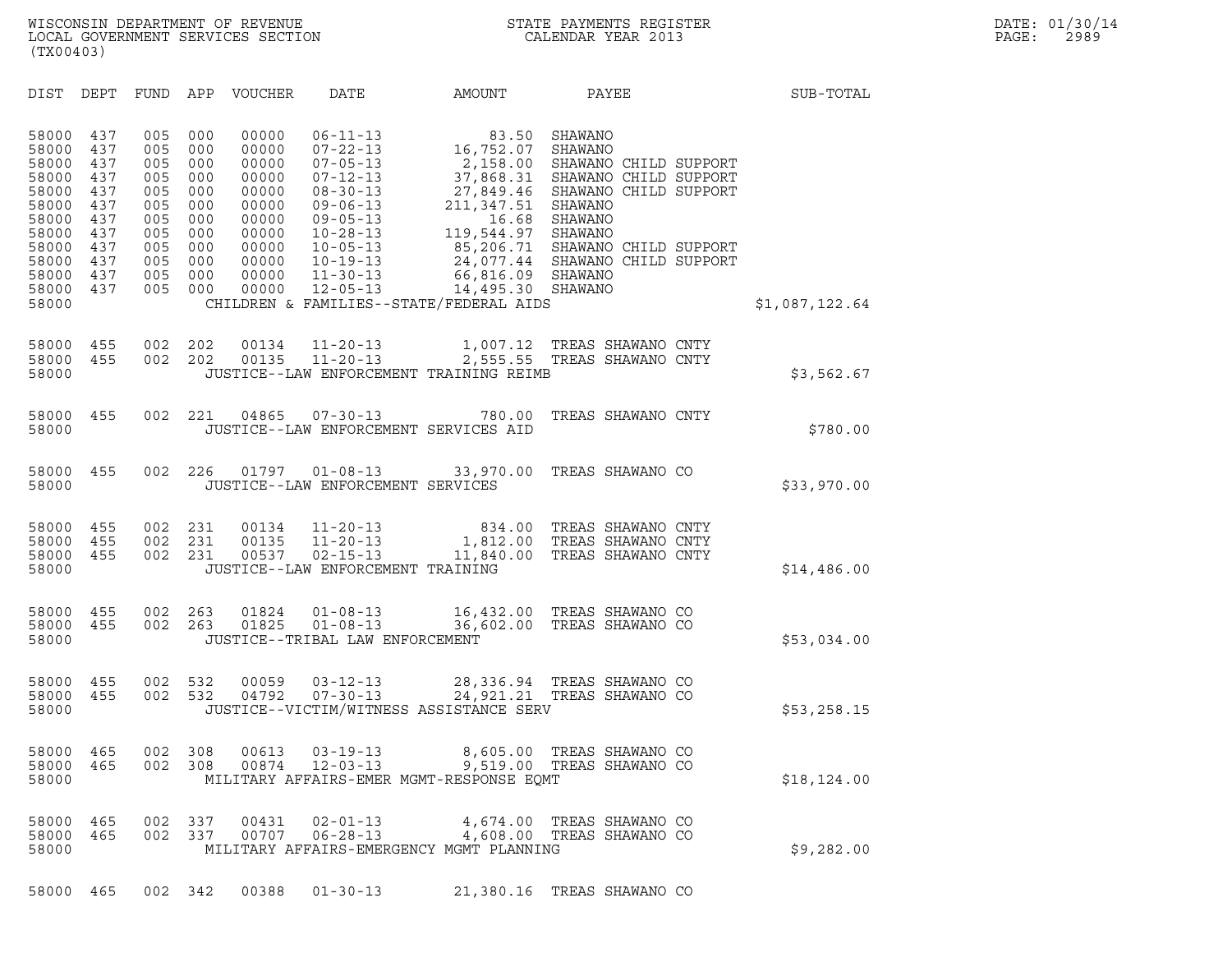| (TX00403)                                                                                                                                                      |                                                                                                                                                                                                                                            |                                                                                                                     |                                                                                                                                                       |                                                                                                                                                                                                                      |                                                                                                                                       | WISCONSIN DEPARTMENT OF REVENUE<br>LOCAL GOVERNMENT SERVICES SECTION<br>CALENDAR YEAR 2013                                                                                                                                                                         |             | DATE: 01/30/14<br>PAGE:<br>2990 |
|----------------------------------------------------------------------------------------------------------------------------------------------------------------|--------------------------------------------------------------------------------------------------------------------------------------------------------------------------------------------------------------------------------------------|---------------------------------------------------------------------------------------------------------------------|-------------------------------------------------------------------------------------------------------------------------------------------------------|----------------------------------------------------------------------------------------------------------------------------------------------------------------------------------------------------------------------|---------------------------------------------------------------------------------------------------------------------------------------|--------------------------------------------------------------------------------------------------------------------------------------------------------------------------------------------------------------------------------------------------------------------|-------------|---------------------------------|
|                                                                                                                                                                |                                                                                                                                                                                                                                            |                                                                                                                     | DIST DEPT FUND APP VOUCHER                                                                                                                            | DATE                                                                                                                                                                                                                 |                                                                                                                                       | AMOUNT PAYEE SUB-TOTAL                                                                                                                                                                                                                                             |             |                                 |
| 58000 465<br>58000 465<br>58000                                                                                                                                |                                                                                                                                                                                                                                            | 002 342<br>002 342                                                                                                  | 00778                                                                                                                                                 | MILITARY AFFAIRS-EMERGENCY MGMT-FED FUND                                                                                                                                                                             |                                                                                                                                       | 08-14-13 13,200.44 TREAS SHAWANO CO<br>01152  06-03-13  2,900.00 TREAS SHAWANO CO                                                                                                                                                                                  | \$37,480.60 |                                 |
| 58000 485<br>58000                                                                                                                                             |                                                                                                                                                                                                                                            |                                                                                                                     |                                                                                                                                                       | VETERANS AFFAIRS GRANTS                                                                                                                                                                                              |                                                                                                                                       | 002 127 05300 06-07-13 1,000.00 TREAS SHAWANO CNTY LCD                                                                                                                                                                                                             | \$1,000.00  |                                 |
| 58000 485<br>58000                                                                                                                                             |                                                                                                                                                                                                                                            |                                                                                                                     |                                                                                                                                                       | VETERANS AFFAIRS--GRANTS TO COUNTIES                                                                                                                                                                                 |                                                                                                                                       | 082  267  05300  06-07-13  4,500.00  TREAS SHAWANO CNTY LCD                                                                                                                                                                                                        | \$4,500.00  |                                 |
| 58000 485<br>58000                                                                                                                                             |                                                                                                                                                                                                                                            |                                                                                                                     |                                                                                                                                                       | VETERANS AFFAIRS--GRANTS TO COUNTIES                                                                                                                                                                                 |                                                                                                                                       | 083 370 05300 06-07-13 4,500.00 TREAS SHAWANO CNTY LCD                                                                                                                                                                                                             | \$4,500.00  |                                 |
| 58000<br>58000                                                                                                                                                 | 505                                                                                                                                                                                                                                        | 002 116                                                                                                             |                                                                                                                                                       | DOA--LAND INFORMATION BOARD GRANTS                                                                                                                                                                                   |                                                                                                                                       | 01374  09-10-13  300.00  TREAS SHAWANO CO                                                                                                                                                                                                                          | \$300.00    |                                 |
| 58000<br>58000<br>58000<br>58000<br>58000<br>58000<br>58000<br>58000<br>58000<br>58000<br>58000<br>58000<br>58000<br>58000<br>58000<br>58000<br>58000<br>58000 | 505<br>002<br>505<br>002<br>505<br>002<br>505<br>002<br>505<br>002<br>505<br>002<br>505<br>002<br>505<br>002<br>505<br>002<br>505<br>002<br>505<br>002<br>505<br>002<br>505<br>002<br>505<br>002<br>505<br>002<br>505<br>002<br>505<br>002 | 155<br>155<br>155<br>155<br>155<br>155<br>155<br>155<br>155<br>155<br>155<br>155<br>155<br>155<br>155<br>155<br>155 | 60035<br>60099<br>60165<br>60258<br>60299<br>60299<br>60380<br>60380<br>60453<br>60550<br>60597<br>60670<br>60670<br>60737<br>60737<br>60815<br>60815 | DOA-HOUSING ASSISTANCE-FEDERAL FUNDS                                                                                                                                                                                 |                                                                                                                                       | 08-06-13<br>09-06-13<br>1,776.48<br>1,776.48<br>TREAS SHAWANO CO<br>10-08-13<br>1,622.69<br>TREAS SHAWANO CO<br>11-25-13<br>3,954.15<br>TREAS SHAWANO CO<br>12-09-13<br>1,742.47<br>TREAS SHAWANO CO<br>12-09-13<br>3,954.15<br>TREAS SHAWANO CO<br>01-08-13<br>3, | \$37,851.74 |                                 |
| 58000<br>58000<br>58000<br>58000<br>58000<br>58000<br>58000<br>58000<br>58000<br>58000<br>58000<br>58000                                                       | 035<br>505<br>505<br>035<br>505<br>035<br>505<br>035<br>505<br>035<br>505<br>035<br>505<br>035<br>505<br>035<br>505<br>035<br>505<br>035<br>505<br>035<br>505<br>035                                                                       | 371<br>371<br>371<br>371<br>371<br>371<br>371<br>371<br>371<br>371<br>371<br>371                                    | 60299<br>60299<br>60380<br>60380<br>60380<br>60453<br>60453<br>60453<br>60550<br>60550<br>60550<br>60597                                              | $12 - 09 - 13$<br>$12 - 09 - 13$<br>$01 - 08 - 13$<br>$01 - 08 - 13$<br>$01 - 08 - 13$<br>$02 - 06 - 13$<br>$02 - 06 - 13$<br>$02 - 06 - 13$<br>$03 - 25 - 13$<br>$03 - 25 - 13$<br>$03 - 25 - 13$<br>$04 - 08 - 13$ | 1,082.68<br>2,676.12<br>2,121.74<br>3,367.18<br>640.15<br>7,071.43<br>3,697.60<br>90.17<br>519.44<br>1,769.07<br>4,667.03<br>4,799.46 | TREAS SHAWANO CO<br>TREAS SHAWANO CO<br>TREAS SHAWANO CO<br>TREAS SHAWANO CO<br>TREAS SHAWANO CO<br>TREAS SHAWANO CO<br>TREAS SHAWANO CO<br>TREAS SHAWANO CO<br>TREAS SHAWANO CO<br>TREAS SHAWANO CO<br>TREAS SHAWANO CO<br>TREAS SHAWANO CO                       |             |                                 |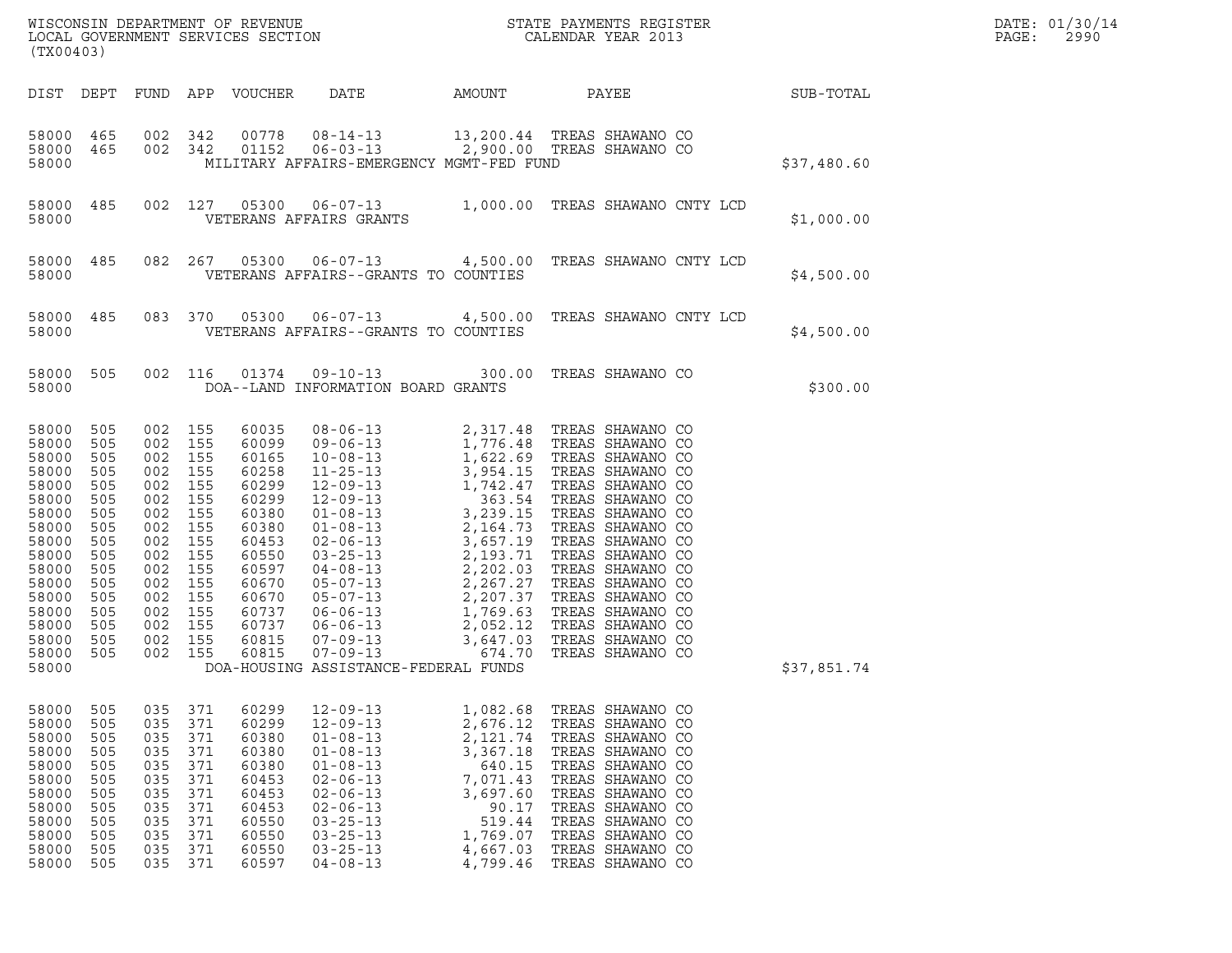|       | DATE: 01/30/14 |
|-------|----------------|
| PAGE: | 2991           |

|                    | STATE PAYMENTS REGISTER |
|--------------------|-------------------------|
| CALENDAR YEAR 2013 |                         |

WISCONSIN DEPARTMENT OF REVENUE<br>LOCAL GOVERNMENT SERVICES SECTION STATE PAYMENTS REGISTER SEGISTER SERVICES OF SAGE: 2991 WISCONSIN DEPARTMENT OF REVENUE<br>LOCAL GOVERNMENT SERVICES SECTION PARA PROPERTY CALENDAR YEAR 2013<br>(TX00403) (TX00403)

| (TX00403)               |            |            |            |                |                                                               |                                                                                             |                                      |                 |  |
|-------------------------|------------|------------|------------|----------------|---------------------------------------------------------------|---------------------------------------------------------------------------------------------|--------------------------------------|-----------------|--|
| DIST                    | DEPT       | FUND       | APP        | VOUCHER        | DATE                                                          | AMOUNT                                                                                      | PAYEE                                | SUB-TOTAL       |  |
| 58000<br>58000<br>58000 | 505<br>505 | 035<br>035 | 371<br>371 | 60670<br>60737 | $05 - 07 - 13$<br>$06 - 06 - 13$<br>DOA--PUBLIC BENEFITS FUND | 4,748.76<br>849.86                                                                          | TREAS SHAWANO CO<br>TREAS SHAWANO CO | \$38,100.69     |  |
| 58000<br>58000<br>58000 | 835<br>835 | 002<br>002 | 105<br>105 | 44449<br>81553 | 07-22-13<br>$11 - 18 - 13$<br>REVENUE--STATE SHARED           | 189,084.29<br>1,097,278.28<br>REVENUES                                                      | TREAS SHAWANO CO<br>TREAS SHAWANO CO | \$1,286,362.57  |  |
| 58000<br>58000          | 835        | 002        | 109        | 01058          | 07-22-13<br>REVENUE--EXEMPT COMPUTER AID                      | 27,705.00                                                                                   | TREAS SHAWANO CO                     | \$27,705.00     |  |
| 58000<br>58000<br>58000 | 835<br>835 | 002<br>002 | 302<br>302 | 10113<br>11113 | $07 - 22 - 13$<br>$07 - 22 - 13$                              | 3,587,465.27<br>1,077,263.71   TREAS SHAWANO CO<br>REVENUE-FIRST DOLLAR/SCHOOL LEVY CREDITS | TREAS SHAWANO CO                     | \$4,664,728.98  |  |
| 58000<br>58000          | 835        | 021        | 363        | 37252          | $03 - 25 - 13$<br>REVENUE--LOTTERY CREDIT -                   | 889,550.93                                                                                  | TREAS SHAWANO CO                     | \$889,550.93    |  |
| 58000                   |            |            |            |                | DISTRICT TOTAL APPROPRIATIONS                                 |                                                                                             |                                      | \$20,380,719.82 |  |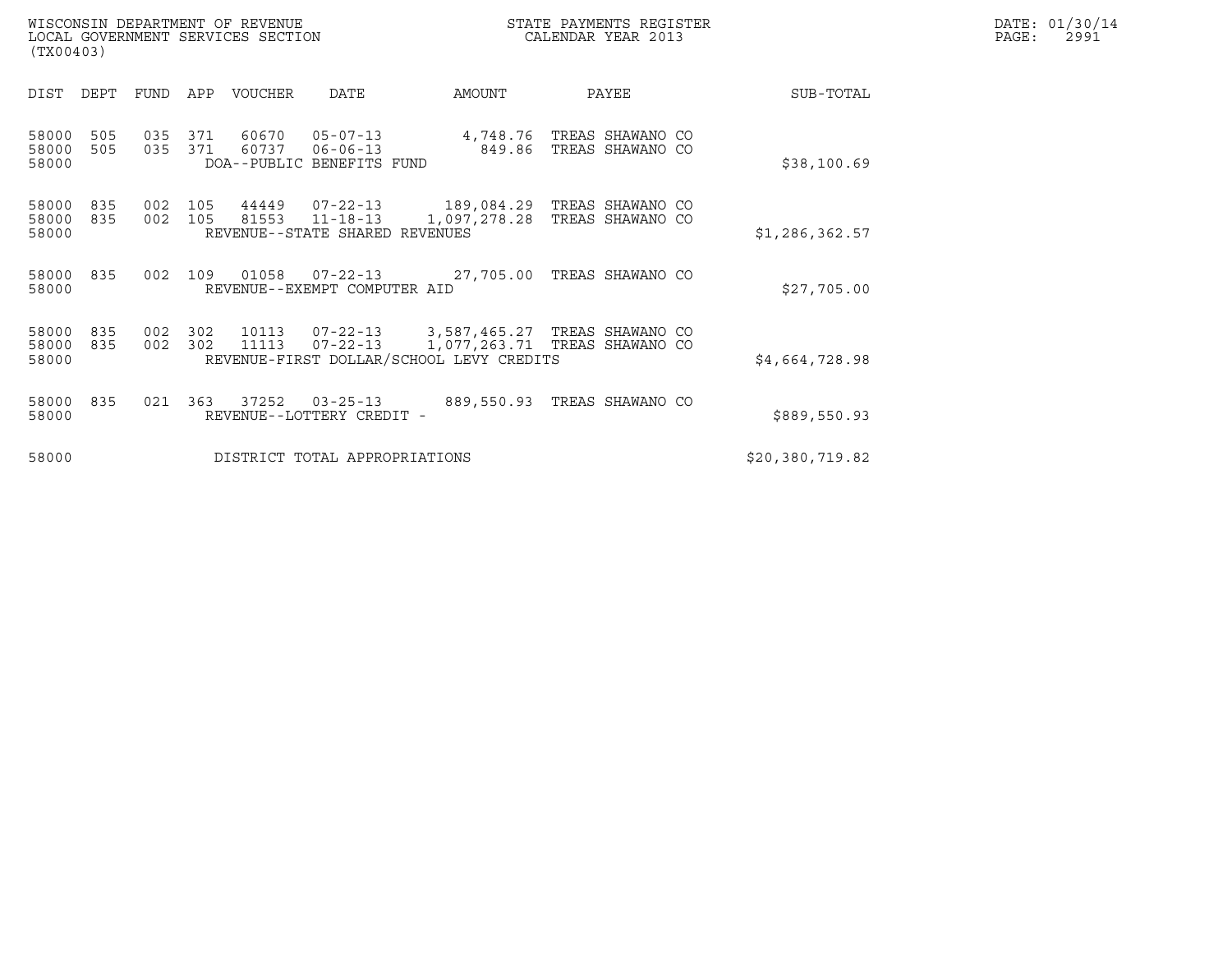| (TX00403)                                             |           |                                          |         |               |                                                  |                                                                                                                                   |                                                                |                  | DATE: 01/30/14<br>$\mathtt{PAGE}$ :<br>2992 |
|-------------------------------------------------------|-----------|------------------------------------------|---------|---------------|--------------------------------------------------|-----------------------------------------------------------------------------------------------------------------------------------|----------------------------------------------------------------|------------------|---------------------------------------------|
|                                                       |           |                                          |         |               |                                                  | DIST DEPT FUND APP VOUCHER DATE AMOUNT PAYEE                                                                                      |                                                                | <b>SUB-TOTAL</b> |                                             |
| 58002 165<br>58002                                    |           | 002 225                                  |         |               |                                                  | 01461  07-03-13  1,454.34  TREAS TN ALMON<br>SAFETY/PROF SERV--FIRE INSURANCE DUES                                                |                                                                | \$1,454.34       |                                             |
| 58002                                                 | 58002 370 |                                          | 000 001 |               |                                                  | NAT RESOURCES-SEVERANCE/YIELD/WITHDRAWAL                                                                                          | 01DNR  03-13-13  624.65  TREAS TOWN ALMON                      | \$624.65         |                                             |
| 58002 370<br>58002 370                                |           | 002 503<br>002 503                       |         | 16048         | $\frac{10048}{16048}$ 02-06-13                   | $02 - 06 - 13$ 624.42                                                                                                             | TREAS TN ALMON<br>467.14   TREAS TN ALMON<br>TOWN SHARE 110.00 |                  |                                             |
| 58002                                                 |           |                                          |         |               |                                                  | NAT RESOURCES--AIDS IN LIEU OF TAXES                                                                                              |                                                                | \$1,091.56       |                                             |
| 58002                                                 | 58002 370 |                                          | 012 571 |               |                                                  | NAT RESOURCES--FOREST CROP/MFL/CO FOREST                                                                                          | 36850  06-10-13  980.08  TREAS TN ALMON                        | \$980.08         |                                             |
| 58002                                                 | 58002 370 |                                          |         | 012 579 18855 |                                                  | NAT RESOURCES--AIDS IN LIEU OF TAXES                                                                                              | 04-15-13 6.37 TREAS TN ALMON                                   | \$6.37           |                                             |
| 58002 370<br>58002                                    |           |                                          | 074 670 | 40997         | NAT RESOURCES--RU RECYCLING GRANT                |                                                                                                                                   | 05-20-13 693.02 TREAS TN ALMON                                 | \$693.02         |                                             |
| 58002 395<br>58002<br>58002 395<br>58002 395<br>58002 | - 395     | 011 191<br>011 191<br>011 191<br>011 191 |         |               |                                                  | 71462  01-07-13  25,689.79  TOWN OF ALMON<br>77462  04-01-13  25,689.79  TOWN OF ALMON<br>TRANSPORTATION--GENERAL TRANSP AIDS-GTA | 25,689.79 TOWN OF ALMON<br>25,689.81 TOWN OF ALMON             | \$102,759.18     |                                             |
| 58002 835<br>58002 835<br>58002                       |           | 002 105<br>002 105                       |         | 44413         | 81517 11-18-13<br>REVENUE--STATE SHARED REVENUES | 07-22-13 4,119.43 TREAS TN ALMON                                                                                                  | 23,345.84 TREAS TN ALMON                                       | \$27,465.27      |                                             |
| 58002 835<br>58002                                    |           | 002 109                                  |         | 03309         | REVENUE--EXEMPT COMPUTER AID                     |                                                                                                                                   | 07-22-13 9.00 TREAS TN ALMON                                   | \$9.00           |                                             |
| 58002                                                 |           |                                          |         |               | DISTRICT TOTAL APPROPRIATIONS                    |                                                                                                                                   |                                                                | \$135,083.47     |                                             |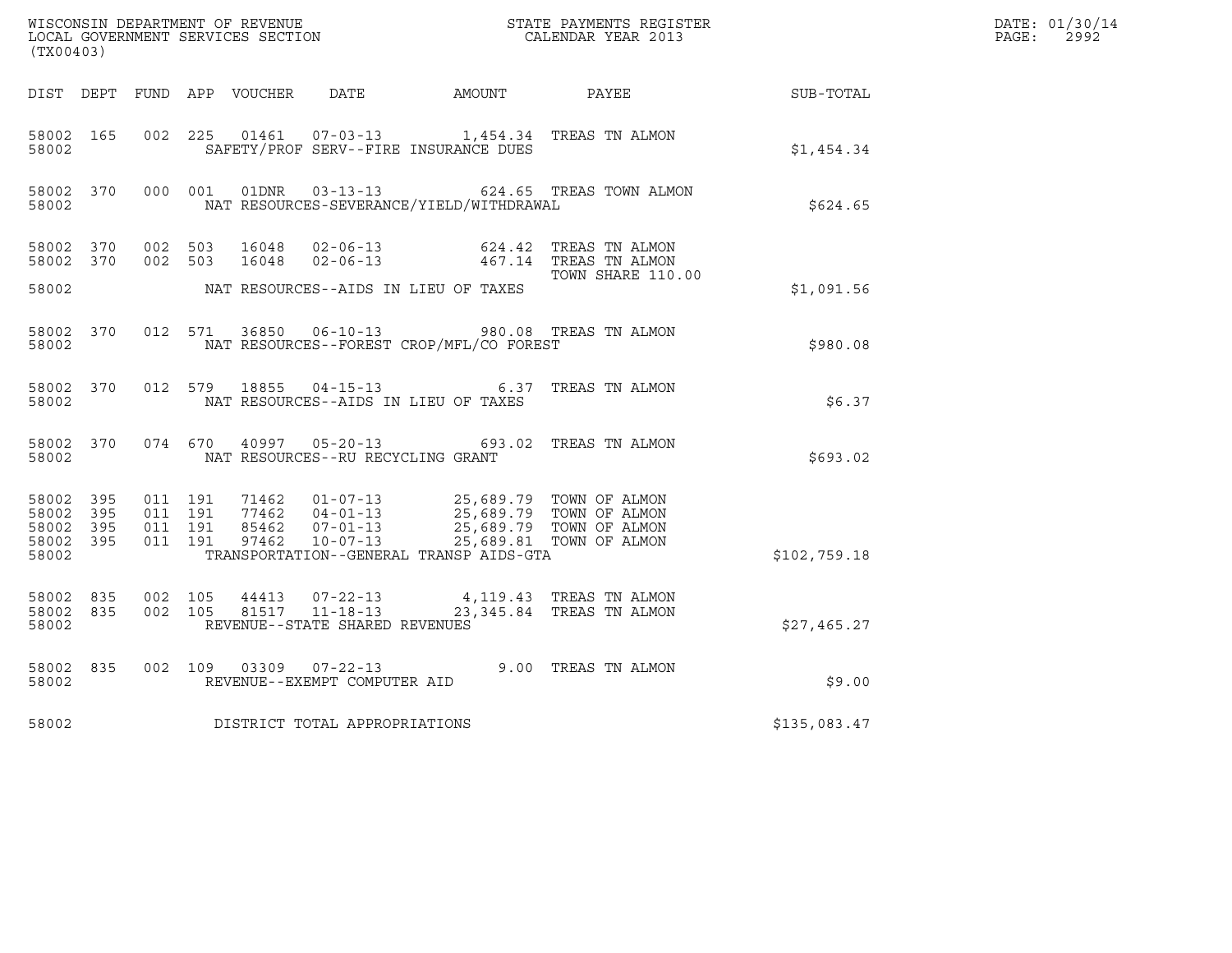| (TX00403)                                 |                          |                                          |         | WISCONSIN DEPARTMENT OF REVENUE<br>LOCAL GOVERNMENT SERVICES SECTION |                                                                    |                                          | STATE PAYMENTS REGISTER<br>CALENDAR YEAR 2013                                                                                                                              |              | DATE: 01/30/14<br>$\mathtt{PAGE}$ :<br>2993 |
|-------------------------------------------|--------------------------|------------------------------------------|---------|----------------------------------------------------------------------|--------------------------------------------------------------------|------------------------------------------|----------------------------------------------------------------------------------------------------------------------------------------------------------------------------|--------------|---------------------------------------------|
|                                           |                          |                                          |         | DIST DEPT FUND APP VOUCHER DATE                                      |                                                                    | AMOUNT                                   | <b>PAYEE</b>                                                                                                                                                               | SUB-TOTAL    |                                             |
| 58004 165<br>58004                        |                          |                                          |         |                                                                      |                                                                    | SAFETY/PROF SERV--FIRE INSURANCE DUES    | 002 225 01462 07-03-13 4,590.10 TREAS TN ANGELICA                                                                                                                          | \$4,590.10   |                                             |
| 58004                                     |                          |                                          |         |                                                                      |                                                                    | NAT RESOURCES--AIDS IN LIEU OF TAXES     | 58004 370 002 503 16049 02-06-13 718.46 TREAS TN ANGELICA<br>TOWN SHARE 117.30                                                                                             | \$718.46     |                                             |
| 58004 370<br>58004                        |                          |                                          | 012 571 |                                                                      |                                                                    | NAT RESOURCES--FOREST CROP/MFL/CO FOREST |                                                                                                                                                                            | \$161.71     |                                             |
| 58004                                     | 58004 370                |                                          |         |                                                                      | NAT RESOURCES--RU RECYCLING GRANT                                  |                                          | 074  670  40998  05-20-13   6,519.52  TREAS TN ANGELICA                                                                                                                    | \$6,519.52   |                                             |
| 58004<br>58004<br>58004<br>58004<br>58004 | 395<br>395<br>395<br>395 | 011 191<br>011 191<br>011 191<br>011 191 |         | 97463                                                                | $10 - 07 - 13$                                                     | TRANSPORTATION--GENERAL TRANSP AIDS-GTA  | 71463  01-07-13  32,188.98  TOWN OF ANGELICA<br>77463  04-01-13  32,188.98  TOWN OF ANGELICA<br>85463  07-01-13  32,188.98  TOWN OF ANGELICA<br>32,189.00 TOWN OF ANGELICA | \$128,755.94 |                                             |
| 58004 835<br>58004<br>58004               | 835                      | 002 105<br>002 105                       |         | 81518                                                                | 44414 07-22-13<br>$11 - 18 - 13$<br>REVENUE--STATE SHARED REVENUES |                                          | 8,717.79 TREAS TN ANGELICA<br>49,434.52 TREAS TN ANGELICA                                                                                                                  | \$58,152.31  |                                             |
| 58004 835<br>58004                        |                          |                                          |         |                                                                      | REVENUE--EXEMPT COMPUTER AID                                       |                                          | 002  109  03310  07-22-13  181.00  TREAS TN ANGELICA                                                                                                                       | \$181.00     |                                             |
| 58004                                     |                          |                                          |         |                                                                      | DISTRICT TOTAL APPROPRIATIONS                                      |                                          |                                                                                                                                                                            | \$199,079.04 |                                             |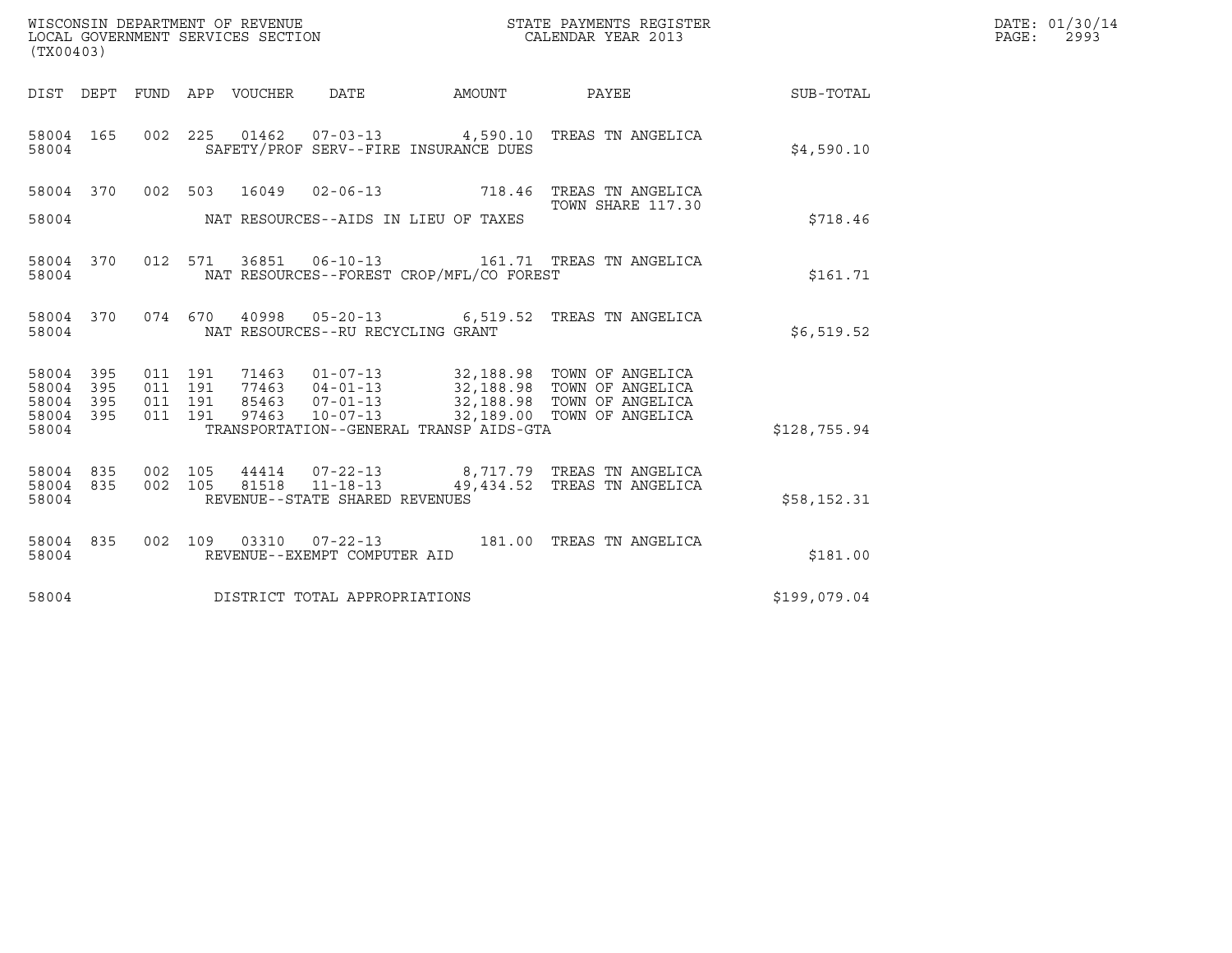| WISCONSIN DEPARTMENT OF REVENUE<br>LOCAL GOVERNMENT SERVICES SECTION<br>(TX00403) |                          |                                          |  |                  |                                                                    |                                                                                                                                   | STATE PAYMENTS REGISTER<br>CALENDAR YEAR 2013          |              | DATE: 01/30/14<br>PAGE:<br>2994 |
|-----------------------------------------------------------------------------------|--------------------------|------------------------------------------|--|------------------|--------------------------------------------------------------------|-----------------------------------------------------------------------------------------------------------------------------------|--------------------------------------------------------|--------------|---------------------------------|
| DIST DEPT                                                                         |                          |                                          |  | FUND APP VOUCHER | DATE                                                               | AMOUNT                                                                                                                            | PAYEE                                                  | SUB-TOTAL    |                                 |
| 58006 165<br>58006                                                                |                          | 002 225                                  |  |                  |                                                                    | 01463  07-03-13  1,118.35  TREAS TN ANIWA<br>SAFETY/PROF SERV--FIRE INSURANCE DUES                                                |                                                        | \$1,118.35   |                                 |
| 58006 370<br>58006 370<br>58006                                                   |                          | 000 001<br>000 001                       |  | 01DNR<br>02DNR   | $03 - 13 - 13$<br>$07 - 03 - 13$                                   | NAT RESOURCES-SEVERANCE/YIELD/WITHDRAWAL                                                                                          | 2,019.05 TREAS TOWN ANIWA<br>1,126.91 TREAS TOWN ANIWA | \$3,145.96   |                                 |
| 58006 370<br>58006                                                                |                          | 002 503                                  |  | 16050            | $02 - 06 - 13$                                                     | NAT RESOURCES--AIDS IN LIEU OF TAXES                                                                                              | 395.07 TREAS TN ANIWA<br>TOWN SHARE 36.09              | \$395.07     |                                 |
| 58006 370<br>58006                                                                |                          | 012 571                                  |  | 36852            |                                                                    | 06-10-13 1,130.77 TREAS TN ANIWA<br>NAT RESOURCES--FOREST CROP/MFL/CO FOREST                                                      |                                                        | \$1,130.77   |                                 |
| 58006 370<br>58006                                                                |                          | 012 579                                  |  | 18856            | $04 - 15 - 13$                                                     | 52.42<br>NAT RESOURCES--AIDS IN LIEU OF TAXES                                                                                     | TREAS TOWN ANIWA                                       | \$52.42      |                                 |
| 58006<br>58006<br>58006<br>58006<br>58006                                         | 395<br>395<br>395<br>395 | 011 191<br>011 191<br>011 191<br>011 191 |  | 97464            | 85464 07-01-13<br>$10 - 07 - 13$                                   | 71464  01-07-13  20,508.43  TOWN OF ANIWA<br>77464  04-01-13  20,508.43  TOWN OF ANIWA<br>TRANSPORTATION--GENERAL TRANSP AIDS-GTA | 20,508.43 TOWN OF ANIWA<br>20,508.46 TOWN OF ANIWA     | \$82,033.75  |                                 |
| 58006 835<br>58006<br>58006                                                       | 835                      | 002 105<br>002 105                       |  | 44415<br>81519   | $07 - 22 - 13$<br>$11 - 18 - 13$<br>REVENUE--STATE SHARED REVENUES |                                                                                                                                   | 6,653.02 TREAS TN ANIWA<br>37,700.43 TREAS TN ANIWA    | \$44,353.45  |                                 |
| 58006 835<br>58006                                                                |                          | 002 109                                  |  | 03311            | 07-22-13<br>REVENUE--EXEMPT COMPUTER AID                           |                                                                                                                                   | 2.00 TREAS TN ANIWA                                    | \$2.00       |                                 |
| 58006                                                                             |                          |                                          |  |                  | DISTRICT TOTAL APPROPRIATIONS                                      |                                                                                                                                   |                                                        | \$132,231.77 |                                 |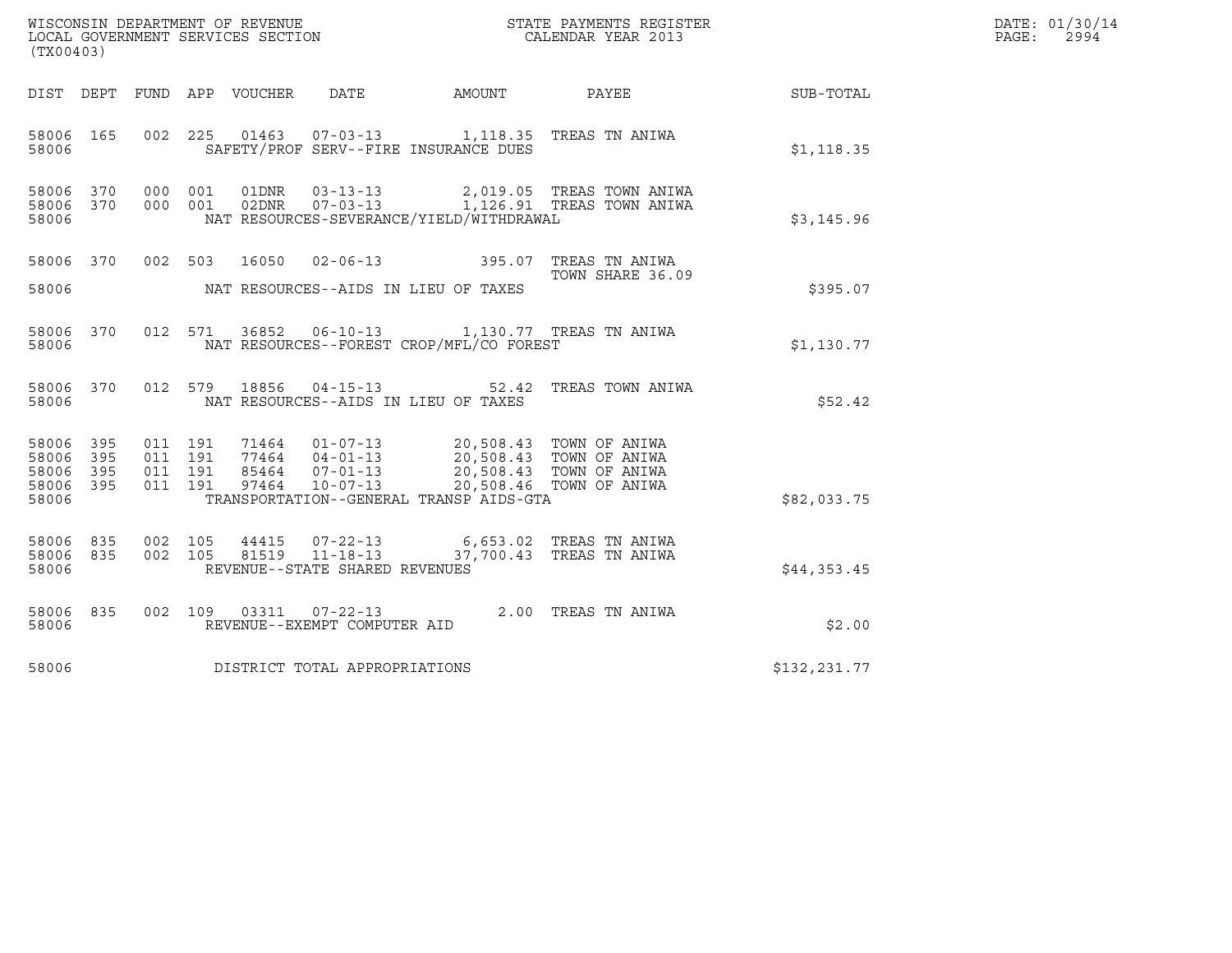| WISCONSIN DEPARTMENT OF REVENUE   | STATE PAYMENTS REGISTER | DATE: 01/30/14 |
|-----------------------------------|-------------------------|----------------|
| LOCAL GOVERNMENT SERVICES SECTION | CALENDAR YEAR 2013      | 2995<br>PAGE:  |

| (TX00403)                                                                                                                                                                                                                                                                                                                                                          |                                         |                 |              | DATE: 01/30/14<br>PAGE: 2995 |
|--------------------------------------------------------------------------------------------------------------------------------------------------------------------------------------------------------------------------------------------------------------------------------------------------------------------------------------------------------------------|-----------------------------------------|-----------------|--------------|------------------------------|
| DIST DEPT FUND APP VOUCHER DATE AMOUNT PAYEE SUB-TOTAL                                                                                                                                                                                                                                                                                                             |                                         |                 |              |                              |
| 002  225  01464  07-03-13  237.48  TREAS TN BARTELME<br>58008 165<br>58008 SAFETY/PROF SERV--FIRE INSURANCE DUES                                                                                                                                                                                                                                                   |                                         |                 | \$237.48     |                              |
| 58008 370<br>000 001 01DNR 03-13-13<br>000 001 02DNR 07-03-13<br>000 001 04DNR 10-23-13<br>000 001 06DNR 12-15-13<br>000 001 06DNR 12-15-13<br>000 001 06DNR 12-15-13<br>28.11 TREAS TOWN BARTELME<br>000 001 06DNR 12-15-13<br>28.11 TREAS TOWN BARTELME<br>58008 370<br>58008 370<br>58008 370<br>58008 370<br>NAT RESOURCES-SEVERANCE/YIELD/WITHDRAWAL<br>58008 |                                         |                 | \$2,008.17   |                              |
| 58008 370 002 503 16051 02-06-13 623.98 TREAS TN BARTELME<br>58008 NAT RESOURCES--AIDS IN LIEU OF TAXES                                                                                                                                                                                                                                                            |                                         | TOWN SHARE 0.00 | \$623.98     |                              |
| 58008 370 012 571 36853 06-10-13 977.15 TREAS TN BARTELME<br>58008 NAT RESOURCES--FOREST CROP/MFL/CO FOREST                                                                                                                                                                                                                                                        |                                         |                 | \$977.15     |                              |
| 58008 370 012 579 18857 04-15-13 21.00 TREAS TOWN BARTELME<br>58008 NAT RESOURCES--AIDS IN LIEU OF TAXES                                                                                                                                                                                                                                                           |                                         |                 | \$21.00      |                              |
| 011 191 71465 01-07-13 10,272.74 TOWN OF BARTELME<br>011 191 77465 04-01-13 10,272.74 TOWN OF BARTELME<br>011 191 85465 07-01-13 10,272.74 TOWN OF BARTELME<br>011 191 97465 10-07-13 10,272.75 TOWN OF BARTELME<br>58008 395<br>58008 395<br>58008 395<br>58008 395<br>58008                                                                                      | TRANSPORTATION--GENERAL TRANSP AIDS-GTA |                 | \$41,090.97  |                              |
| 58008 835 002 105 44416 07-22-13 8,601.64 TREAS TN BARTELME<br>58008 835 002 105 81520 11-18-13 48,742.60 TREAS TN BARTELME<br>REVENUE--STATE SHARED REVENUES<br>58008                                                                                                                                                                                             |                                         |                 | \$57,344.24  |                              |
| 58008 DISTRICT TOTAL APPROPRIATIONS                                                                                                                                                                                                                                                                                                                                |                                         |                 | \$102,302.99 |                              |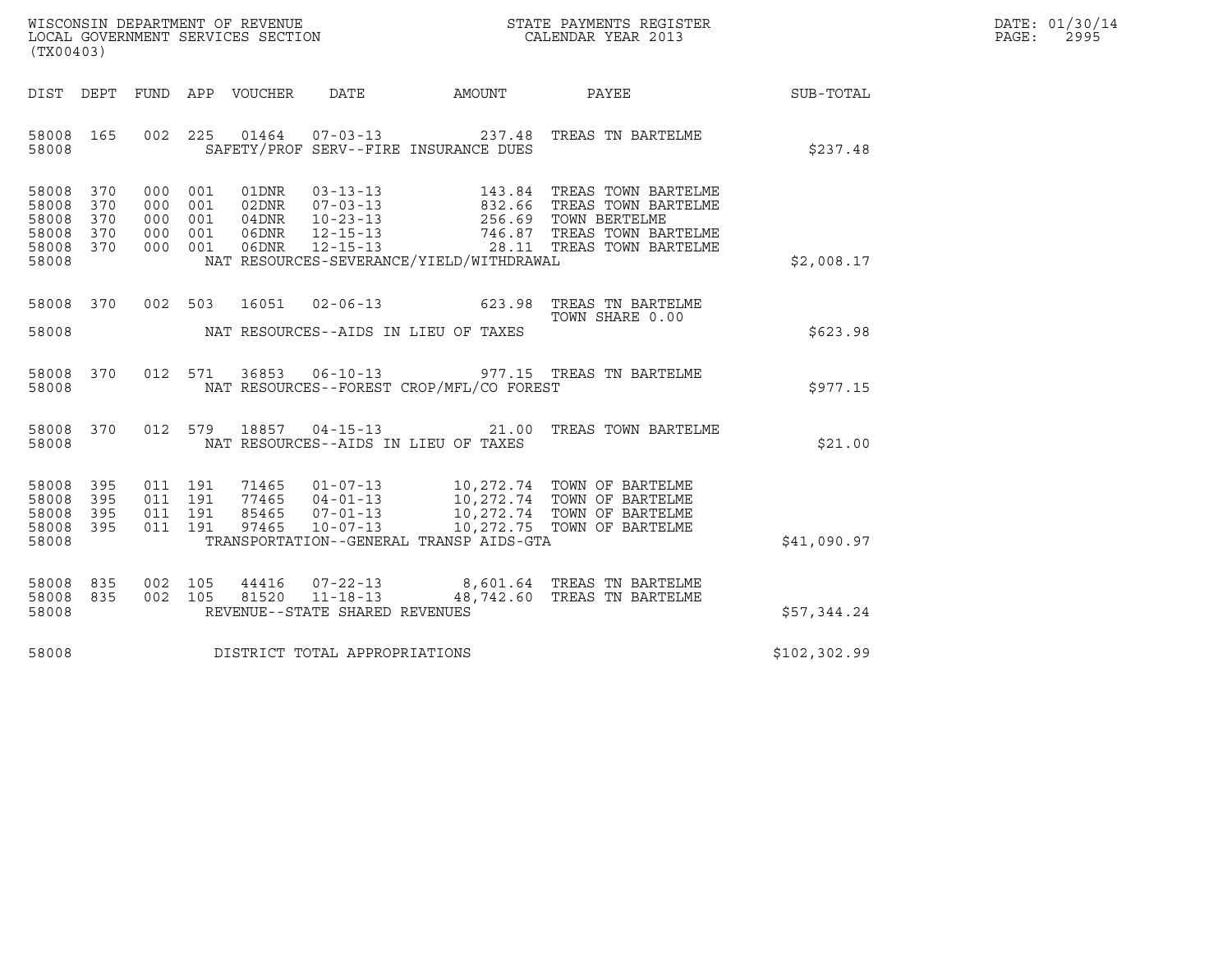|                                                           |                               |         |                                   |                                              |                                                                                                                                                                                                              |                  | DATE: 01/30/14<br>PAGE:<br>2996 |
|-----------------------------------------------------------|-------------------------------|---------|-----------------------------------|----------------------------------------------|--------------------------------------------------------------------------------------------------------------------------------------------------------------------------------------------------------------|------------------|---------------------------------|
| (TX00403)                                                 |                               |         |                                   |                                              |                                                                                                                                                                                                              |                  |                                 |
|                                                           |                               |         |                                   | DIST DEPT FUND APP VOUCHER DATE AMOUNT PAYEE |                                                                                                                                                                                                              | <b>SUB-TOTAL</b> |                                 |
| 58010 165<br>58010                                        |                               |         |                                   | SAFETY/PROF SERV--FIRE INSURANCE DUES        | 002 225 01465 07-03-13 6,011.67 TREAS TN BELLE PLAINE                                                                                                                                                        | \$6,011.67       |                                 |
| 58010 370<br>58010                                        |                               | 000 001 |                                   | NAT RESOURCES-SEVERANCE/YIELD/WITHDRAWAL     | 04DNR  10-23-13  236.60 TOWN BELLE PLAINE                                                                                                                                                                    | \$236.60         |                                 |
| 58010 370<br>58010                                        |                               |         |                                   | NAT RESOURCES--FOREST CROP/MFL/CO FOREST     | 012 571 36854 06-10-13 493.09 TREAS TN BELLE PLAINE                                                                                                                                                          | \$493.09         |                                 |
| 58010 370<br>58010                                        |                               |         | NAT RESOURCES--RU RECYCLING GRANT |                                              | 074 670 40999 05-20-13 6,417.00 TREAS TN BELLE PLAINE                                                                                                                                                        | \$6.417.00       |                                 |
| 58010 395<br>58010 395<br>58010 395<br>58010 395<br>58010 | 011 191<br>011 191<br>011 191 | 011 191 |                                   | TRANSPORTATION--GENERAL TRANSP AIDS-GTA      | 71466  01-07-13  34,962.25  TOWN OF BELLE PLAINE<br>77466  04-01-13  34,962.25  TOWN OF BELLE PLAINE<br>85466  07-01-13  34,962.25  TOWN OF BELLE PLAINE<br>97466  10-07-13  34,962.27  TOWN OF BELLE PLAINE | \$139,849.02     |                                 |
| 58010 505<br>58010                                        | 58010 505 002 174             | 002 174 |                                   | DOA--TRANSMISSION LINE FEE DISTRIBUTION      | 58370  04-26-13  20,363.00 TREAS TN BELLE PLAINE<br>58380  04-26-13  68,602.00 TREAS TN BELLE PLAINE                                                                                                         | \$88,965.00      |                                 |
| 58010 835<br>58010                                        | 58010 835 002 105             | 002 105 | REVENUE--STATE SHARED REVENUES    |                                              | 44417  07-22-13   10,864.07   TREAS TN BELLE PLAINE<br>81521  11-18-13   70,768.65   TREAS TN BELLE PLAINE                                                                                                   | \$81,632.72      |                                 |
| 58010 835<br>58010                                        |                               |         | REVENUE--EXEMPT COMPUTER AID      |                                              | 002 109 03312 07-22-13 528.00 TREAS TN BELLE PLAINE                                                                                                                                                          | \$528.00         |                                 |
| 58010 835<br>58010                                        |                               |         | REVENUE--LOTTERY CREDIT -         |                                              | 021 363 35867 03-25-13 3,556.55 TREAS TN BELLE PLAINE                                                                                                                                                        | \$3,556.55       |                                 |
| 58010                                                     |                               |         | DISTRICT TOTAL APPROPRIATIONS     |                                              |                                                                                                                                                                                                              | \$327,689.65     |                                 |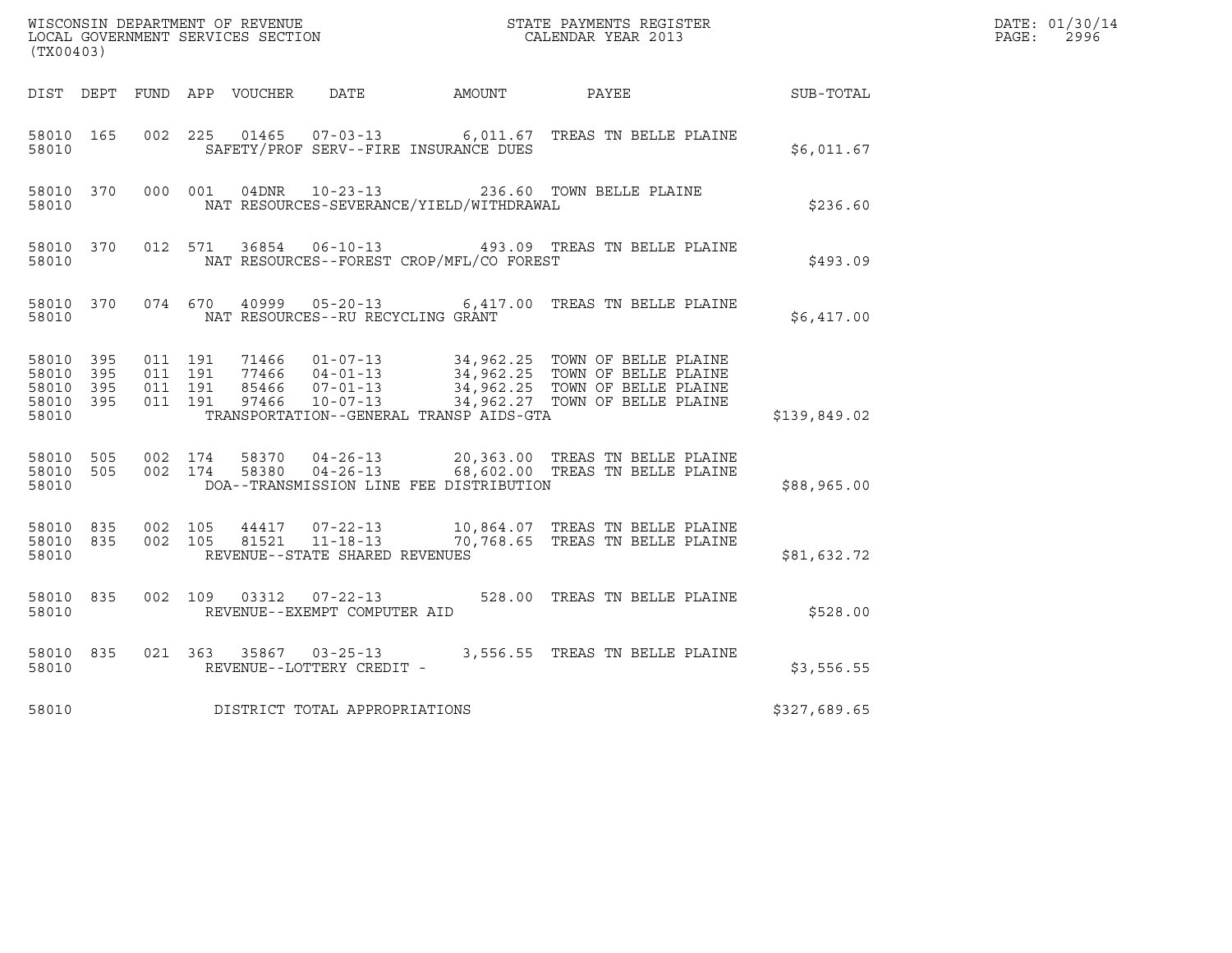| WISCONSIN DEPARTMENT OF REVENUE<br>LOCAL GOVERNMENT SERVICES SECTION<br>(TX00403)                                                                                                                                                                                                                                                             | STATE PAYMENTS REGISTER<br>CALENDAR YEAR 2013 |              | DATE: 01/30/14<br>PAGE:<br>2997 |
|-----------------------------------------------------------------------------------------------------------------------------------------------------------------------------------------------------------------------------------------------------------------------------------------------------------------------------------------------|-----------------------------------------------|--------------|---------------------------------|
| DIST DEPT FUND APP VOUCHER<br>DATE<br>AMOUNT                                                                                                                                                                                                                                                                                                  | <b>PAYEE</b>                                  | SUB-TOTAL    |                                 |
| 002 225 01466 07-03-13 1,319.92 TREAS TN BIRNAMWOOD<br>58012 165<br>SAFETY/PROF SERV--FIRE INSURANCE DUES<br>58012                                                                                                                                                                                                                            |                                               | \$1,319.92   |                                 |
| 01DNR<br>58012 370<br>000 001<br>$03 - 13 - 13$<br>NAT RESOURCES-SEVERANCE/YIELD/WITHDRAWAL<br>58012                                                                                                                                                                                                                                          | 142.99 TREAS TOWN BIRNAMWOOD                  | \$142.99     |                                 |
| 002 503<br>58012 370<br>16308<br>03-06-13 586.35 TREAS TN BIRNAMWOOD                                                                                                                                                                                                                                                                          | TOWN SHARE 55.11                              |              |                                 |
| 58012<br>NAT RESOURCES--AIDS IN LIEU OF TAXES                                                                                                                                                                                                                                                                                                 |                                               | \$586.35     |                                 |
| 36855   06-10-13   592.17   TREAS TN BIRNAMWOOD<br>012 571<br>58012 370<br>58012<br>NAT RESOURCES--FOREST CROP/MFL/CO FOREST                                                                                                                                                                                                                  |                                               | \$592.17     |                                 |
| 41000  05-20-13  335.82  TREAS TN BIRNAMWOOD<br>58012 370<br>074 670<br>58012<br>NAT RESOURCES--RU RECYCLING GRANT                                                                                                                                                                                                                            |                                               | \$335.82     |                                 |
| 71467  01-07-13  22,699.53  TOWN OF BIRNAMWOOD<br>77467  04-01-13  22,699.53  TOWN OF BIRNAMWOOD<br>85467  07-01-13  22,699.53  TOWN OF BIRNAMWOOD<br>58012<br>395<br>011 191<br>395<br>011 191<br>58012<br>011 191<br>395<br>58012<br>011 191<br>395<br>97467<br>$10 - 07 - 13$<br>58012<br>TRANSPORTATION--GENERAL TRANSP AIDS-GTA<br>58012 | 22,699.54 TOWN OF BIRNAMWOOD                  | \$90,798.13  |                                 |
| 002 105<br>07-22-13 7,180.58 TREAS TN BIRNAMWOOD<br>58012<br>835<br>44418<br>$11 - 18 - 13$<br>002 105<br>81522<br>58012<br>835<br>REVENUE--STATE SHARED REVENUES<br>58012                                                                                                                                                                    | 40,689.94 TREAS TN BIRNAMWOOD                 | \$47,870.52  |                                 |
| 002 109 03313 07-22-13 2.00 TREAS TN BIRNAMWOOD<br>58012 835<br>58012<br>REVENUE--EXEMPT COMPUTER AID                                                                                                                                                                                                                                         |                                               | \$2.00       |                                 |
| 58012<br>DISTRICT TOTAL APPROPRIATIONS                                                                                                                                                                                                                                                                                                        |                                               | \$141,647.90 |                                 |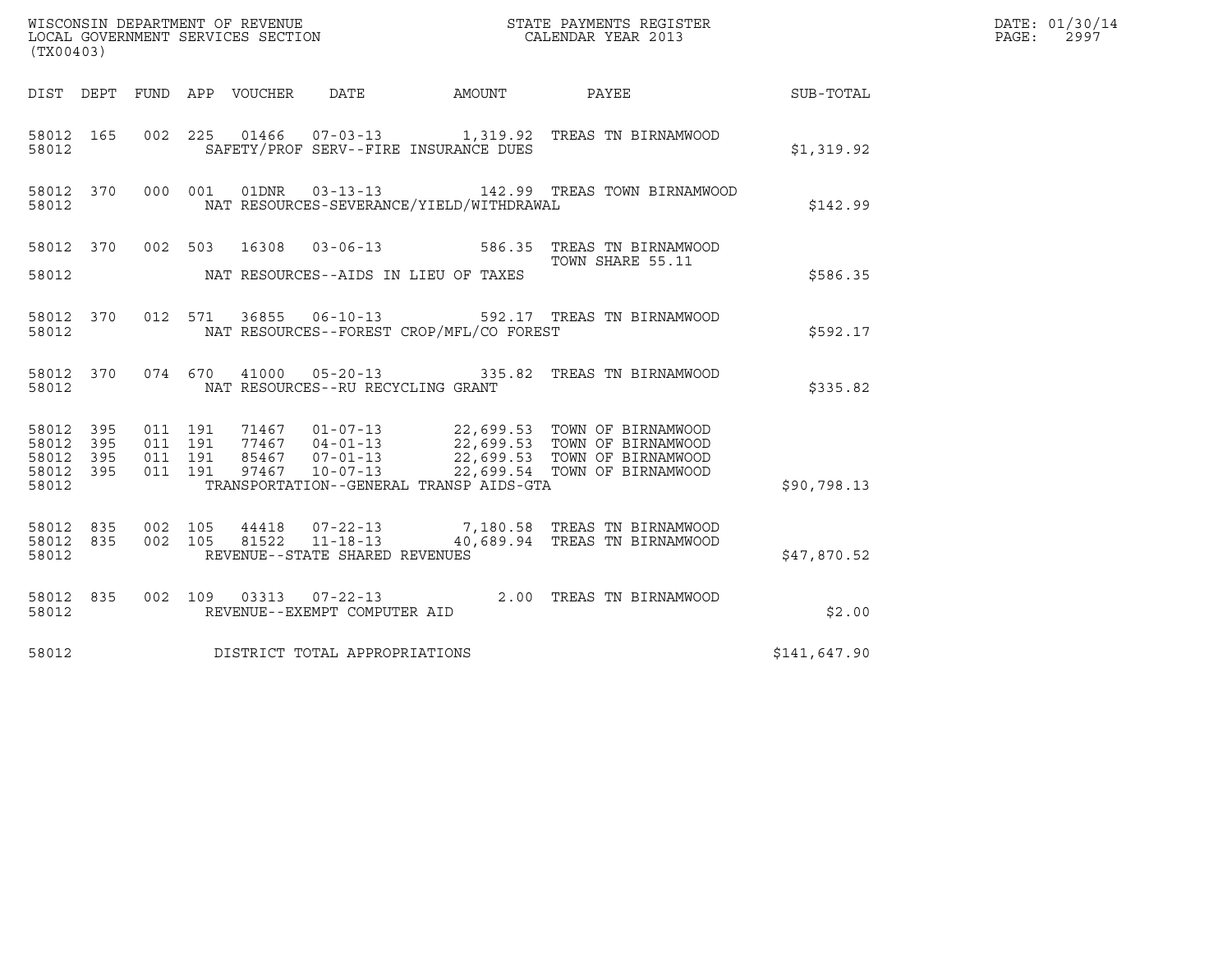| WISCONSIN DEPARTMENT OF REVENUE   | STATE PAYMENTS REGISTER | DATE: 01/30/14 |
|-----------------------------------|-------------------------|----------------|
| LOCAL GOVERNMENT SERVICES SECTION | CALENDAR YEAR 2013      | 2998<br>PAGE:  |

| (TX00403)                                                 |                        |         |         |       |                                |                                          |                                                                                                                                                                                                                      |              | DATE: 01/30/14<br>PAGE:<br>2998 |
|-----------------------------------------------------------|------------------------|---------|---------|-------|--------------------------------|------------------------------------------|----------------------------------------------------------------------------------------------------------------------------------------------------------------------------------------------------------------------|--------------|---------------------------------|
| DIST DEPT                                                 |                        |         |         |       |                                | FUND APP VOUCHER DATE AMOUNT PAYEE       |                                                                                                                                                                                                                      | SUB-TOTAL    |                                 |
| 58014                                                     | 58014 165              |         |         |       |                                | SAFETY/PROF SERV--FIRE INSURANCE DUES    | 002 225 01467 07-03-13 1,251.03 TREAS TN FAIRBANKS                                                                                                                                                                   | \$1,251.03   |                                 |
| 58014 370<br>58014 370<br>58014 370<br>58014 370<br>58014 |                        |         |         |       |                                | NAT RESOURCES-SEVERANCE/YIELD/WITHDRAWAL |                                                                                                                                                                                                                      | \$1,907.12   |                                 |
| 58014                                                     | 58014 370              | 002 503 |         | 16052 |                                | NAT RESOURCES--AIDS IN LIEU OF TAXES     | 02-06-13 593.36 TREAS TN FAIRBANKS<br>TOWN SHARE 56.87                                                                                                                                                               | \$593.36     |                                 |
| 58014                                                     | 58014 370              |         |         |       |                                | NAT RESOURCES--FOREST CROP/MFL/CO FOREST | 012 571 36856 06-10-13 1,256.63 TREAS TN FAIRBANKS                                                                                                                                                                   | \$1,256.63   |                                 |
| 58014                                                     | 58014 370              |         |         |       |                                | NAT RESOURCES--RU RECYCLING GRANT        | 074 670 41001 05-20-13 1,647.41 TREAS TN FAIRBANKS                                                                                                                                                                   | \$1,647.41   |                                 |
| 58014 395<br>58014 395<br>58014 395<br>58014 395<br>58014 |                        |         |         |       |                                | TRANSPORTATION--GENERAL TRANSP AIDS-GTA  | 011 191 71468 01-07-13 20,566.65 TOWN OF FAIRBANKS<br>011 191 77468 04-01-13 20,566.65 TOWN OF FAIRBANKS<br>011 191 85468 07-01-13 20,566.65 TOWN OF FAIRBANKS<br>011 191 97468 10-07-13 20,566.67 TOWN OF FAIRBANKS | \$82, 266.62 |                                 |
| 58014 505<br>58014                                        |                        |         | 002 174 |       |                                | DOA--TRANSMISSION LINE FEE DISTRIBUTION  | 58370  04-26-13  36,443.00  TREAS TN FAIRBANKS                                                                                                                                                                       | \$36,443.00  |                                 |
| 58014                                                     | 58014 835<br>58014 835 |         |         |       | REVENUE--STATE SHARED REVENUES |                                          | 002 105 44419 07-22-13 5,470.13 TREAS TN FAIRBANKS<br>002 105 81523 11-18-13 30,997.41 TREAS TN FAIRBANKS                                                                                                            | \$36,467.54  |                                 |
|                                                           | 58014 835<br>58014     |         |         |       | REVENUE--EXEMPT COMPUTER AID   |                                          | 002 109 03314 07-22-13 1.00 TREAS TN FAIRBANKS                                                                                                                                                                       | \$1.00       |                                 |
| 58014                                                     |                        |         |         |       | DISTRICT TOTAL APPROPRIATIONS  |                                          |                                                                                                                                                                                                                      | \$161,833.71 |                                 |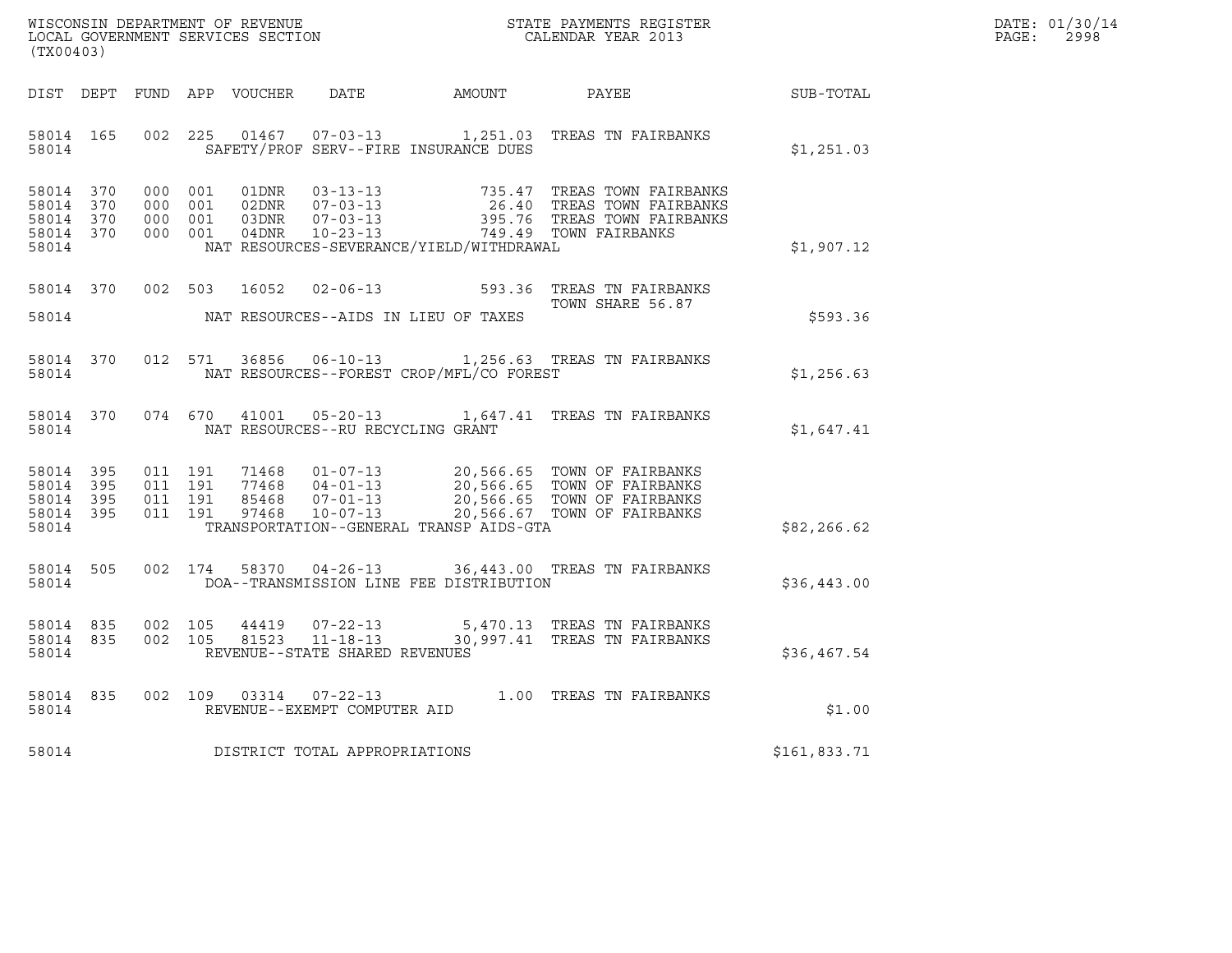| WISCONSIN DEPARTMENT OF REVENUE   | STATE PAYMENTS REGISTER | DATE: 01/30/14 |
|-----------------------------------|-------------------------|----------------|
| LOCAL GOVERNMENT SERVICES SECTION | CALENDAR YEAR 2013      | 2999<br>PAGE:  |

| (TX00403)                                         |            |  |  |  |                                   |                                          |                                                                                                                                                                                                                                                                                                                                                      |             | DATE: 01/30/14<br>$\mathtt{PAGE:}$<br>2999 |
|---------------------------------------------------|------------|--|--|--|-----------------------------------|------------------------------------------|------------------------------------------------------------------------------------------------------------------------------------------------------------------------------------------------------------------------------------------------------------------------------------------------------------------------------------------------------|-------------|--------------------------------------------|
|                                                   |            |  |  |  |                                   |                                          | DIST DEPT FUND APP VOUCHER DATE AMOUNT PAYEE PATE SUB-TOTAL                                                                                                                                                                                                                                                                                          |             |                                            |
| 58016                                             | 58016 165  |  |  |  |                                   | SAFETY/PROF SERV--FIRE INSURANCE DUES    | 002 225 01468 07-03-13 846.95 TREAS TN GERMANIA                                                                                                                                                                                                                                                                                                      | \$846.95    |                                            |
| 58016 370<br>58016 370<br>58016                   |            |  |  |  |                                   | NAT RESOURCES-SEVERANCE/YIELD/WITHDRAWAL | 000 001 01DNR 03-13-13 951.87 TREAS TOWN GERMANIA<br>000 001 04DNR 10-23-13 852.34 TOWN GERMANIA                                                                                                                                                                                                                                                     | \$1,804.21  |                                            |
| 58016                                             |            |  |  |  |                                   | NAT RESOURCES--FOREST CROP/MFL/CO FOREST | 58016 370 012 571 36857 06-10-13 1,486.36 TREAS TN GERMANIA                                                                                                                                                                                                                                                                                          | \$1,486.36  |                                            |
| 58016                                             |            |  |  |  | NAT RESOURCES--RU RECYCLING GRANT |                                          | 58016 370 074 670 41002 05-20-13 193.25 TREAS TN GERMANIA                                                                                                                                                                                                                                                                                            | \$193.25    |                                            |
| 58016<br>58016<br>58016 395<br>58016 395<br>58016 | 395<br>395 |  |  |  |                                   | TRANSPORTATION--GENERAL TRANSP AIDS-GTA  | $\begin{array}{cccc} 011 & 191 & 71469 & 01\texttt{-}07\texttt{-}13 & 16,920.12 & \texttt{TOWN OF GERMANIA} \\ 011 & 191 & 77469 & 04\texttt{-}01\texttt{-}13 & 16,920.12 & \texttt{TOWN OF GERMANIA} \\ 011 & 191 & 85469 & 07\texttt{-}01\texttt{-}13 & 16,920.12 & \texttt{TOWN OF GERMANIA} \\ 011 & 191 & 97469 & 10\texttt{-}07\texttt{-}13 &$ | \$67,680.49 |                                            |
| 58016 835<br>58016 835<br>58016                   |            |  |  |  | REVENUE--STATE SHARED REVENUES    |                                          | 002 105 44420 07-22-13 1,725.02 TREAS TN GERMANIA<br>002 105 81524 11-18-13 9,775.04 TREAS TN GERMANIA                                                                                                                                                                                                                                               | \$11,500.06 |                                            |
| 58016                                             |            |  |  |  | DISTRICT TOTAL APPROPRIATIONS     |                                          |                                                                                                                                                                                                                                                                                                                                                      | \$83,511.32 |                                            |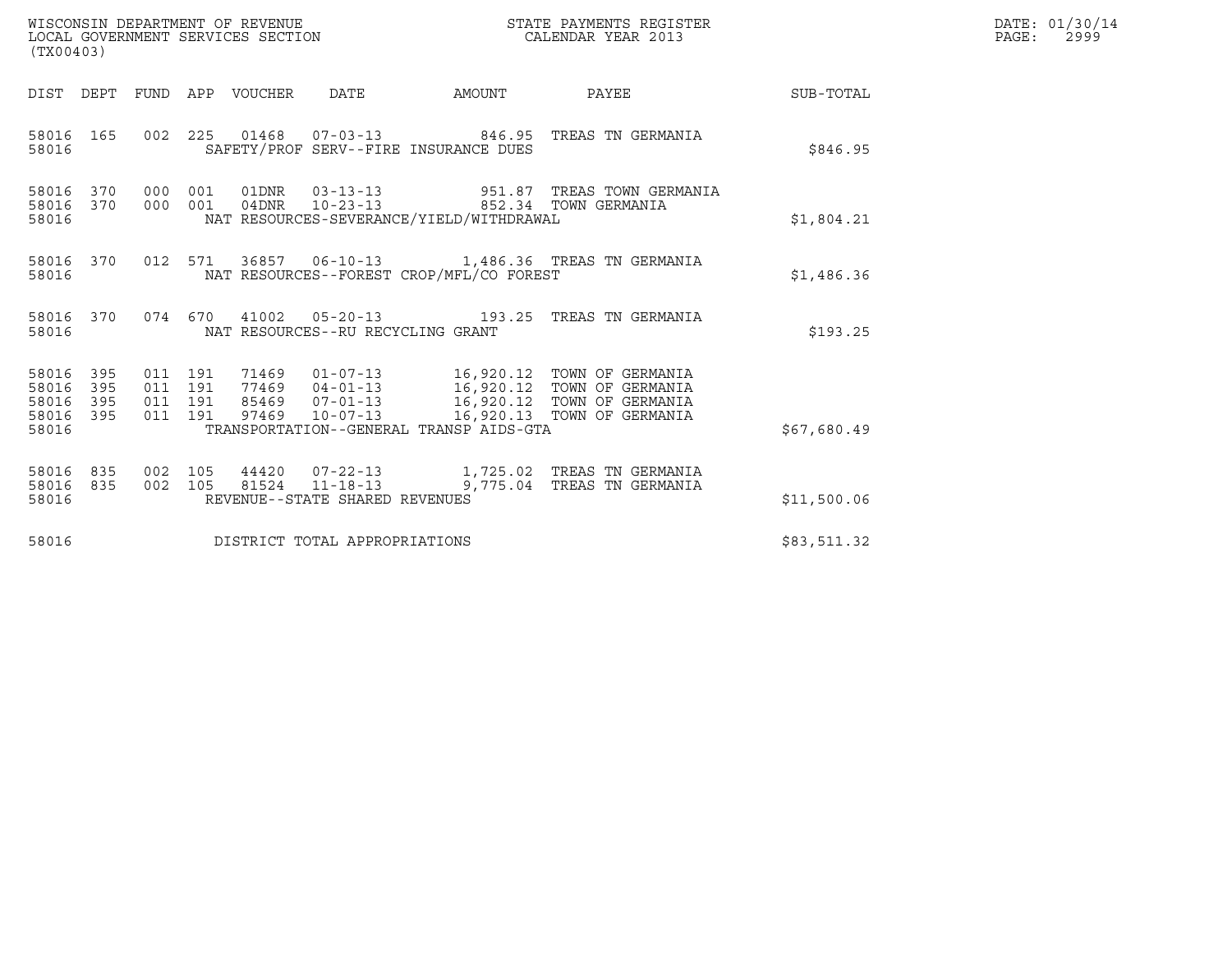| (TX00403)                                 |                          |                    |                                 |       | WISCONSIN DEPARTMENT OF REVENUE<br>LOCAL GOVERNMENT SERVICES SECTION |                                                                                                                                                                                                                             | STATE PAYMENTS REGISTER<br>CALENDAR YEAR 2013                                                                                      |              | DATE: 01/30/14<br>PAGE:<br>3000 |
|-------------------------------------------|--------------------------|--------------------|---------------------------------|-------|----------------------------------------------------------------------|-----------------------------------------------------------------------------------------------------------------------------------------------------------------------------------------------------------------------------|------------------------------------------------------------------------------------------------------------------------------------|--------------|---------------------------------|
|                                           |                          |                    | DIST DEPT FUND APP VOUCHER DATE |       |                                                                      | AMOUNT PAYEE                                                                                                                                                                                                                |                                                                                                                                    | SUB-TOTAL    |                                 |
| 58018 165<br>58018                        |                          |                    |                                 |       |                                                                      | 002 225 01469 07-03-13 2,078.43 TREAS TN GRANT<br>SAFETY/PROF SERV--FIRE INSURANCE DUES                                                                                                                                     |                                                                                                                                    | \$2,078.43   |                                 |
| 58018<br>58018<br>58018                   | 370<br>370               |                    | 000 001<br>000 001              |       |                                                                      | NAT RESOURCES-SEVERANCE/YIELD/WITHDRAWAL                                                                                                                                                                                    | $\begin{tabular}{llllll} 01DNR & 03-13-13 & 869.62 TREAS TOWN GRANT \\ 02DNR & 07-03-13 & 1,944.14 TREAS TOWN GRANT \end{tabular}$ | \$2,813.76   |                                 |
| 58018 370<br>58018                        |                          |                    | 012 571                         |       |                                                                      | 36858  06-10-13  773.71  TREAS TN GRANT<br>NAT RESOURCES--FOREST CROP/MFL/CO FOREST                                                                                                                                         |                                                                                                                                    | \$773.71     |                                 |
| 58018 370<br>58018                        |                          |                    | 074 670                         |       | NAT RESOURCES--RU RECYCLING GRANT                                    | 41003  05-20-13  616.20  TREAS TN GRANT                                                                                                                                                                                     |                                                                                                                                    | \$616.20     |                                 |
| 58018<br>58018<br>58018<br>58018<br>58018 | 395<br>395<br>395<br>395 | 011 191<br>011 191 | 011 191<br>011 191              |       |                                                                      | 71470  01-07-13  26,907.07  TOWN OF GRANT<br>77470  04-01-13  26,907.07  TOWN OF GRANT<br>85470  07-01-13  26,907.07  TOWN OF GRANT<br>97470  10-07-13  26,907.07  TOWN OF GRANT<br>TRANSPORTATION--GENERAL TRANSP AIDS-GTA | 26,907.07 TOWN OF GRANT                                                                                                            | \$107,628.28 |                                 |
| 58018 505<br>58018                        |                          |                    | 002 174                         |       |                                                                      | 58370  04-26-13  40,194.00  TREAS TN GRANT<br>DOA--TRANSMISSION LINE FEE DISTRIBUTION                                                                                                                                       |                                                                                                                                    | \$40,194.00  |                                 |
| 58018<br>58018<br>58018                   | 835<br>835               | 002 105            | 002 105                         | 81525 | $11 - 18 - 13$<br>REVENUE--STATE SHARED REVENUES                     | 44421  07-22-13  6,440.80  TREAS TN GRANT<br>36,497.94 TREAS TN GRANT                                                                                                                                                       |                                                                                                                                    | \$42,938.74  |                                 |
| 58018 835<br>58018                        |                          |                    |                                 |       | REVENUE--EXEMPT COMPUTER AID                                         | 002 109 03315 07-22-13 108.00 TREAS TN GRANT                                                                                                                                                                                |                                                                                                                                    | \$108.00     |                                 |
| 58018                                     |                          |                    |                                 |       | DISTRICT TOTAL APPROPRIATIONS                                        |                                                                                                                                                                                                                             |                                                                                                                                    | \$197,151.12 |                                 |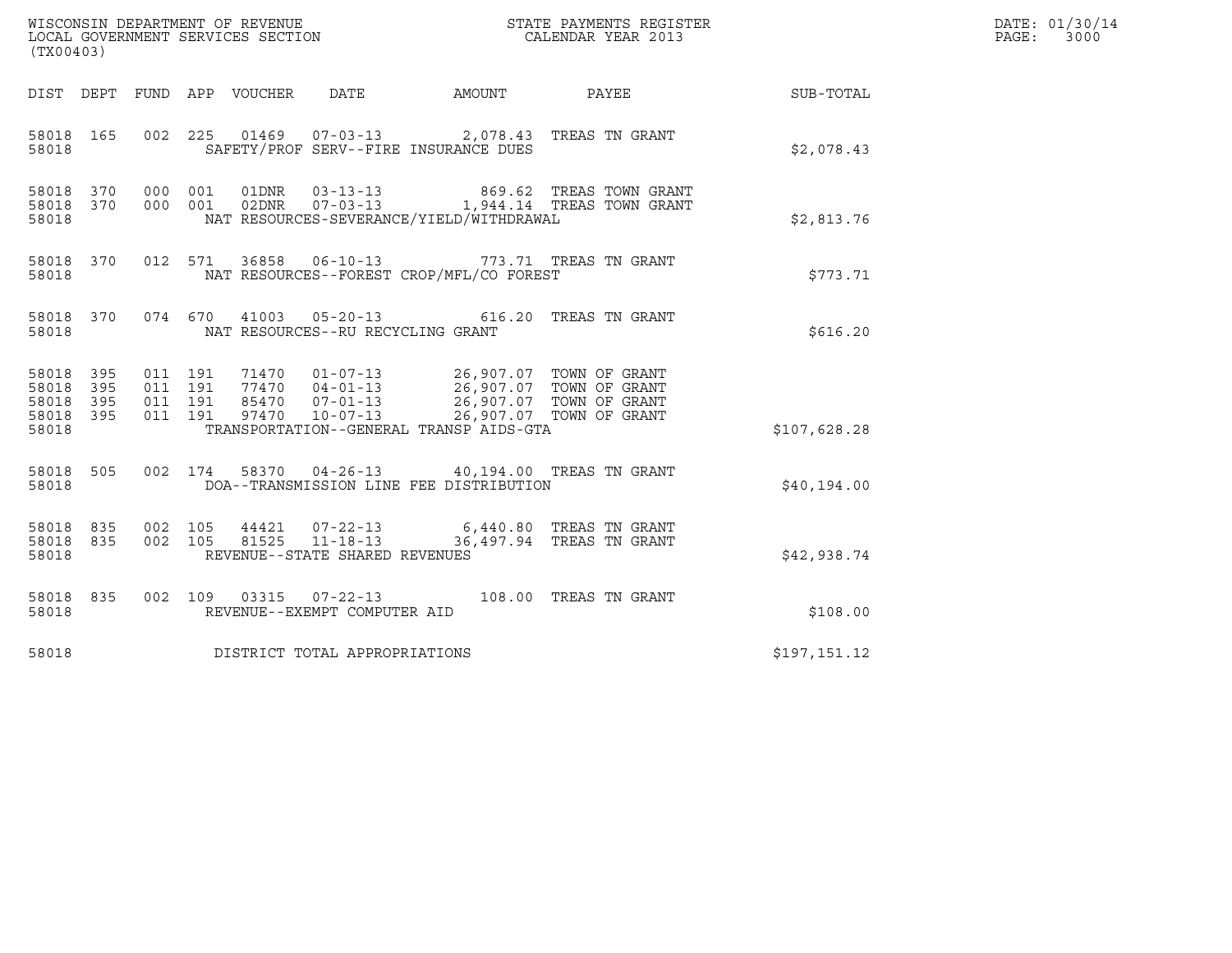| (TX00403)                       |            |         |         |                                 | WISCONSIN DEPARTMENT OF REVENUE<br>LOCAL GOVERNMENT SERVICES SECTION |                                          | STATE PAYMENTS REGISTER<br>CALENDAR YEAR 2013                                                                                                                                                                            |               | DATE: 01/30/14<br>PAGE:<br>3001 |
|---------------------------------|------------|---------|---------|---------------------------------|----------------------------------------------------------------------|------------------------------------------|--------------------------------------------------------------------------------------------------------------------------------------------------------------------------------------------------------------------------|---------------|---------------------------------|
|                                 |            |         |         | DIST DEPT FUND APP VOUCHER DATE |                                                                      | AMOUNT PAYEE                             |                                                                                                                                                                                                                          | SUB-TOTAL     |                                 |
| 58020 165<br>58020              |            |         |         |                                 |                                                                      | SAFETY/PROF SERV--FIRE INSURANCE DUES    | 002  225  01470  07-03-13  2,388.59  TREAS TN GREEN VALLEY                                                                                                                                                               | \$2,388.59    |                                 |
|                                 |            |         |         |                                 |                                                                      |                                          | 58020 370 002 503 16309 03-06-13 128.13 TREAS TN GREEN VALLEY<br>TOWN SHARE 24.83                                                                                                                                        |               |                                 |
| 58020                           |            |         |         |                                 |                                                                      | NAT RESOURCES--AIDS IN LIEU OF TAXES     |                                                                                                                                                                                                                          | \$128.13      |                                 |
| 58020                           |            |         |         |                                 |                                                                      | NAT RESOURCES--FOREST CROP/MFL/CO FOREST | 58020 370 012 571 36859 06-10-13 280.81 TREAS TN GREEN VALLEY                                                                                                                                                            | \$280.81      |                                 |
| 58020                           |            |         |         |                                 | NAT RESOURCES--RU RECYCLING GRANT                                    |                                          | 58020 370 074 670 41004 05-20-13 4,484.05 TREAS TN GREEN VALLEY                                                                                                                                                          | \$4,484.05    |                                 |
| 58020<br>58020                  | 395<br>395 | 011 191 | 011 191 |                                 |                                                                      |                                          |                                                                                                                                                                                                                          |               |                                 |
| 58020<br>58020<br>58020         | 395<br>395 | 011 191 | 011 191 |                                 |                                                                      | TRANSPORTATION--GENERAL TRANSP AIDS-GTA  | 71471   01-07-13   26,790.63   TOWN OF GREEN VALLEY<br>77471   04-01-13   26,790.63   TOWN OF GREEN VALLEY<br>85471   07-01-13   26,790.63   TOWN OF GREEN VALLEY<br>97471   10-07-13   26,790.65   TOWN OF GREEN VALLEY | \$107, 162.54 |                                 |
| 58020 505<br>58020              |            |         |         |                                 |                                                                      | DOA--TRANSMISSION LINE FEE DISTRIBUTION  | 002 174 58370 04-26-13 46,069.00 TREAS TN GREEN VALLEY                                                                                                                                                                   | \$46,069.00   |                                 |
| 58020 835<br>58020 835<br>58020 |            |         |         |                                 | REVENUE--STATE SHARED REVENUES                                       |                                          | 002 105  44422  07-22-13  5,426.77  TREAS TN GREEN VALLEY<br>002  105  81526  11-18-13  30,749.23  TREAS TN GREEN VALLEY                                                                                                 | \$36,176.00   |                                 |
| 58020 835<br>58020              |            |         |         |                                 | REVENUE--EXEMPT COMPUTER AID                                         |                                          | 002 109 03316 07-22-13 47.00 TREAS TN GREEN VALLEY                                                                                                                                                                       | \$47.00       |                                 |
| 58020                           |            |         |         |                                 | DISTRICT TOTAL APPROPRIATIONS                                        |                                          |                                                                                                                                                                                                                          | \$196,736.12  |                                 |
|                                 |            |         |         |                                 |                                                                      |                                          |                                                                                                                                                                                                                          |               |                                 |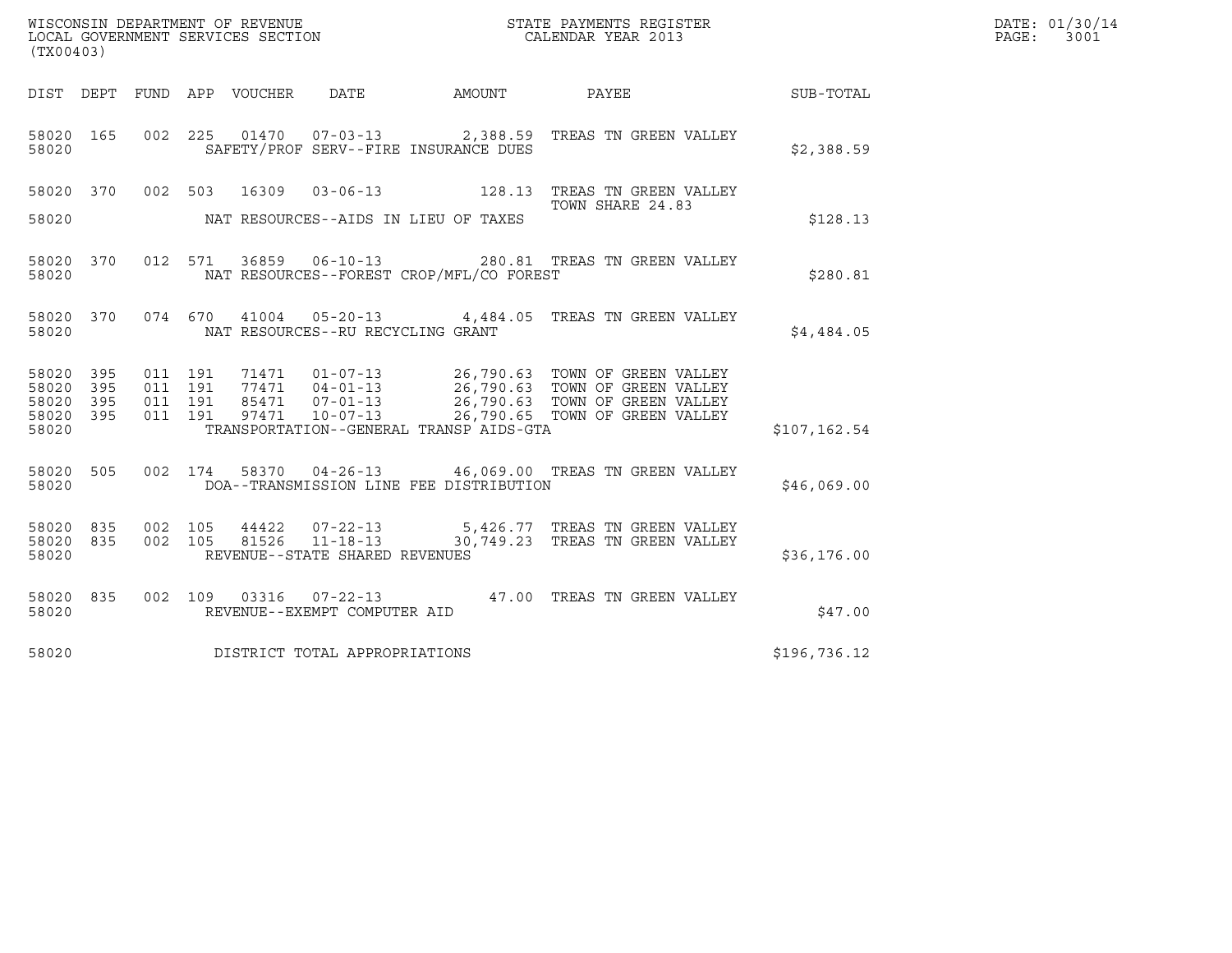| (TX00403)                                                 |           |                                          |         |                |                                                  |                                              |                                                                     |                  | DATE: 01/30/14<br>PAGE: 3002 |
|-----------------------------------------------------------|-----------|------------------------------------------|---------|----------------|--------------------------------------------------|----------------------------------------------|---------------------------------------------------------------------|------------------|------------------------------|
|                                                           |           |                                          |         |                |                                                  | DIST DEPT FUND APP VOUCHER DATE AMOUNT PAYEE |                                                                     | <b>SUB-TOTAL</b> |                              |
| 58022 165<br>58022                                        |           | 002 225                                  |         |                |                                                  | SAFETY/PROF SERV--FIRE INSURANCE DUES        | 01471  07-03-13  2,079.54  TREAS TN HARTLAND                        | \$2,079.54       |                              |
| 58022                                                     | 58022 370 |                                          |         |                |                                                  | NAT RESOURCES-SEVERANCE/YIELD/WITHDRAWAL     | 000 001 01DNR 03-13-13 7,999.45 TREAS TOWN HARTLAND                 | \$7,999.45       |                              |
| 58022 370<br>58022                                        |           |                                          |         |                |                                                  | NAT RESOURCES--AIDS IN LIEU OF TAXES         | 002 503 16310 03-06-13 303.33 TREAS TN HARTLAND<br>TOWN SHARE 64.78 | \$303.33         |                              |
| 58022 370<br>58022                                        |           |                                          | 012 571 |                |                                                  | NAT RESOURCES--FOREST CROP/MFL/CO FOREST     | 36860  06-10-13  207.82  TREAS TN HARTLAND                          | \$207.82         |                              |
| 58022 370<br>58022                                        |           | 58022 370 012 579                        | 012 579 | 18858<br>18858 |                                                  | NAT RESOURCES--AIDS IN LIEU OF TAXES         |                                                                     | \$378.43         |                              |
| 58022                                                     | 58022 370 |                                          |         | 074 670 41005  | NAT RESOURCES--RU RECYCLING GRANT                |                                              | 05-20-13 1,747.21 TREAS TN HARTLAND                                 | \$1,747.21       |                              |
| 58022 395<br>58022 395<br>58022 395<br>58022 395<br>58022 |           | 011 191<br>011 191<br>011 191<br>011 191 |         |                |                                                  | TRANSPORTATION--GENERAL TRANSP AIDS-GTA      | 25,431.00 TOWN OF HARTLAND                                          | \$101,723.97     |                              |
| 58022 835<br>58022                                        | 58022 835 | 002 105<br>002 105                       |         | 44423          | 81527 11-18-13<br>REVENUE--STATE SHARED REVENUES |                                              | 07-22-13 8,002.05 TREAS TN HARTLAND<br>45,342.72 TREAS TN HARTLAND  | \$53,344.77      |                              |
| 58022 835<br>58022                                        |           |                                          |         |                | REVENUE--EXEMPT COMPUTER AID                     |                                              | 002 109 03317 07-22-13 70.00 TREAS TN HARTLAND                      | \$70.00          |                              |
| 58022                                                     |           |                                          |         |                | DISTRICT TOTAL APPROPRIATIONS                    |                                              |                                                                     | \$167,854.52     |                              |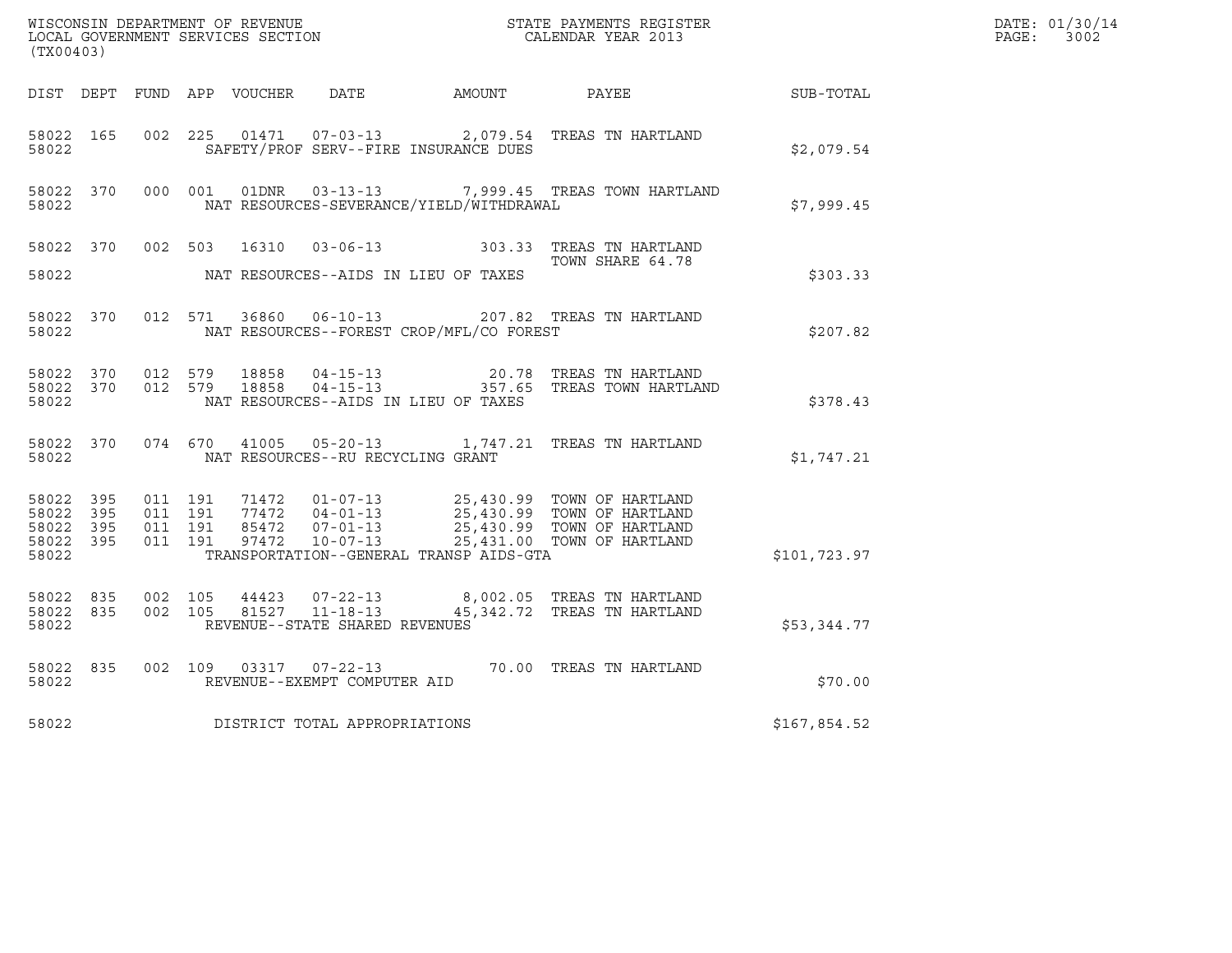| WISCONSIN DEPARTMENT OF REVENUE   | STATE PAYMENTS REGISTER | DATE: 01/30/14 |
|-----------------------------------|-------------------------|----------------|
| LOCAL GOVERNMENT SERVICES SECTION | CALENDAR YEAR 2013      | 3003<br>PAGE:  |

| (TX00403)                                                 |  |  |  |                         |                                     |                                          |                                                                                                                                                     |              | DATE: 01/30/14<br>PAGE:<br>3003 |
|-----------------------------------------------------------|--|--|--|-------------------------|-------------------------------------|------------------------------------------|-----------------------------------------------------------------------------------------------------------------------------------------------------|--------------|---------------------------------|
|                                                           |  |  |  |                         |                                     |                                          | DIST DEPT FUND APP VOUCHER DATE AMOUNT PAYEE                                                                                                        | SUB-TOTAL    |                                 |
| 58024 165<br>58024                                        |  |  |  |                         |                                     | SAFETY/PROF SERV--FIRE INSURANCE DUES    | 002 225 01472 07-03-13 1,436.35 TREAS TN HERMAN                                                                                                     | \$1,436.35   |                                 |
| 58024 370<br>58024 370<br>58024 370<br>58024              |  |  |  |                         |                                     | NAT RESOURCES-SEVERANCE/YIELD/WITHDRAWAL | 000 001 02DNR 07-03-13 1,975.97 TREAS TOWN HERMAN<br>000 001 03DNR 07-03-13 552.14 TREAS TOWN HERMAN<br>000 001 04DNR 10-23-13 1,163.10 TOWN HERMAN | \$3,691.21   |                                 |
|                                                           |  |  |  |                         |                                     |                                          | 58024 370 002 503 16311 03-06-13 572.97 TREAS TN HERMAN<br>TOWN SHARE 38.98<br>TOWN SHARE 38.98                                                     | \$572.97     |                                 |
| 58024 370<br>58024                                        |  |  |  |                         |                                     | NAT RESOURCES--FOREST CROP/MFL/CO FOREST | 012 571 36861 06-10-13 697.50 TREAS TN HERMAN                                                                                                       | \$697.50     |                                 |
| 58024                                                     |  |  |  |                         |                                     | NAT RESOURCES--AIDS IN LIEU OF TAXES     | 58024 370 012 579 18859 04-15-13 155.85 TREAS TOWN HERMAN                                                                                           | \$155.85     |                                 |
| 58024                                                     |  |  |  | 58024 370 074 670 41006 | NAT RESOURCES--RU RECYCLING GRANT   |                                          | 05-20-13 488.68 TREAS TN HERMAN                                                                                                                     | \$488.68     |                                 |
| 58024 395<br>58024 395<br>58024 395<br>58024 395<br>58024 |  |  |  |                         |                                     | TRANSPORTATION--GENERAL TRANSP AIDS-GTA  |                                                                                                                                                     | \$82, 203.11 |                                 |
| 58024 835<br>58024 835<br>58024                           |  |  |  |                         | REVENUE--STATE SHARED REVENUES      |                                          | 002 105 44424 07-22-13 8,622.35 TREAS TN HERMAN<br>002 105 81528 11-18-13 48,859.98 TREAS TN HERMAN                                                 | \$57,482.33  |                                 |
| 58024 835<br>58024                                        |  |  |  | 002 109 03318           | REVENUE--EXEMPT COMPUTER AID        |                                          | 07-22-13 2.00 TREAS TN HERMAN                                                                                                                       | \$2.00       |                                 |
|                                                           |  |  |  |                         | 58024 DISTRICT TOTAL APPROPRIATIONS |                                          |                                                                                                                                                     | \$146,730.00 |                                 |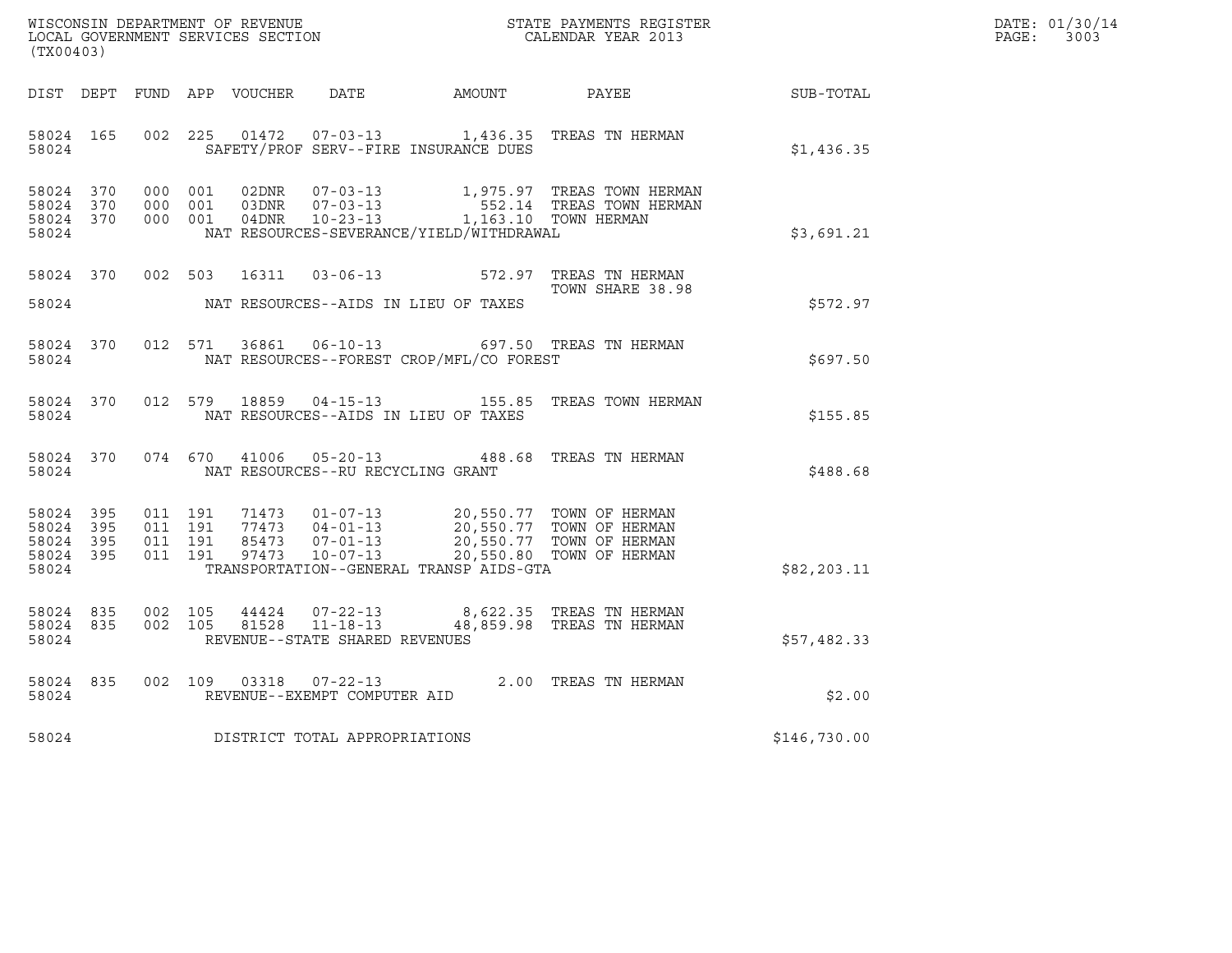| (TX00403)                                                       |                                          | WISCONSIN DEPARTMENT OF REVENUE<br>LOCAL GOVERNMENT SERVICES SECTION |                                                                                                      | STATE PAYMENTS REGISTER<br>CALENDAR YEAR 2013                                                                                                                                                |              | DATE: 01/30/14<br>PAGE: 3004 |
|-----------------------------------------------------------------|------------------------------------------|----------------------------------------------------------------------|------------------------------------------------------------------------------------------------------|----------------------------------------------------------------------------------------------------------------------------------------------------------------------------------------------|--------------|------------------------------|
|                                                                 |                                          | DIST DEPT FUND APP VOUCHER DATE                                      |                                                                                                      |                                                                                                                                                                                              |              |                              |
| 58026 165<br>58026                                              |                                          |                                                                      | SAFETY/PROF SERV--FIRE INSURANCE DUES                                                                | 002 225 01473 07-03-13 1,223.47 TREAS TN HUTCHINS                                                                                                                                            | \$1,223.47   |                              |
| 58026 370 000 001<br>58026<br>370<br>58026                      | 000 001                                  |                                                                      | 04DNR  10-23-13  187.44  TOWN HUTCHINS<br>05DNR 11-21-13<br>NAT RESOURCES-SEVERANCE/YIELD/WITHDRAWAL | 930.05 TREAS TOWN HUTCHINS                                                                                                                                                                   | \$1,117.49   |                              |
| 58026 370<br>58026                                              |                                          |                                                                      | NAT RESOURCES--FOREST CROP/MFL/CO FOREST                                                             | 012 571 36862 06-10-13 999.91 TREAS TN HUTCHINS                                                                                                                                              | \$999.91     |                              |
| 58026                                                           |                                          |                                                                      | NAT RESOURCES--RU RECYCLING GRANT                                                                    | 58026 370 074 670 41007 05-20-13 1,997.49 TREAS TN HUTCHINS                                                                                                                                  | \$1,997.49   |                              |
| 58026 395<br>58026<br>395<br>58026<br>395<br>58026 395<br>58026 | 011 191<br>011 191<br>011 191<br>011 191 |                                                                      | TRANSPORTATION--GENERAL TRANSP AIDS-GTA                                                              | 71474  01-07-13  18,742.92  TOWN OF HUTCHINS<br>77474  04-01-13  18,742.92  TOWN OF HUTCHINS<br>85474  07-01-13  18,742.92  TOWN OF HUTCHINS<br>97474  10-07-13  18,742.94  TOWN OF HUTCHINS | \$74,971.70  |                              |
| 58026 835<br>58026<br>835<br>58026                              | 002 105<br>002 105                       |                                                                      | 81529 11-18-13<br>REVENUE--STATE SHARED REVENUES                                                     | 44425  07-22-13  9,163.38  TREAS TN HUTCHINS<br>53,795.26 TREAS TN HUTCHINS                                                                                                                  | \$62,958.64  |                              |
| 58026                                                           |                                          |                                                                      | DISTRICT TOTAL APPROPRIATIONS                                                                        |                                                                                                                                                                                              | \$143,268.70 |                              |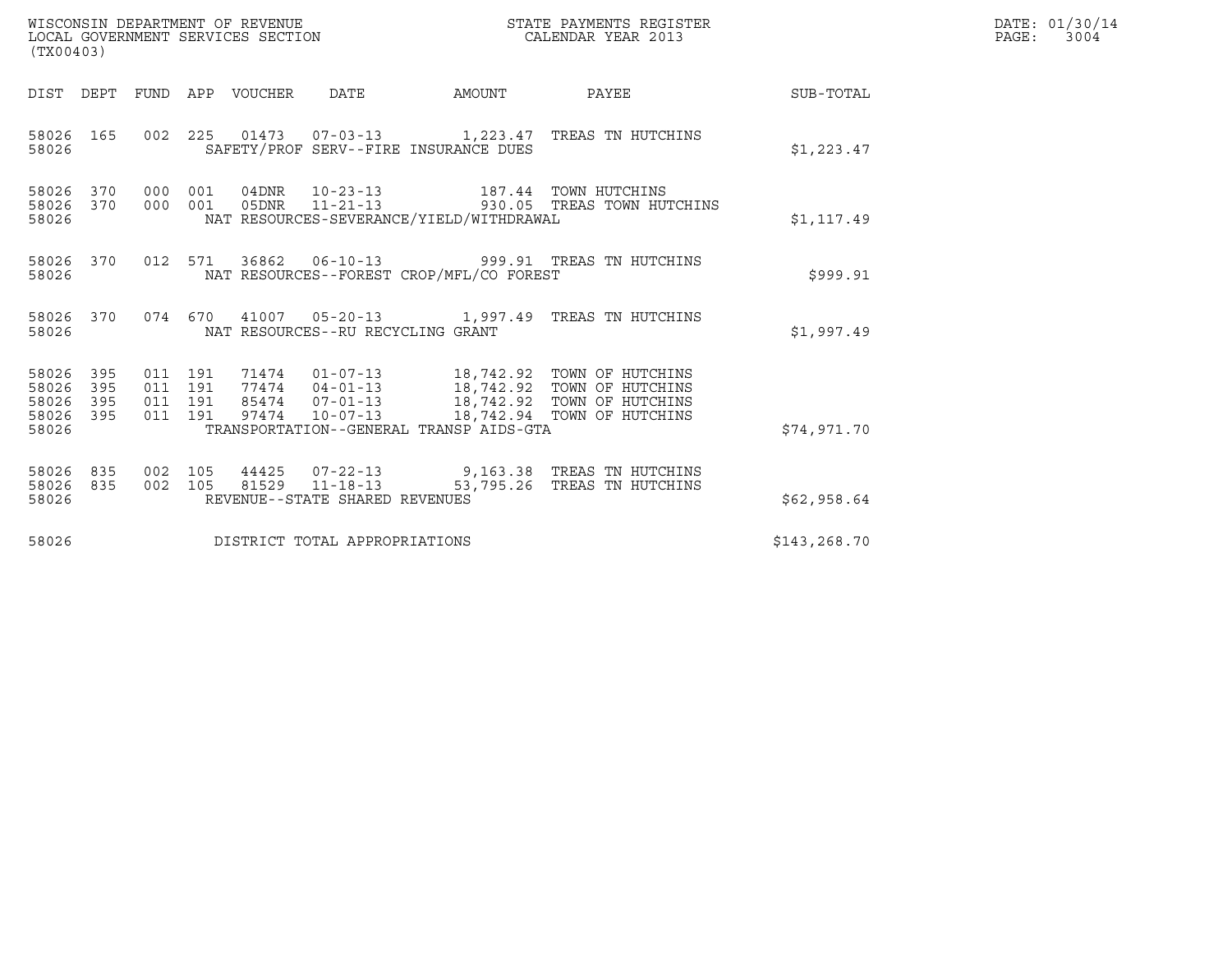| (TX00403)                                                 |     |                    |  |                                                        |                                                                                                | ${\tt WISCONSIM\ DEPARTMENT\ OF\ REVENUE}\qquad \qquad {\tt STATE\ PAYMENTS\ REGISTER} \\ {\tt LOCAL\ GOVERNMENT\ SERVICES\ SECTION}\qquad \qquad {\tt CALENDAR\ YEAR\ 2013}$                                                                                                                                                |              | DATE: 01/30/14<br>$\mathtt{PAGE:}$<br>3005 |
|-----------------------------------------------------------|-----|--------------------|--|--------------------------------------------------------|------------------------------------------------------------------------------------------------|------------------------------------------------------------------------------------------------------------------------------------------------------------------------------------------------------------------------------------------------------------------------------------------------------------------------------|--------------|--------------------------------------------|
|                                                           |     |                    |  |                                                        |                                                                                                | DIST DEPT FUND APP VOUCHER DATE AMOUNT PAYEE TO SUB-TOTAL                                                                                                                                                                                                                                                                    |              |                                            |
| 58028                                                     |     |                    |  |                                                        | SAFETY/PROF SERV--FIRE INSURANCE DUES                                                          | 58028 165 002 225 01474 07-03-13 3,127.34 TREAS TN LESSOR                                                                                                                                                                                                                                                                    | \$3,127.34   |                                            |
| 58028                                                     |     |                    |  |                                                        | 58028 370 000 001 04DNR 10-23-13 31.78 TOWN LESSOR<br>NAT RESOURCES-SEVERANCE/YIELD/WITHDRAWAL |                                                                                                                                                                                                                                                                                                                              | \$31.78      |                                            |
|                                                           |     |                    |  |                                                        |                                                                                                | 58028 370 002 503 16053 02-06-13 282.10 TREAS TN LESSOR<br>TOWN SHARE 42.39<br>TOWN SHARE 42.39                                                                                                                                                                                                                              |              |                                            |
|                                                           |     |                    |  |                                                        | 58028 NAT RESOURCES--AIDS IN LIEU OF TAXES                                                     |                                                                                                                                                                                                                                                                                                                              | \$282.10     |                                            |
| 58028                                                     |     |                    |  |                                                        | NAT RESOURCES--FOREST CROP/MFL/CO FOREST                                                       | 58028 370 012 571 36863 06-10-13 313.76 TREAS TN LESSOR                                                                                                                                                                                                                                                                      | \$313.76     |                                            |
| 58028                                                     |     |                    |  |                                                        | NAT RESOURCES--AIDS IN LIEU OF TAXES                                                           | 58028 370 012 579 18860 04-15-13 4.81 TREAS TN LESSOR<br>58028 370 012 579 18860 04-15-13 82.30 TREAS TOWN LESSOR                                                                                                                                                                                                            | \$87.11      |                                            |
| 58028                                                     |     |                    |  | NAT RESOURCES--RU RECYCLING GRANT                      |                                                                                                | 58028 370 074 670 41008 05-20-13 1,734.54 TREAS TN LESSOR                                                                                                                                                                                                                                                                    | \$1,734.54   |                                            |
| 58028 395<br>58028 395<br>58028 395<br>58028 395<br>58028 |     |                    |  |                                                        | TRANSPORTATION--GENERAL TRANSP AIDS-GTA                                                        | $\begin{array}{cccc} 011 & 191 & 71475 & 01-07-13 & 28,367.80 & \text{TOWN OF LESSOR} \\ 011 & 191 & 77475 & 04-01-13 & 28,367.80 & \text{TOWN OF LESSOR} \\ 011 & 191 & 85475 & 07-01-13 & 28,367.80 & \text{TOWN OF LESSOR} \\ 011 & 191 & 97475 & 10-07-13 & 28,367.80 & \text{TOWN OF LESSOR} \\ 011 & 191 & 97475 & 10$ | \$113,471.20 |                                            |
|                                                           |     |                    |  |                                                        | 58028 TRANSPORTATION--LRIP/TRIP/MSIP GRANTS                                                    | 58028 395 011 278 64578 02-07-13 37,038.74 TREAS TN LESSOR                                                                                                                                                                                                                                                                   | \$37,038.74  |                                            |
| 58028 835<br>58028 835<br>58028                           |     | 002 105<br>002 105 |  | 81530 11-18-13<br>REVENUE--STATE SHARED REVENUES       |                                                                                                | 44426 07-22-13 5,000.54 TREAS TN LESSOR<br>28,486.40 TREAS TN LESSOR                                                                                                                                                                                                                                                         | \$33,486.94  |                                            |
| 58028<br>58028                                            | 835 |                    |  | 002 109 03319 07-22-13<br>REVENUE--EXEMPT COMPUTER AID |                                                                                                | 20.00 TREAS TN LESSOR                                                                                                                                                                                                                                                                                                        | \$20.00      |                                            |
| 58028                                                     |     |                    |  | DISTRICT TOTAL APPROPRIATIONS                          |                                                                                                |                                                                                                                                                                                                                                                                                                                              | \$189,593.51 |                                            |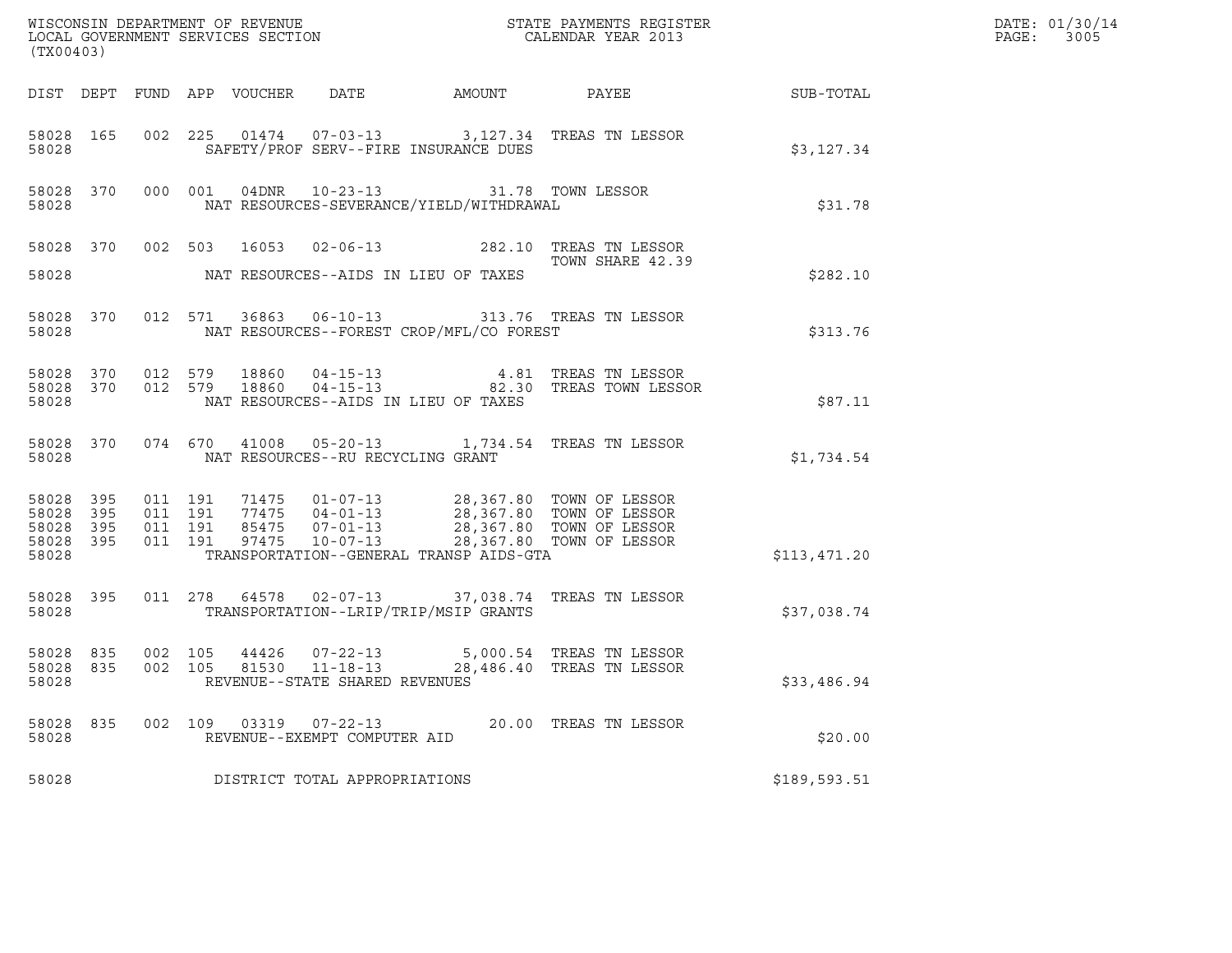| WISCONSIN DEPARTMENT OF REVENUE<br>LOCAL GOVERNMENT SERVICES SECTION<br>(TX00403) |         |                               |                                 |                                          | STATE PAYMENTS REGISTER<br>CALENDAR YEAR 2013                                                                                                                                                            |                  | DATE: 01/30/14<br>$\mathtt{PAGE:}$<br>3006 |
|-----------------------------------------------------------------------------------|---------|-------------------------------|---------------------------------|------------------------------------------|----------------------------------------------------------------------------------------------------------------------------------------------------------------------------------------------------------|------------------|--------------------------------------------|
|                                                                                   |         |                               | DIST DEPT FUND APP VOUCHER DATE | AMOUNT PAYEE                             |                                                                                                                                                                                                          | <b>SUB-TOTAL</b> |                                            |
| 58030 165<br>58030                                                                |         |                               |                                 | SAFETY/PROF SERV--FIRE INSURANCE DUES    | 002 225 01475 07-03-13 2,178.13 TREAS TN MAPLE GROVE                                                                                                                                                     | \$2,178.13       |                                            |
| 58030 370<br>58030                                                                |         |                               |                                 | NAT RESOURCES--FOREST CROP/MFL/CO FOREST | 012 571 36864 06-10-13 36.20 TREAS TN MAPLE GROVE                                                                                                                                                        | \$36.20          |                                            |
| 58030 370<br>58030                                                                |         |                               |                                 | NAT RESOURCES--RU RECYCLING GRANT        | 074  670  41009  05-20-13  3,210.03  TREAS TN MAPLE GROVE                                                                                                                                                | \$3,210.03       |                                            |
| 58030 395<br>58030<br>395<br>58030<br>395<br>58030 395<br>58030                   | 011 191 | 011 191<br>011 191<br>011 191 |                                 | TRANSPORTATION--GENERAL TRANSP AIDS-GTA  | 71476  01-07-13  29,129.92  TOWN OF MAPLE GROVE<br>77476  04-01-13  29,129.92  TOWN OF MAPLE GROVE<br>85476  07-01-13  29,129.92  TOWN OF MAPLE GROVE<br>97476  10-07-13  29,129.92  TOWN OF MAPLE GROVE | \$116,519.68     |                                            |
| 58030 835<br>58030 835<br>58030                                                   | 002 105 | 002 105                       | 81531 11-18-13                  | REVENUE--STATE SHARED REVENUES           | 44427  07-22-13  9,397.53  TREAS TN MAPLE GROVE<br>53,266.67 TREAS TN MAPLE GROVE                                                                                                                        | \$62,664.20      |                                            |
| 58030 835<br>58030                                                                |         |                               | REVENUE--EXEMPT COMPUTER AID    |                                          | 002 109 03320 07-22-13 1.00 TREAS TN MAPLE GROVE                                                                                                                                                         | \$1.00           |                                            |
| 58030                                                                             |         |                               |                                 | DISTRICT TOTAL APPROPRIATIONS            |                                                                                                                                                                                                          | \$184,609.24     |                                            |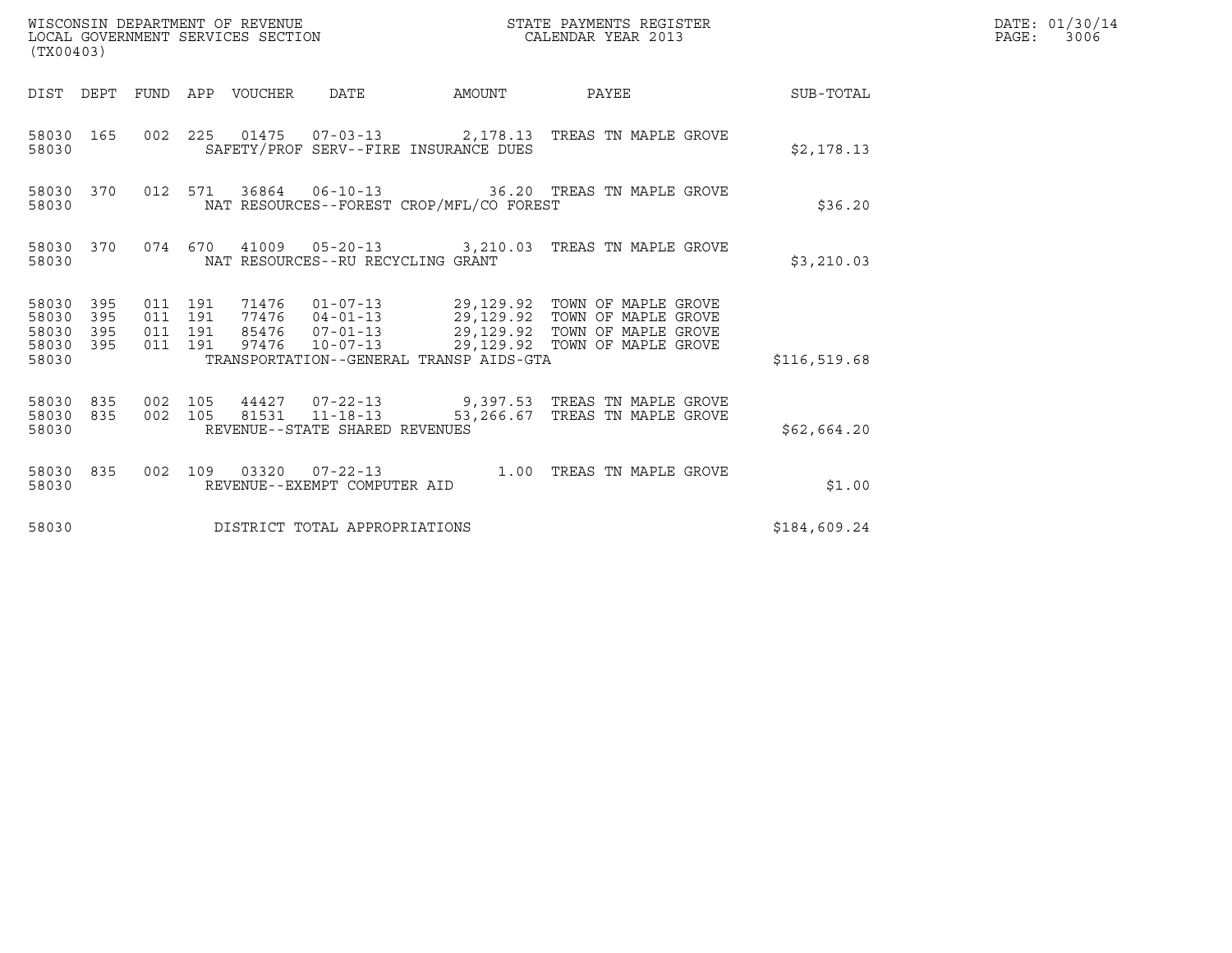| (TX00403)                                                 |                                          |         |       |                                   |                                                                                                                                                                          | WISCONSIN DEPARTMENT OF REVENUE<br>LOCAL GOVERNMENT SERVICES SECTION<br>CALENDAR YEAR 2013 |              | DATE: 01/30/14<br>PAGE: 3007 |
|-----------------------------------------------------------|------------------------------------------|---------|-------|-----------------------------------|--------------------------------------------------------------------------------------------------------------------------------------------------------------------------|--------------------------------------------------------------------------------------------|--------------|------------------------------|
|                                                           |                                          |         |       |                                   | DIST DEPT FUND APP VOUCHER DATE AMOUNT PAYEE                                                                                                                             |                                                                                            | SUB-TOTAL    |                              |
| 58032 165<br>58032                                        | 002 225                                  |         |       |                                   | SAFETY/PROF SERV--FIRE INSURANCE DUES                                                                                                                                    | 01476  07-03-13  1,080.47 TREAS TN MORRIS                                                  | \$1,080.47   |                              |
| 58032 370<br>58032                                        | 58032 370 000 001                        | 000 001 |       |                                   | NAT RESOURCES-SEVERANCE/YIELD/WITHDRAWAL                                                                                                                                 |                                                                                            | \$17,284.40  |                              |
| 58032                                                     |                                          |         |       |                                   | NAT RESOURCES--AIDS IN LIEU OF TAXES                                                                                                                                     | 58032 370 002 503 16054 02-06-13 52.86 TREAS TN MORRIS<br>TOWN SHARE 4.65                  | \$52.86      |                              |
| 58032 370<br>58032                                        |                                          |         |       |                                   | NAT RESOURCES--FOREST CROP/MFL/CO FOREST                                                                                                                                 | 012 571 36865 06-10-13 1,978.91 TREAS TN MORRIS                                            | \$1,978.91   |                              |
| 58032                                                     |                                          |         |       | NAT RESOURCES--RU RECYCLING GRANT |                                                                                                                                                                          | 58032 370 074 670 41010 05-20-13 554.42 TREAS TN MORRIS                                    | \$554.42     |                              |
| 58032 395<br>58032 395<br>58032 395<br>58032 395<br>58032 | 011 191<br>011 191<br>011 191<br>011 191 |         |       |                                   | 77477 04-01-13 20,836.57 TOWN OF MORRIS<br>85477 07-01-13 20,836.57 TOWN OF MORRIS<br>97477 10-07-13 20,836.58 TOWN OF MORRIS<br>TRANSPORTATION--GENERAL TRANSP AIDS-GTA |                                                                                            | \$83,346.29  |                              |
| 58032 505<br>58032                                        |                                          |         |       |                                   | DOA--TRANSMISSION LINE FEE DISTRIBUTION                                                                                                                                  | 002 174 58370 04-26-13 5,324.00 TREAS TN MORRIS                                            | \$5,324.00   |                              |
| 58032 835<br>58032 835<br>58032                           | 002 105<br>002 105                       |         | 44428 | REVENUE--STATE SHARED REVENUES    |                                                                                                                                                                          | 07-22-13 3,322.97 TREAS TN MORRIS<br>81532  11-18-13  18,830.16  TREAS TN MORRIS           | \$22,153.13  |                              |
| 58032 835<br>58032                                        | 002 501                                  |         | 00003 | $02 - 01 - 13$                    | DOA-PAYMENT FOR MUNICIPAL SERVICES AID                                                                                                                                   | 59.28 TREAS TN MORRIS                                                                      | \$59.28      |                              |
| 58032                                                     |                                          |         |       | DISTRICT TOTAL APPROPRIATIONS     |                                                                                                                                                                          |                                                                                            | \$131,833.76 |                              |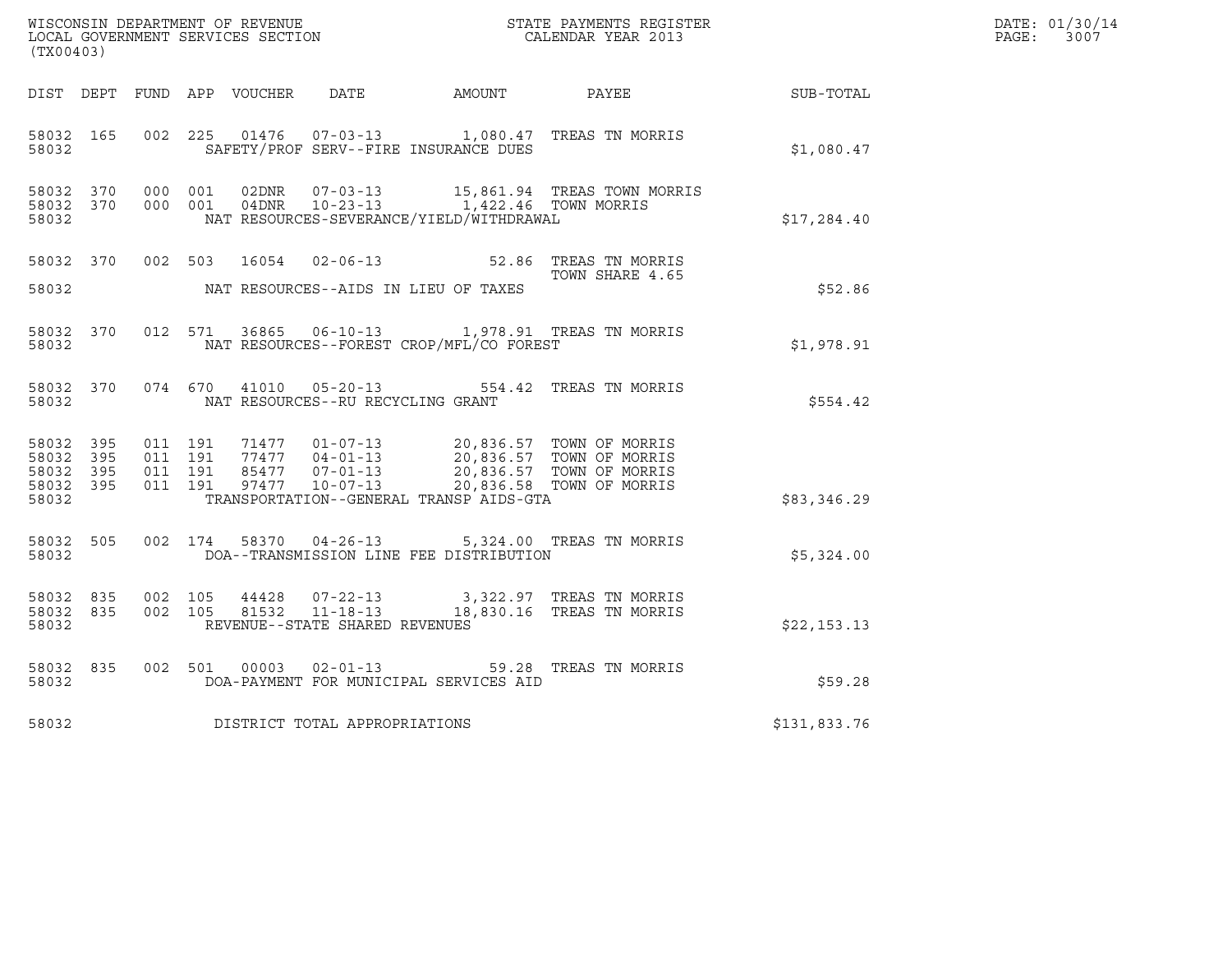| (TX00403)                                             |     |                               |                            |                                                  |                                          | WISCONSIN DEPARTMENT OF REVENUE                               STATE PAYMENTS REGISTER LOCAL GOVERNMENT SERVICES SECTION                               CALENDAR YEAR 2013                 |             | DATE: 01/30/14<br>$\mathtt{PAGE:}$<br>3008 |
|-------------------------------------------------------|-----|-------------------------------|----------------------------|--------------------------------------------------|------------------------------------------|------------------------------------------------------------------------------------------------------------------------------------------------------------------------------------------|-------------|--------------------------------------------|
|                                                       |     |                               | DIST DEPT FUND APP VOUCHER | DATE                                             | AMOUNT                                   | PAYEE                                                                                                                                                                                    | SUB-TOTAL   |                                            |
| 58034 165<br>58034                                    |     |                               |                            |                                                  | SAFETY/PROF SERV--FIRE INSURANCE DUES    | 002 225 01477 07-03-13 1,093.75 TREAS TN NAVARINO                                                                                                                                        | \$1,093.75  |                                            |
| 58034 370<br>58034                                    |     | 58034 370 000 001<br>000 001  |                            |                                                  | NAT RESOURCES-SEVERANCE/YIELD/WITHDRAWAL |                                                                                                                                                                                          | \$1,256.98  |                                            |
| 58034 370<br>58034                                    |     |                               |                            |                                                  | NAT RESOURCES--AIDS IN LIEU OF TAXES     | 002 503 16055 02-06-13 9,497.04 TREAS TN NAVARINO<br>TOWN SHARE 769.98                                                                                                                   | \$9,497.04  |                                            |
| 58034 370<br>58034                                    |     |                               |                            |                                                  | NAT RESOURCES--FOREST CROP/MFL/CO FOREST | 012 571 36866 06-10-13 537.38 TREAS TN NAVARINO                                                                                                                                          | \$537.38    |                                            |
| 58034 370<br>58034                                    |     | 012 579                       |                            |                                                  | NAT RESOURCES--AIDS IN LIEU OF TAXES     | 58034 370 012 579 18861 04-15-13 4,962.70 TREAS TN NAVARINO<br>18861  04-15-13  3,768.04 TREAS TOWN NAVARINO                                                                             | \$8,730.74  |                                            |
| 58034 370<br>58034                                    |     |                               |                            | NAT RESOURCES--RU RECYCLING GRANT                |                                          | 074 670 41011 05-20-13 1,245.07 TREAS TN NAVARINO                                                                                                                                        | \$1,245.07  |                                            |
| 58034 395<br>58034 395<br>58034<br>58034 395<br>58034 | 395 | 011 191<br>011 191<br>011 191 | 011 191                    |                                                  | TRANSPORTATION--GENERAL TRANSP AIDS-GTA  | 71478  01-07-13  12,368.57 TOWN OF NAVARINO<br>77478  04-01-13  12,368.57 TOWN OF NAVARINO<br>85478  07-01-13  12,368.57 TOWN OF NAVARINO<br>97478  10-07-13  12,368.58 TOWN OF NAVARINO | \$49,474.29 |                                            |
| 58034 835<br>58034 835<br>58034                       |     | 002 105<br>002 105            |                            | 81533 11-18-13<br>REVENUE--STATE SHARED REVENUES |                                          | 44429  07-22-13  3,604.05  TREAS TN NAVARINO<br>20,422.93 TREAS TN NAVARINO                                                                                                              | \$24,026.98 |                                            |
| 58034 835<br>58034                                    |     | 002 109                       |                            | 03321  07-22-13<br>REVENUE--EXEMPT COMPUTER AID  |                                          | 1.00 TREAS TN NAVARINO                                                                                                                                                                   | \$1.00      |                                            |
| 58034 835<br>58034                                    |     |                               | 002 501                    | 00003  02-01-13                                  | DOA-PAYMENT FOR MUNICIPAL SERVICES AID   | 168.18 TREAS TN NAVARINO                                                                                                                                                                 | \$168.18    |                                            |
| 58034                                                 |     |                               |                            | DISTRICT TOTAL APPROPRIATIONS                    |                                          |                                                                                                                                                                                          | \$96,031.41 |                                            |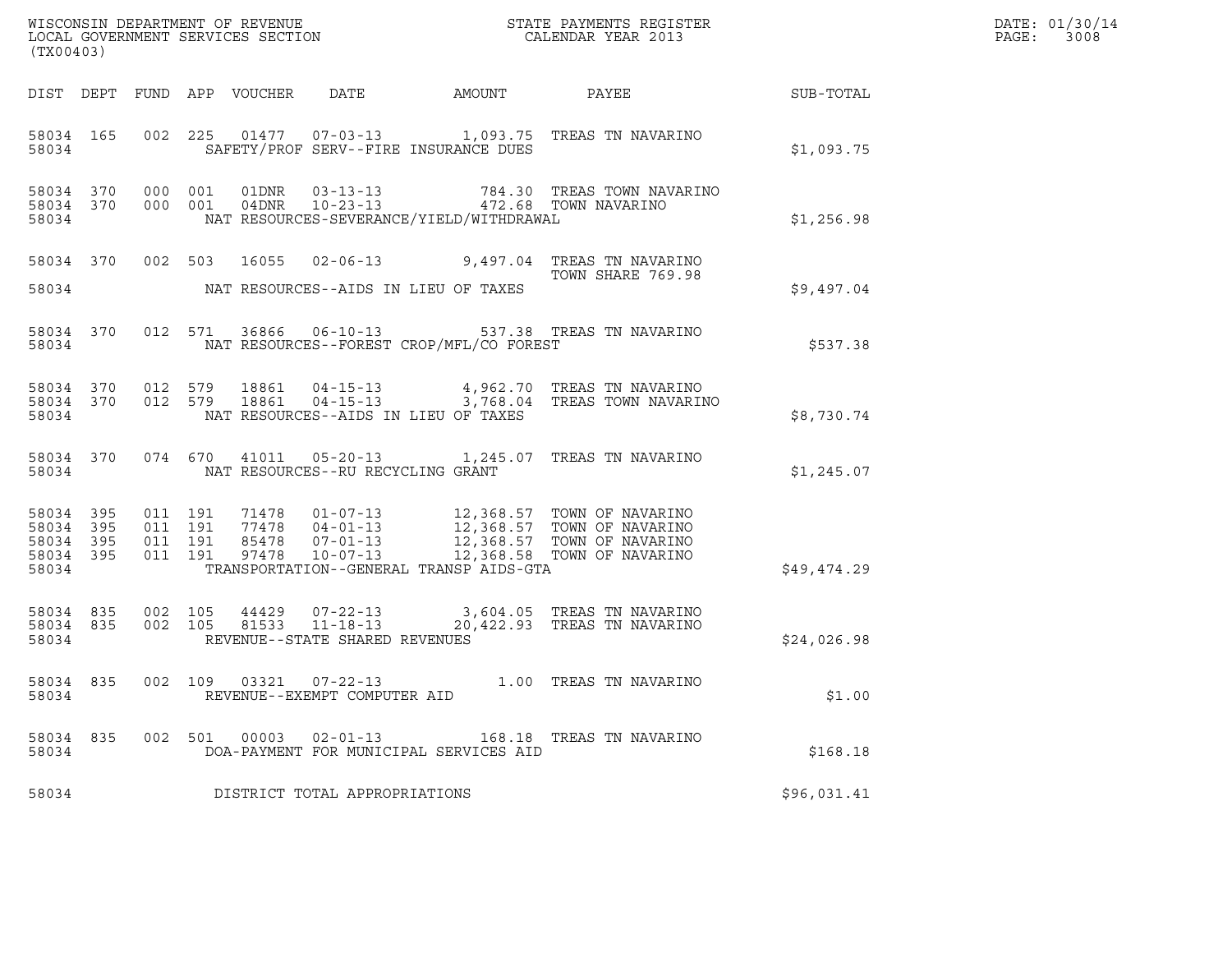| (TX00403)                           |           |                               |         |                                                        |                                                                                            |                                         |                  | DATE: 01/30/14<br>PAGE: 3009 |
|-------------------------------------|-----------|-------------------------------|---------|--------------------------------------------------------|--------------------------------------------------------------------------------------------|-----------------------------------------|------------------|------------------------------|
|                                     |           |                               |         |                                                        |                                                                                            |                                         |                  |                              |
|                                     |           |                               |         |                                                        | DIST DEPT FUND APP VOUCHER DATE AMOUNT PAYEE                                               |                                         | <b>SUB-TOTAL</b> |                              |
| 58036 165<br>58036                  |           |                               |         |                                                        | 002 225 01478 07-03-13 2,252.25 TREAS TN PELLA<br>SAFETY/PROF SERV--FIRE INSURANCE DUES    |                                         | \$2,252.25       |                              |
| 58036                               | 58036 370 |                               | 000 001 |                                                        | NAT RESOURCES-SEVERANCE/YIELD/WITHDRAWAL                                                   | 02DNR  07-03-13  47.77 TREAS TOWN PELLA | \$47.77          |                              |
|                                     |           |                               |         |                                                        | 58036 370 002 503 16056 02-06-13 4,360.76 TREAS TN PELLA                                   |                                         |                  |                              |
| 58036                               |           |                               |         |                                                        | NAT RESOURCES--AIDS IN LIEU OF TAXES                                                       | TOWN SHARE 547.55                       | \$4,360.76       |                              |
| 58036                               | 58036 370 |                               |         |                                                        | 012 571 36867 06-10-13 507.33 TREAS TN PELLA<br>NAT RESOURCES--FOREST CROP/MFL/CO FOREST   |                                         | \$507.33         |                              |
| 58036                               | 58036 370 |                               |         | NAT RESOURCES--RU RECYCLING GRANT                      | 074 670 41012 05-20-13 825.29 TREAS TN PELLA                                               |                                         | \$825.29         |                              |
| 58036 395<br>58036 395<br>58036 395 |           | 011 191<br>011 191<br>011 191 |         |                                                        |                                                                                            | 27,939.10 TOWN OF PELLA                 |                  |                              |
| 58036 395<br>58036                  |           | 011 191                       |         |                                                        | TRANSPORTATION--GENERAL TRANSP AIDS-GTA                                                    | 27,939.13 TOWN OF PELLA                 | \$111,756.43     |                              |
| 58036                               | 58036 505 |                               |         |                                                        | 002 174 58370 04-26-13 39,011.00 TREAS TN PELLA<br>DOA--TRANSMISSION LINE FEE DISTRIBUTION |                                         | \$39,011.00      |                              |
| 58036 835<br>58036 835<br>58036     |           | 002 105<br>002 105            |         | REVENUE--STATE SHARED REVENUES                         | 44430 07-22-13 7,745.24 TREAS TN PELLA<br>81534 11-18-13 44, 244.67 TREAS TN PELLA         |                                         | \$51,989.91      |                              |
| 58036 835<br>58036                  |           |                               |         | 002 109 03322 07-22-13<br>REVENUE--EXEMPT COMPUTER AID |                                                                                            | 27.00 TREAS TN PELLA                    | \$27.00          |                              |
| 58036                               |           |                               |         | DISTRICT TOTAL APPROPRIATIONS                          |                                                                                            |                                         | \$210,777.74     |                              |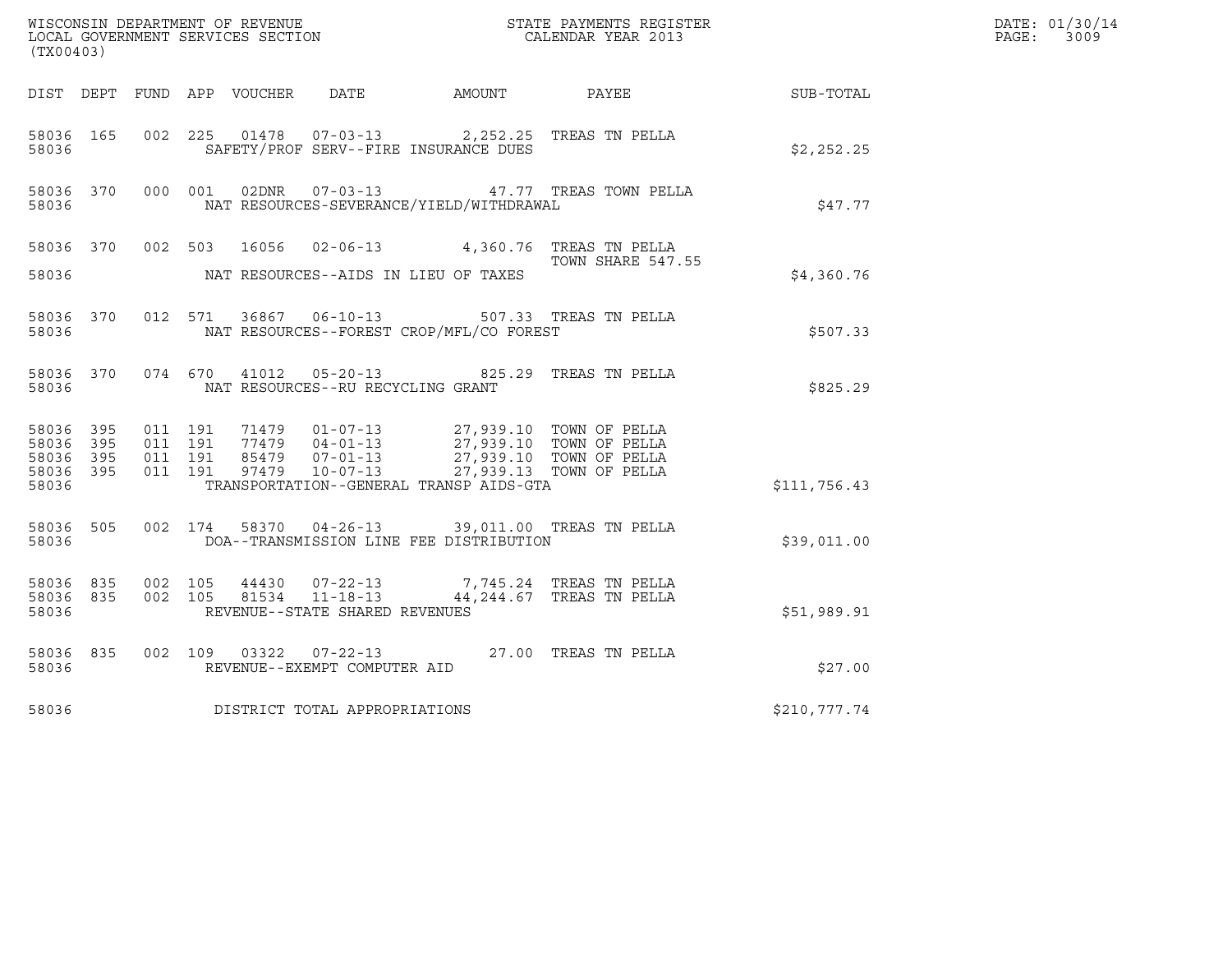| WISCONSIN DEPARTMENT OF REVENUE   | STATE PAYMENTS REGISTER | DATE: 01/30/14 |
|-----------------------------------|-------------------------|----------------|
| LOCAL GOVERNMENT SERVICES SECTION | CALENDAR YEAR 2013      | PAGE:<br>3010  |

| (TX00403)                                                       |  |                                     |                                          | WISCONSIN DEPARTMENT OF REVENUE<br>LOCAL GOVERNMENT SERVICES SECTION<br>CALENDAR YEAR 2013                                                                                                                                   | $\mathbb{R}^n$ | DATE: 01/30/14<br>$\mathtt{PAGE}$ :<br>3010 |
|-----------------------------------------------------------------|--|-------------------------------------|------------------------------------------|------------------------------------------------------------------------------------------------------------------------------------------------------------------------------------------------------------------------------|----------------|---------------------------------------------|
|                                                                 |  |                                     |                                          | DIST DEPT FUND APP VOUCHER DATE AMOUNT PAYEE THE SUB-TOTAL                                                                                                                                                                   |                |                                             |
| 58038 165<br>58038                                              |  |                                     | SAFETY/PROF SERV--FIRE INSURANCE DUES    | 002  225  01479  07-03-13  2,003.95  TREAS TN RED SPRINGS                                                                                                                                                                    | \$2,003.95     |                                             |
| 58038<br>370<br>58038<br>370<br>58038 370<br>58038              |  |                                     | NAT RESOURCES-SEVERANCE/YIELD/WITHDRAWAL | 000 001 01DNR 03-13-13 313.84 TREAS TOWN RED SPRINGS<br>000 001 02DNR 07-03-13 1,394.32 TREAS TOWN RED SPRINGS<br>000 001 04DNR 10-23-13 1,162.88 TOWN RED SPRINGS                                                           | \$2,871.04     |                                             |
| 58038                                                           |  |                                     | NAT RESOURCES--FOREST CROP/MFL/CO FOREST | 58038 370 012 571 36868 06-10-13 870.82 TREAS TN RED SPRINGS                                                                                                                                                                 | \$870.82       |                                             |
| 58038                                                           |  | NAT RESOURCES--RU RECYCLING GRANT   |                                          | 58038 370 074 670 41013 05-20-13 788.07 TREAS TN RED SPRINGS                                                                                                                                                                 | \$788.07       |                                             |
| 58038<br>395<br>58038<br>395<br>58038 395<br>58038 395<br>58038 |  |                                     | TRANSPORTATION--GENERAL TRANSP AIDS-GTA  | 011 191 71480 01-07-13 16,422.62 TOWN OF RED SPRINGS<br>011 191 77480 04-01-13 16,422.62 TOWN OF RED SPRINGS<br>011 191 85480 07-01-13 16,422.62 TOWN OF RED SPRINGS<br>011 191 97480 10-07-13 16,422.65 TOWN OF RED SPRINGS | \$65,690.51    |                                             |
| 58038 835<br>58038 835<br>58038                                 |  | REVENUE--STATE SHARED REVENUES      |                                          | 002 105 44431 07-22-13 3,398.32 TREAS TN RED SPRINGS<br>002 105 81535 11-18-13 19,257.29 TREAS TN RED SPRINGS                                                                                                                | \$22,655.61    |                                             |
| 58038                                                           |  | REVENUE--EXEMPT COMPUTER AID        |                                          | 58038 835 002 109 03323 07-22-13 2.00 TREAS TN RED SPRINGS                                                                                                                                                                   | \$2.00         |                                             |
|                                                                 |  | 58038 DISTRICT TOTAL APPROPRIATIONS |                                          |                                                                                                                                                                                                                              | \$94,882.00    |                                             |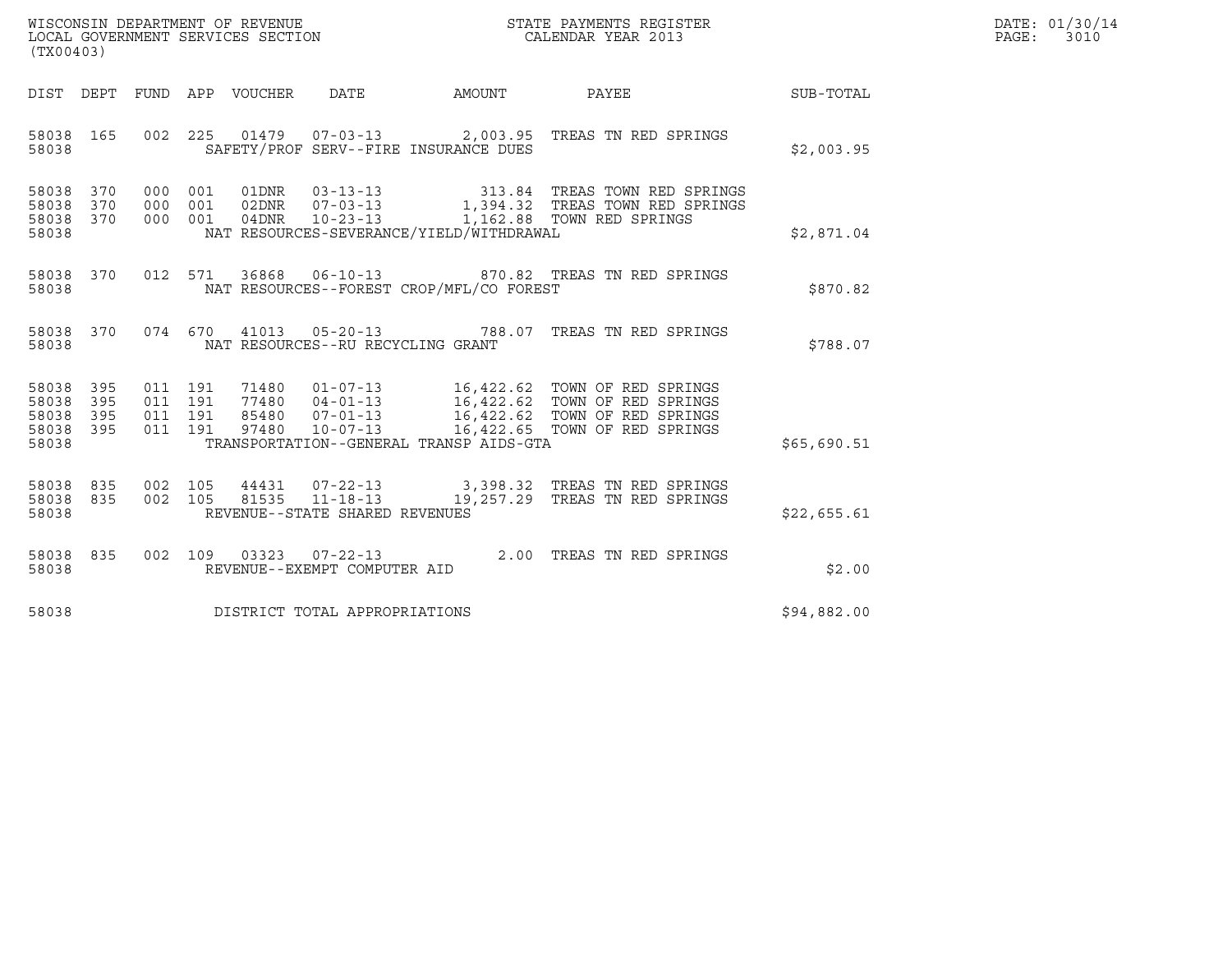| (TX00403)                                                 |                                          |         |                                                                                    |                                                                                     | $\tt WISCONSIM DEPARTMENT OF REVENUE$ $\tt STATE$ PAYMENTS REGISTER LOCAL GOVERNMENT SERVICES SECTION $\tt CALENDAR$ YEAR 2013                                                         |               | DATE: 01/30/14<br>PAGE:<br>3011 |
|-----------------------------------------------------------|------------------------------------------|---------|------------------------------------------------------------------------------------|-------------------------------------------------------------------------------------|----------------------------------------------------------------------------------------------------------------------------------------------------------------------------------------|---------------|---------------------------------|
|                                                           |                                          |         |                                                                                    | DIST DEPT FUND APP VOUCHER DATE AMOUNT PAYEE                                        |                                                                                                                                                                                        | SUB-TOTAL     |                                 |
| 58040 165<br>58040                                        |                                          |         |                                                                                    | SAFETY/PROF SERV--FIRE INSURANCE DUES                                               | 002 225 01480 07-03-13 5,117.58 TREAS TN RICHMOND                                                                                                                                      | \$5,117.58    |                                 |
| 58040 370<br>58040                                        |                                          | 000 001 |                                                                                    | 04DNR  10-23-13  2,031.21 TOWN RICHMOND<br>NAT RESOURCES-SEVERANCE/YIELD/WITHDRAWAL |                                                                                                                                                                                        | \$2,031.21    |                                 |
| 58040                                                     |                                          |         |                                                                                    | NAT RESOURCES--AIDS IN LIEU OF TAXES                                                | 58040 370 002 503 16312 03-06-13 11,103.10 TREAS TN RICHMOND<br>TOWN SHARE 923.85                                                                                                      | \$11,103.10   |                                 |
| 58040                                                     |                                          |         |                                                                                    | NAT RESOURCES--FOREST CROP/MFL/CO FOREST                                            | 58040 370 012 571 36869 06-10-13 457.35 TREAS TN RICHMOND                                                                                                                              | \$457.35      |                                 |
| 58040 370<br>58040                                        | 074 670                                  |         | NAT RESOURCES--RU RECYCLING GRANT                                                  |                                                                                     | 41014  05-20-13  2,491.71  TREAS TN RICHMOND                                                                                                                                           | \$2,491.71    |                                 |
| 58040 395<br>58040 395<br>58040 395<br>58040 395<br>58040 | 011 191<br>011 191<br>011 191<br>011 191 |         |                                                                                    | TRANSPORTATION--GENERAL TRANSP AIDS-GTA                                             | 71481  01-07-13  30,045.52  TOWN OF RICHMOND<br>71481 01-07-13<br>77481 04-01-13 30,045.52 TOWN OF RICHMOND<br>85481 07-01-13 30,045.52 TOWN OF RICHMOND<br>30,045.53 TOWN OF RICHMOND | \$120, 182.09 |                                 |
| 58040 835<br>58040                                        | 58040 835 002 105                        |         | 002 105 44432 07-22-13<br>002 105 81536 11-18-13<br>REVENUE--STATE SHARED REVENUES |                                                                                     | 7,015.89 TREAS TN RICHMOND<br>39,723.61 TREAS TN RICHMOND                                                                                                                              | \$46,739.50   |                                 |
| 58040 835<br>58040                                        |                                          |         | REVENUE--EXEMPT COMPUTER AID                                                       |                                                                                     | 002  109  03324  07-22-13  1,183.00 TREAS TN RICHMOND                                                                                                                                  | \$1,183.00    |                                 |
| 58040 835<br>58040                                        |                                          |         | REVENUE--LOTTERY CREDIT -                                                          |                                                                                     | 021 363 35868 03-25-13 5,400.86 TREAS TN RICHMOND                                                                                                                                      | \$5,400.86    |                                 |
| 58040                                                     |                                          |         | DISTRICT TOTAL APPROPRIATIONS                                                      |                                                                                     |                                                                                                                                                                                        | \$194,706.40  |                                 |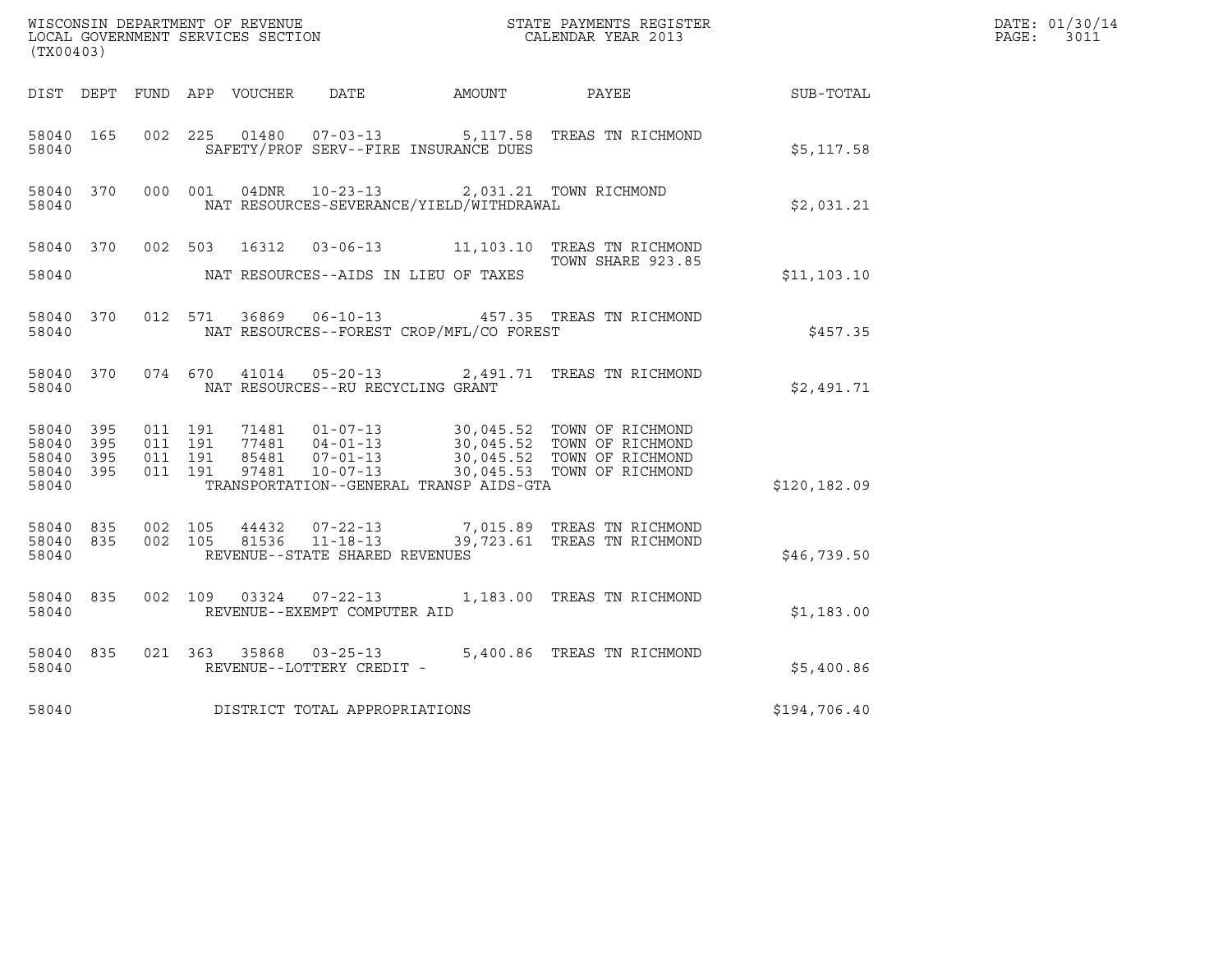| WISCONSIN DEPARTMENT OF REVENUE   | STATE PAYMENTS REGISTER | DATE: 01/30/14 |
|-----------------------------------|-------------------------|----------------|
| LOCAL GOVERNMENT SERVICES SECTION | CALENDAR YEAR 2013      | 3012<br>PAGE:  |

| (TX00403)          |  | WISCONSIN DEPARTMENT OF REVENUE<br>LOCAL GOVERNMENT SERVICES SECTION THE STATE PAYMENTS REGISTER<br>(TWOOAOO)                                                                                                                                                                           | DATE: 01/30/14<br>PAGE: 3012 |
|--------------------|--|-----------------------------------------------------------------------------------------------------------------------------------------------------------------------------------------------------------------------------------------------------------------------------------------|------------------------------|
|                    |  | DIST DEPT FUND APP VOUCHER DATE AMOUNT PAYEE SUB-TOTAL                                                                                                                                                                                                                                  |                              |
|                    |  | 58042 165 002 225 01481 07-03-13 1,209.98 TREAS TN SENECA<br>58042 SAFETY/PROF SERV--FIRE INSURANCE DUES                                                                                                                                                                                | \$1,209.98                   |
|                    |  | 58042 370 000 001 01DNR 03-13-13 699.32 TREAS TOWN SENECA<br>58042 370 000 001 02DNR 07-03-13 2,457.05 TREAS TOWN SENECA<br>58042 370 000 001 04DNR 10-23-13 2,654.36 TOWN SENECA<br>58042 NAT RESOURCES-SEVERANCE/YIELD/WITHDRAWAL                                                     | \$5,810.73                   |
|                    |  | 58042 370 002 503 16057 02-06-13 10.47 TREAS TN SENECA<br>TOWN SHARE 0.94<br>58042 NAT RESOURCES--AIDS IN LIEU OF TAXES                                                                                                                                                                 | \$10.47                      |
|                    |  | 58042 370 012 571 36870 06-10-13 1,477.07 TREAS TN SENECA<br>58042 NAT RESOURCES--FOREST CROP/MFL/CO FOREST                                                                                                                                                                             | \$1,477.07                   |
|                    |  | 58042 370 074 670 41015 05-20-13 312.06 TREAS TN SENECA<br>58042 NAT RESOURCES--RU RECYCLING GRANT                                                                                                                                                                                      | \$312.06                     |
|                    |  | 58042 395 011 191 71482 01-07-13 16,658.93 TOWN OF SENECA<br>58042 395 011 191 77482 04-01-13 16,658.93 TOWN OF SENECA<br>58042 395 011 191 85482 07-01-13 16,658.93 TOWN OF SENECA<br>58042 395 011 191 97482 10-07-13 16,658.96 TOWN<br>58042 TRANSPORTATION--GENERAL TRANSP AIDS-GTA | \$66,635.75                  |
|                    |  | 58042 395 011 278 92578 10-29-13 35,721.00 TREAS TN SENECA<br>58042 TRANSPORTATION--LRIP/TRIP/MSIP GRANTS                                                                                                                                                                               | \$35,721.00                  |
|                    |  | $\begin{array}{cccccc} 58042 & 835 & 002 & 105 & 44433 & 07-22-13 & & 3,396.15 & \text{TREAS TN SENCEA} \\ 58042 & 835 & 002 & 105 & 81537 & 11-18-13 & & 19,244.84 & \text{TREAS TN SENCEA} \end{array}$<br>58042 REVENUE--STATE SHARED REVENUES                                       | \$22,640.99                  |
| 58042              |  | 58042 835 002 109 03325 07-22-13 7.00 TREAS TN SENECA<br>REVENUE--EXEMPT COMPUTER AID                                                                                                                                                                                                   | \$7.00                       |
| 58042 835<br>58042 |  | 021 363 35869 03-25-13<br>624.24 TREAS TN SENECA<br>REVENUE--LOTTERY CREDIT -                                                                                                                                                                                                           | \$624.24                     |
| 58042              |  | DISTRICT TOTAL APPROPRIATIONS                                                                                                                                                                                                                                                           | \$134,449.29                 |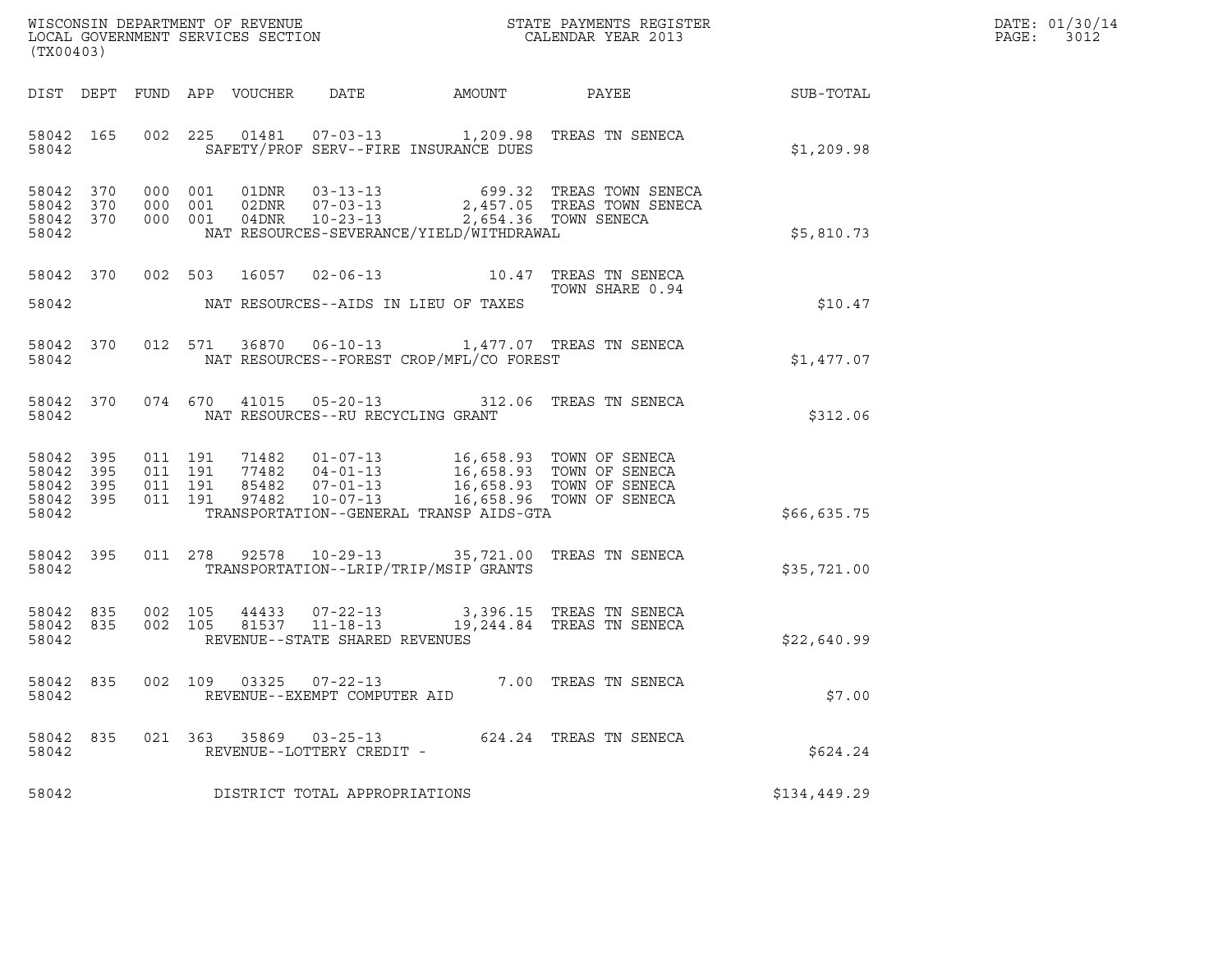| (TX00403)                                |                  |                                          |                            |                                   |                                          |                                                                                                        |              | DATE: 01/30/14<br>PAGE:<br>3013 |
|------------------------------------------|------------------|------------------------------------------|----------------------------|-----------------------------------|------------------------------------------|--------------------------------------------------------------------------------------------------------|--------------|---------------------------------|
|                                          |                  |                                          | DIST DEPT FUND APP VOUCHER | DATE                              | AMOUNT                                   | PAYEE                                                                                                  | SUB-TOTAL    |                                 |
| 58044                                    | 58044 165        |                                          |                            |                                   | SAFETY/PROF SERV--FIRE INSURANCE DUES    | 002 225 01482 07-03-13 5,492.00 TREAS TN WASHINGTON                                                    | \$5,492.00   |                                 |
| 58044 370<br>58044                       |                  | 58044 370 000 001<br>000 001             |                            |                                   | NAT RESOURCES-SEVERANCE/YIELD/WITHDRAWAL |                                                                                                        | \$77.02      |                                 |
| 58044 370<br>58044 370<br>58044          |                  | 002 503<br>002 503                       | 16058<br>16058             | $02 - 06 - 13$<br>$02 - 06 - 13$  | NAT RESOURCES--AIDS IN LIEU OF TAXES     | 815.73 TREAS TN WASHINGTON<br>169.45 TREAS TN WASHINGTON<br>TOWN SHARE 123.58                          | \$985.18     |                                 |
| 58044                                    | 58044 370        |                                          |                            |                                   | NAT RESOURCES--FOREST CROP/MFL/CO FOREST | 012 571 36871 06-10-13 445.93 TREAS TN WASHINGTON                                                      | \$445.93     |                                 |
| 58044 370<br>58044                       |                  | 012 579                                  | 18862                      |                                   | NAT RESOURCES--AIDS IN LIEU OF TAXES     | 04-15-13 10.69 TREAS TOWN WASHINGTON                                                                   | \$10.69      |                                 |
| 58044                                    | 58044 370        |                                          |                            | NAT RESOURCES--RU RECYCLING GRANT |                                          | 074 670 41016 05-20-13 2,098.08 TREAS TN WASHINGTON                                                    | \$2,098.08   |                                 |
| 58044 395<br>58044 395<br>58044<br>58044 | 395<br>58044 395 | 011 191<br>011 191<br>011 191<br>011 191 |                            |                                   | TRANSPORTATION--GENERAL TRANSP AIDS-GTA  |                                                                                                        | \$108,580.93 |                                 |
| 58044                                    | 58044 395        |                                          | 011 278 61275              |                                   | TRANSPORTATION--LRIP/TRIP/MSIP GRANTS    | 01-07-13  27,685.00 TREAS TN WASHINGTON                                                                | \$27,685.00  |                                 |
| 58044 505<br>58044                       |                  |                                          | 002 174                    | 58370 04-26-13                    | DOA--TRANSMISSION LINE FEE DISTRIBUTION  | 58,025.00 TREAS TN WASHINGTON                                                                          | \$58,025.00  |                                 |
| 58044                                    | 58044 835        | 58044 835 002 105                        |                            | REVENUE--STATE SHARED REVENUES    |                                          | 44434  07-22-13  4,278.99  TREAS TN WASHINGTON<br>002 105 81538 11-18-13 25,596.30 TREAS TN WASHINGTON | \$29,875.29  |                                 |
| 58044                                    | 58044 835        |                                          |                            | REVENUE--EXEMPT COMPUTER AID      |                                          | 002 109 03326 07-22-13 14.00 TREAS TN WASHINGTON                                                       | \$14.00      |                                 |
| 58044                                    | 58044 835        |                                          |                            | REVENUE--LOTTERY CREDIT -         |                                          | 021 363 CR169 06-07-13 3,602.43 TREAS TN WASHINGTON                                                    | \$3,602.43   |                                 |
| 58044                                    |                  |                                          |                            | DISTRICT TOTAL APPROPRIATIONS     |                                          |                                                                                                        | \$236,891.55 |                                 |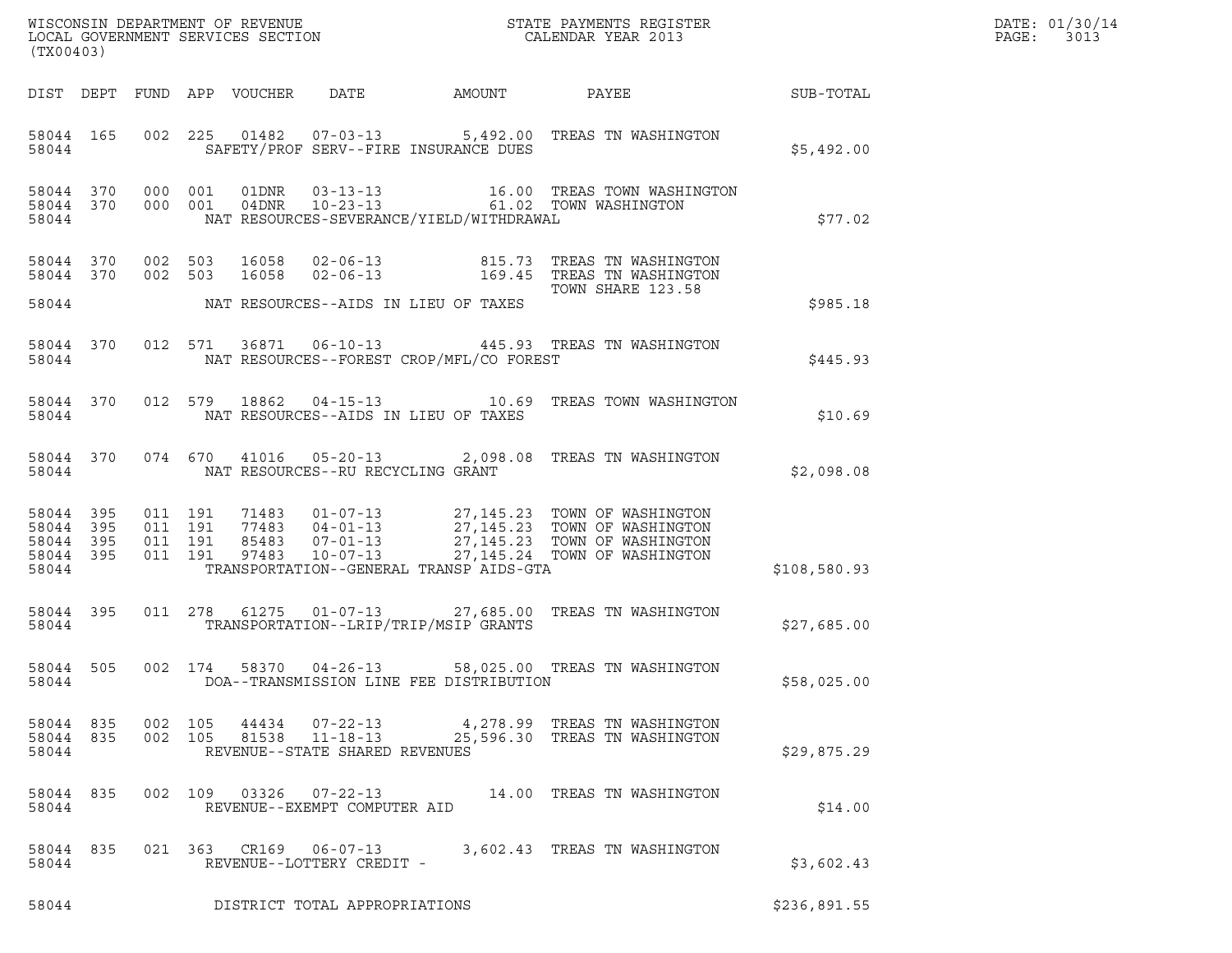| (TX00403)                                             |           |                                          |                            |                                                                    |                                          | ${\tt WISCOONSIM} \begin{tabular}{lcccc} DEPARTMENT OF REVENUE & & & & & & \begin{tabular}{l} \bf STATE} & \bf PAYMENTS \textit{ REGISTER} \\ \hline \textit{LOCAL GOVERNMENT} & \textit{SERVICES} & \textit{SECTION} \end{tabular} & & & & & \begin{tabular}{l} \bf CALENDAR \textit{ YEAR} \end{tabular} \end{tabular}$ |              | DATE: 01/30/14<br>PAGE:<br>3014 |
|-------------------------------------------------------|-----------|------------------------------------------|----------------------------|--------------------------------------------------------------------|------------------------------------------|---------------------------------------------------------------------------------------------------------------------------------------------------------------------------------------------------------------------------------------------------------------------------------------------------------------------------|--------------|---------------------------------|
|                                                       |           |                                          | DIST DEPT FUND APP VOUCHER | DATE                                                               | AMOUNT                                   | PAYEE                                                                                                                                                                                                                                                                                                                     | SUB-TOTAL    |                                 |
| 58046                                                 | 58046 165 |                                          |                            |                                                                    | SAFETY/PROF SERV--FIRE INSURANCE DUES    | 002 225 01483 07-03-13 2,600.74 TREAS TN WAUKECHON                                                                                                                                                                                                                                                                        | \$2,600.74   |                                 |
| 58046 370<br>58046                                    |           | 58046 370 000 001<br>000 001             |                            |                                                                    | NAT RESOURCES-SEVERANCE/YIELD/WITHDRAWAL |                                                                                                                                                                                                                                                                                                                           | \$1,037.92   |                                 |
|                                                       |           | 58046 370 002 503<br>58046 370 002 503   |                            |                                                                    |                                          | 16059    02-06-13               7,711.92   TREAS TN WAUKECHON<br>16059    02-06-13             12,350.80   TREAS TN WAUKECHON<br><b>TOWN SHARE 2953.22</b>                                                                                                                                                                |              |                                 |
| 58046                                                 |           |                                          |                            |                                                                    | NAT RESOURCES--AIDS IN LIEU OF TAXES     |                                                                                                                                                                                                                                                                                                                           | \$20,062.72  |                                 |
| 58046                                                 | 58046 370 |                                          |                            |                                                                    | NAT RESOURCES--FOREST CROP/MFL/CO FOREST | 012 571 36872 06-10-13 257.86 TREAS TN WAUKECHON                                                                                                                                                                                                                                                                          | \$257.86     |                                 |
| 58046 370<br>58046 370<br>58046                       |           |                                          |                            |                                                                    | NAT RESOURCES--AIDS IN LIEU OF TAXES     | 012 579 18863 04-15-13 1,274.50 TREAS TN WAUKECHON<br>012 579 18863 04-15-13 519.32 TREAS TOWN WAUKECHON                                                                                                                                                                                                                  | \$1,793.82   |                                 |
| 58046                                                 |           |                                          |                            | NAT RESOURCES--RU RECYCLING GRANT                                  |                                          | 58046 370 074 670 41017 05-20-13 1,055.77 TREAS TN WAUKECHON                                                                                                                                                                                                                                                              | \$1,055.77   |                                 |
| 58046 395<br>58046<br>58046 395<br>58046 395<br>58046 | - 395     | 011 191<br>011 191<br>011 191<br>011 191 |                            |                                                                    | TRANSPORTATION--GENERAL TRANSP AIDS-GTA  | 71484  01-07-13  21,127.66  TOWN OF WAUKECHON<br>77484  04-01-13  21,127.66  TOWN OF WAUKECHON<br>85484  07-01-13  21,127.66  TOWN OF WAUKECHON<br>97484  10-07-13  21,127.66  TOWN OF WAUKECHON                                                                                                                          | \$84,510.64  |                                 |
|                                                       |           |                                          |                            |                                                                    |                                          |                                                                                                                                                                                                                                                                                                                           |              |                                 |
| 58046                                                 | 58046 505 |                                          |                            |                                                                    | DOA--TRANSMISSION LINE FEE DISTRIBUTION  | 002 174 58370 04-26-13 33,639.00 TREAS TN WAUKECHON                                                                                                                                                                                                                                                                       | \$33,639.00  |                                 |
| 58046 835<br>58046<br>58046                           | 835       | 002 105<br>002 105                       | 44435<br>81539             | $07 - 22 - 13$<br>$11 - 18 - 13$<br>REVENUE--STATE SHARED REVENUES |                                          | 5,183.66 TREAS TN WAUKECHON<br>29,400.92 TREAS TN WAUKECHON                                                                                                                                                                                                                                                               | \$34,584.58  |                                 |
| 58046 835<br>58046                                    |           |                                          |                            | 002 109 03327 07-22-13<br>REVENUE--EXEMPT COMPUTER AID             |                                          | 30.00 TREAS TN WAUKECHON                                                                                                                                                                                                                                                                                                  | \$30.00      |                                 |
| 58046                                                 |           |                                          |                            | DISTRICT TOTAL APPROPRIATIONS                                      |                                          |                                                                                                                                                                                                                                                                                                                           | \$179,573.05 |                                 |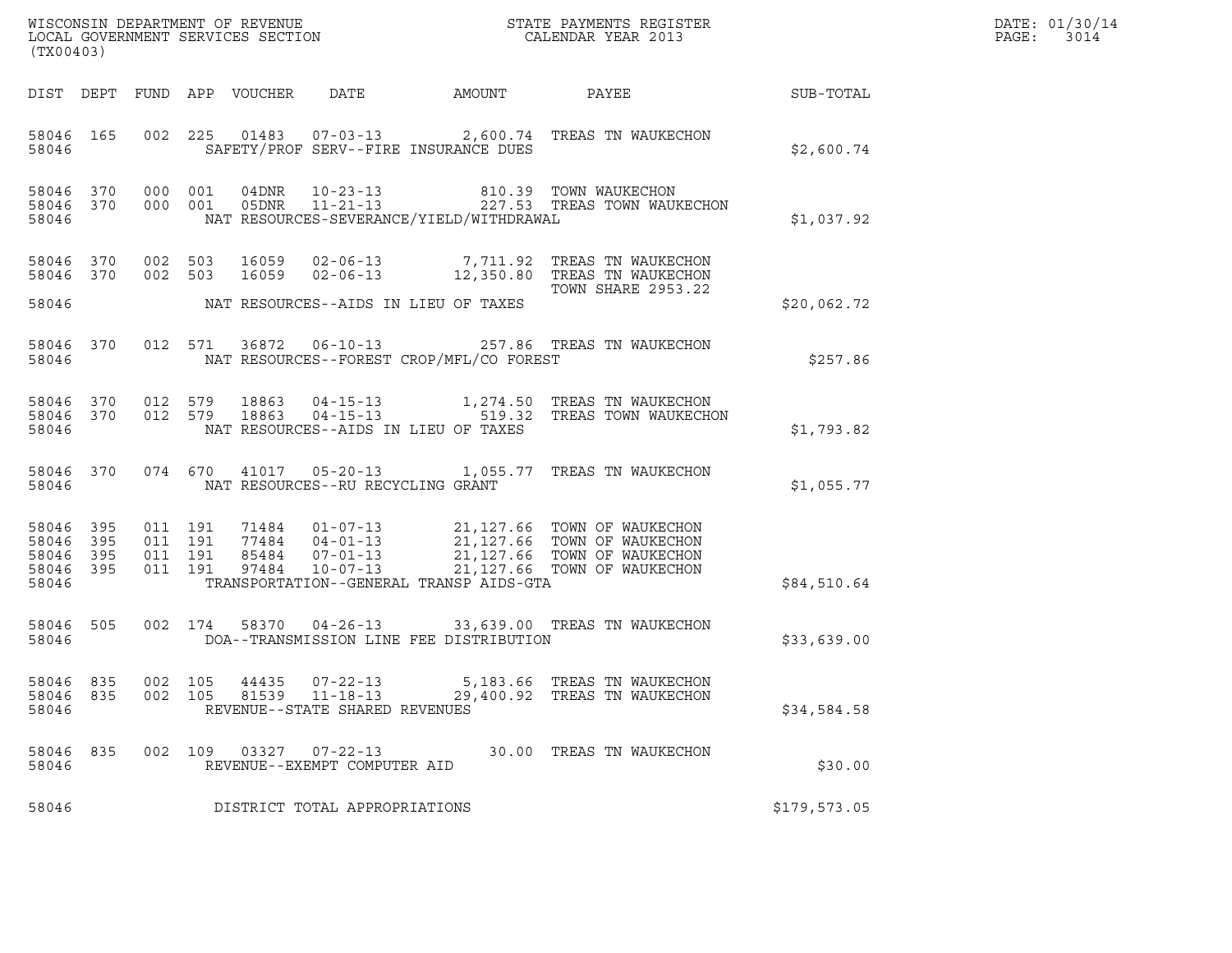| (TX00403)                                             |     |                                          |                            |                                                                    |                                                                                                                                                                     |                                                                                                                                                                                          |              | DATE: 01/30/14<br>PAGE:<br>3015 |
|-------------------------------------------------------|-----|------------------------------------------|----------------------------|--------------------------------------------------------------------|---------------------------------------------------------------------------------------------------------------------------------------------------------------------|------------------------------------------------------------------------------------------------------------------------------------------------------------------------------------------|--------------|---------------------------------|
|                                                       |     |                                          | DIST DEPT FUND APP VOUCHER | DATE                                                               | AMOUNT                                                                                                                                                              | PAYEE                                                                                                                                                                                    | SUB-TOTAL    |                                 |
| 58048 165<br>58048                                    |     |                                          |                            |                                                                    | SAFETY/PROF SERV--FIRE INSURANCE DUES                                                                                                                               | 002 225 01484 07-03-13 11,269.30 TREAS TN WESCOTT                                                                                                                                        | \$11, 269.30 |                                 |
| 58048 370 000 001<br>58048 370<br>58048               |     |                                          | 000 001                    |                                                                    | $\begin{tabular}{llllll} 03DNR & 07-03-13 & 2.90 TREAS TOWN WI \\ 04DNR & 10-23-13 & 413.14 TOWN WESCOTT \end{tabular}$<br>NAT RESOURCES-SEVERANCE/YIELD/WITHDRAWAL | 2.90 TREAS TOWN WESCOTT                                                                                                                                                                  | \$416.04     |                                 |
| 58048 370 002 503<br>58048 370<br>58048               |     | 002 503                                  |                            |                                                                    | NAT RESOURCES--AIDS IN LIEU OF TAXES                                                                                                                                | 16313  03-06-13  3,854.01 TREAS TN WESCOTT<br>16313  03-06-13  1,125.52 TREAS TN WESCOTT<br>TOWN SHARE 782.92                                                                            | \$4,979.53   |                                 |
| 58048 370<br>58048                                    |     |                                          | 012 571                    |                                                                    | NAT RESOURCES--FOREST CROP/MFL/CO FOREST                                                                                                                            | 36873  06-10-13  365.29  TREAS TN WESCOTT                                                                                                                                                | \$365.29     |                                 |
| 58048 370<br>58048 370<br>58048                       |     |                                          |                            |                                                                    | NAT RESOURCES--AIDS IN LIEU OF TAXES                                                                                                                                | 012 579 18864 04-15-13 10 TREAS TN WESCOTT<br>012 579 18864 04-15-13 117.84 TREAS TOWN WESCOTT                                                                                           | \$117.94     |                                 |
| 58048 370<br>58048                                    |     |                                          |                            | NAT RESOURCES--RU RECYCLING GRANT                                  |                                                                                                                                                                     | 074 670 41018 05-20-13 13,672.75 TREAS TN WESCOTT                                                                                                                                        | \$13,672.75  |                                 |
| 58048 395<br>58048<br>58048 395<br>58048 395<br>58048 | 395 | 011 191<br>011 191<br>011 191<br>011 191 |                            |                                                                    | TRANSPORTATION--GENERAL TRANSP AIDS-GTA                                                                                                                             | 71485  01-07-13  32,241.91  TOWN OF WESCOTT<br>77485  04-01-13  32,241.91  TOWN OF WESCOTT<br>85485  07-01-13  32,241.91  TOWN OF WESCOTT<br>97485  10-07-13  32,241.91  TOWN OF WESCOTT | \$128,967.64 |                                 |
| 58048 395<br>58048                                    |     |                                          |                            |                                                                    | TRANSPORTATION--LRIP/TRIP/MSIP GRANTS                                                                                                                               | 011  278  61314  01-07-13  22,000.00  TREAS TN WESCOTT                                                                                                                                   | \$22,000.00  |                                 |
| 58048 835<br>58048 835<br>58048                       |     | 002 105<br>002 105                       | 44436<br>81540             | $07 - 22 - 13$<br>$11 - 18 - 13$<br>REVENUE--STATE SHARED REVENUES |                                                                                                                                                                     | 6,667.91 TREAS TN WESCOTT<br>37,919.18 TREAS TN WESCOTT                                                                                                                                  | \$44,587.09  |                                 |
| 58048 835<br>58048                                    |     |                                          | 002 109 03328 07-22-13     | REVENUE--EXEMPT COMPUTER AID                                       |                                                                                                                                                                     | 834.00 TREAS TN WESCOTT                                                                                                                                                                  | \$834.00     |                                 |
| 58048 835<br>58048                                    |     |                                          | 021 363 35870 03-25-13     | REVENUE--LOTTERY CREDIT -                                          |                                                                                                                                                                     | 538.29 TREAS TN WESCOTT                                                                                                                                                                  | \$538.29     |                                 |
| 58048                                                 |     |                                          |                            | DISTRICT TOTAL APPROPRIATIONS                                      |                                                                                                                                                                     |                                                                                                                                                                                          | \$227,747.87 |                                 |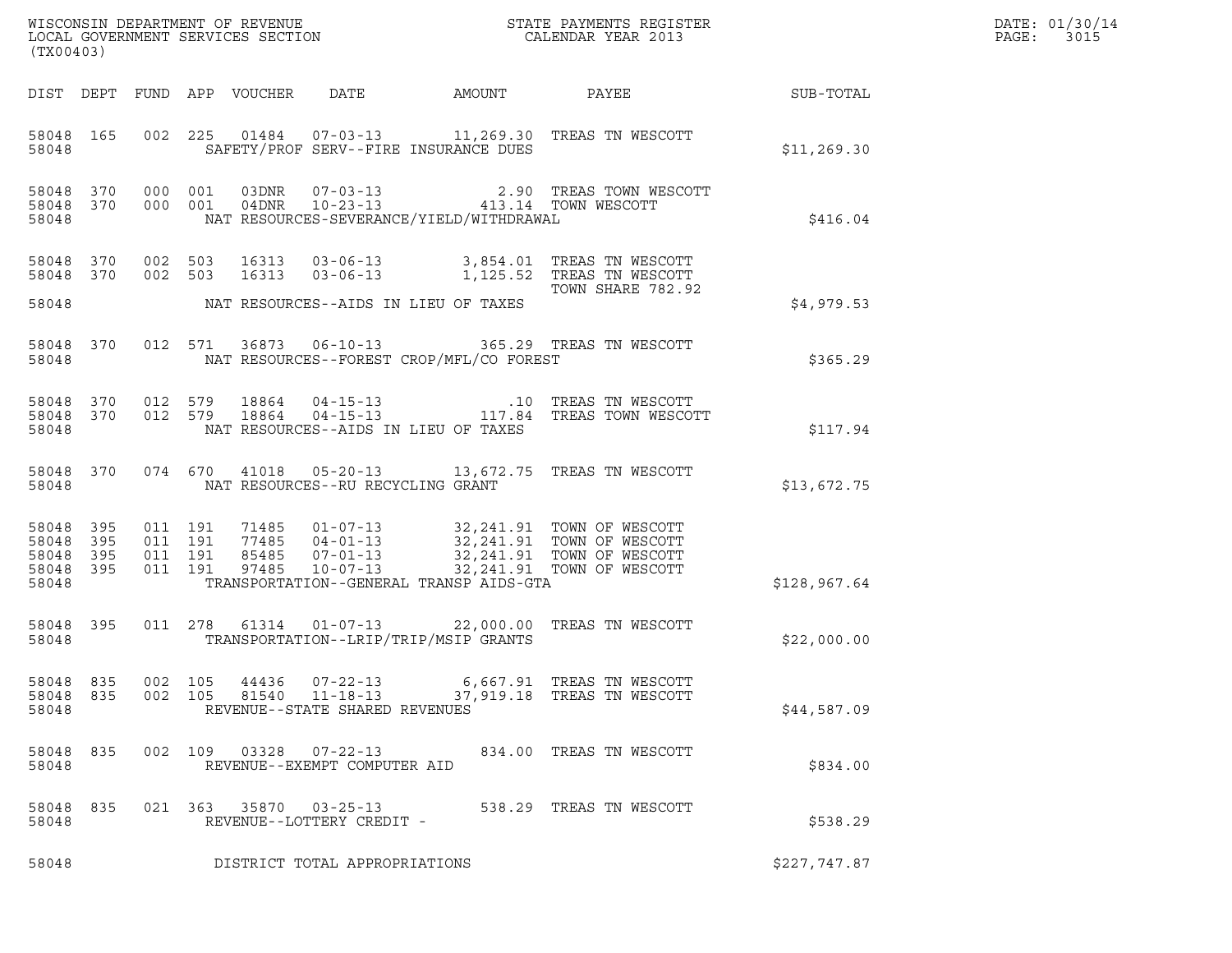| WISCONSIN DEPARTMENT OF REVENUE<br>LOCAL GOVERNMENT SERVICES SECTION<br>(TX00403) | STATE PAYMENTS REGISTER<br>CALENDAR YEAR 2013 | DATE: 01/30/14<br>PAGE:<br>3016 |
|-----------------------------------------------------------------------------------|-----------------------------------------------|---------------------------------|

DIST DEPT FUND APP VOUCHER DATE AMOUNT PAYEE SUB-TOTAL 58050 165 002 225 01485 07-03-13 2,098.06 TREAS TN WITTENBERG <sup>58050</sup> SAFETY/PROF SERV--FIRE INSURANCE DUES \$2,098.06 58050 370 000 001 01DNR 03-13-13 13,292.93 TREAS TOWN WITTENBERG 58050 370 000 001 02DNR 07-03-13 520.21 TREAS TOWN WITTENBERG 58050 370 000 001 01DNR 03-13-13 13,292.93 TREAS TOWN WITTENBERG<br>58050 370 000 001 02DNR 07-03-13 520.21 TREAS TOWN WITTENBERG<br>58050 370 000 001 03DNR 07-03-13 1,003.65 TOWN WITTENBERG<br>58050 370 000 001 04DNR 10-23-13 1,00 58050 370 000 001 01DNR 03-13-13 13,292.93 TREAS TOWN WITTENBI<br>58050 370 000 001 02DNR 07-03-13 520.21 TREAS TOWN WITTENBI<br>58050 370 000 001 03DNR 07-03-13 450.00 TREAS TOWN WITTENBI<br>58050 370 000 001 04DNR 10-23-13 1,003. 58050 370 000 001 02DNR 07-03-13 520.21 TREAS TOWN WITTENBERG<br>58050 370 000 001 03DNR 07-03-13 450.00 TREAS TOWN WITTENBERG<br>58050 370 000 001 04DNR 10-23-13 1,003.65 TOWN WITTENBERG \$15,266.79<br>58050 NAT RESOURCES-SEVER 58050 370 002 503 16060 02-06-13 1,035.47 TREAS TN WITTENBERG 58050 370 002 503 16060 02-06-13 1,035.47 TREAS TN WITTENBERG<br>58050 370 002 503 16060 02-06-13 788.56 TREAS TN WITTENBERG TREAS TN WITTENBERG<br>TREAS TN WITTENBERG<br>TOWN SHARE 193.82 58050 370 002 503 16060 02-06-13 1,035.47 TREAS TN WITTENBERG<br>58050 370 002 503 16060 02-06-13 788.56 TREAS TN WITTENBERG<br>58050 NAT RESOURCES--AIDS IN LIEU OF TAXES TOWN SHARE 193.82 \$1,824.03 58050 370 012 571 36874 06-10-13 942.83 TREAS TN WITTENBERG <sup>58050</sup> NAT RESOURCES--FOREST CROP/MFL/CO FOREST \$942.83 58050 370 074 670 41019 05-20-13 1,327.27 TREAS TN WITTENBERG <sup>58050</sup> NAT RESOURCES--RU RECYCLING GRANT \$1,327.27 58050 395 011 191 71486 01-07-13 21,508.72 TOWN OF WITTENBERG 58050 395 011 191 71486 01-07-13 21,508.72 TOWN OF WITTENBERG<br>58050 395 011 191 77486 04-01-13 21,508.72 TOWN OF WITTENBERG<br>58050 395 011 191 85486 07-01-13 21,508.72 TOWN OF WITTENBERG 58050 395 011 191 71486 01-07-13 21,508.72 TOWN OF WITTENBERG<br>58050 395 011 191 77486 04-01-13 21,508.72 TOWN OF WITTENBERG<br>58050 395 011 191 85486 07-01-13 21,508.72 TOWN OF WITTENBERG<br>58050 395 011 191 97486 10-07-13 21, 58050 395 011 191 71486 01-07-13 21,508.72 TOWN OF WITTENBERG<br>58050 395 011 191 77486 04-01-13 21,508.72 TOWN OF WITTENBERG<br>58050 395 011 191 85486 07-01-13 21,508.72 TOWN OF WITTENBERG<br>58050 395 011 191 97486 10-07-13 21, 58050 395 011 191 77486 04-01-13 21,508.72 TOWN OF WITTENBERG<br>58050 395 011 191 85486 07-01-13 21,508.72 TOWN OF WITTENBERG<br>58050 395 011 191 97486 10-07-13 21,508.72 TOWN OF WITTENBERG<br>58050 58050 395 011 278 63836 01-31-13 49,200.00 TREAS TN WITTENBERG <sup>58050</sup> TRANSPORTATION--LRIP/TRIP/MSIP GRANTS \$49,200.00 58050 505 002 174 58370 04-26-13 40,167.00 TREAS TN WITTENBERG <sup>58050</sup> DOA--TRANSMISSION LINE FEE DISTRIBUTION \$40,167.00 58050 835 002 105 44437 07-22-13 10,428.88 TREAS TN WITTENBERG 58050 835 002 105 44437 07-22-13 10,428.88 TREAS TNWITTENBERG<br>58050 835 002 105 81541 11-18-13 58,944.16 TREAS TNWITTENBERG<br>58050 REVENUE--STATE SHARED REVENUES <sup>58050</sup> REVENUE--STATE SHARED REVENUES \$69,373.04 58050 835 002 109 03329 07-22-13 22.00 TREAS TN WITTENBERG <sup>58050</sup> REVENUE--EXEMPT COMPUTER AID \$22.00 58050 835 002 501 00003 02-01-13 84.57 TREAS TN WITTENBERG <sup>58050</sup> DOA-PAYMENT FOR MUNICIPAL SERVICES AID \$84.57

58050 DOA-PAYMENT FOR MUNICIPAL SERVICES AID \$84.57<br>58050 DISTRICT TOTAL APPROPRIATIONS \$266,340.47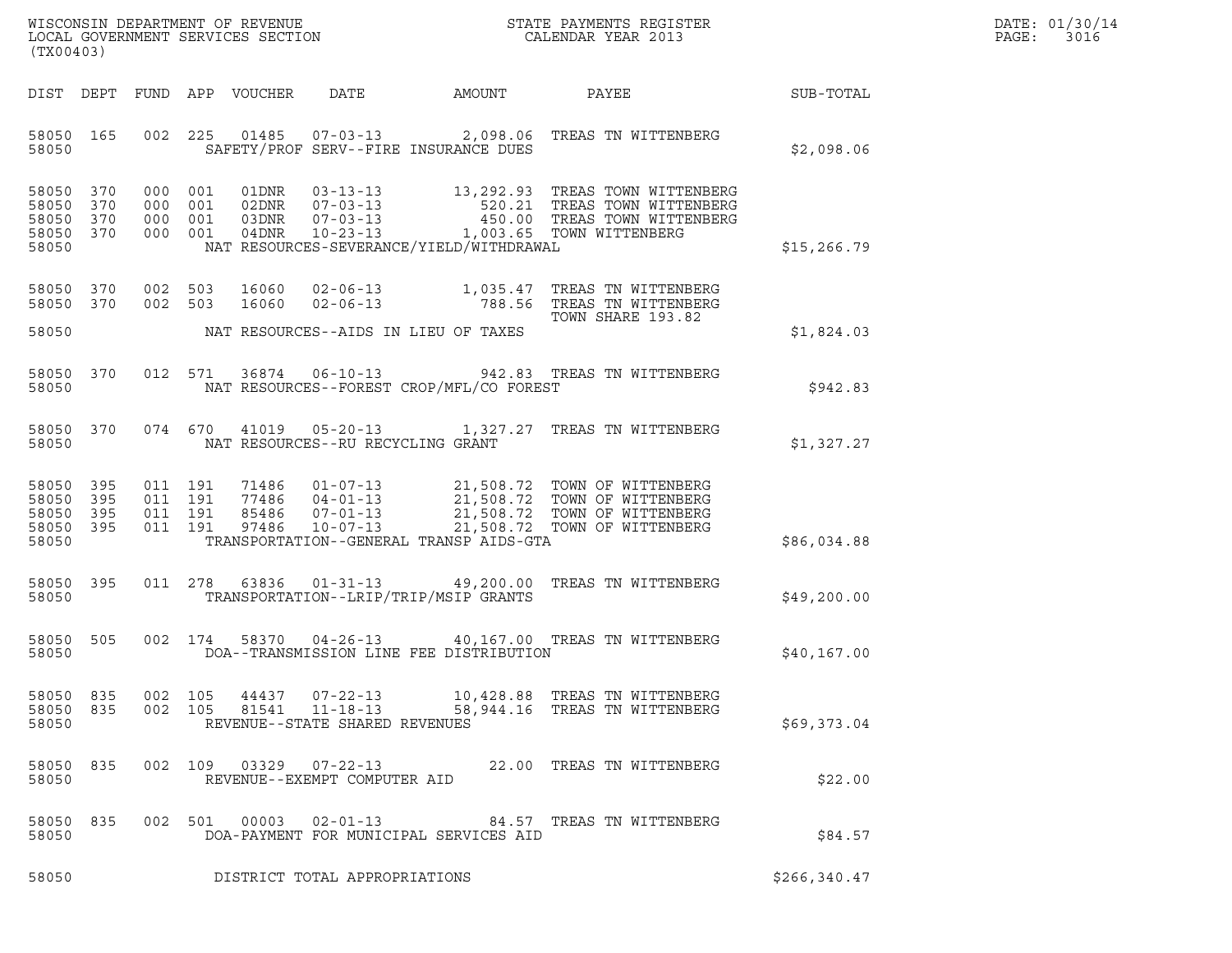| WISCONSIN DEPARTMENT OF REVENUE   | STATE PAYMENTS REGISTER | DATE: 01/30/14 |
|-----------------------------------|-------------------------|----------------|
| LOCAL GOVERNMENT SERVICES SECTION | CALENDAR YEAR 2013      | PAGE:<br>3017  |

| (TX00403) |  |  |                                      | WISCONSIN DEPARTMENT OF REVENUE<br>LOCAL GOVERNMENT SERVICES SECTION<br>CALENDAR YEAR 2013 |                                                                                                                                                                                                                                         |                                                              | DATE: 01/30/14<br>PAGE: 3017 |
|-----------|--|--|--------------------------------------|--------------------------------------------------------------------------------------------|-----------------------------------------------------------------------------------------------------------------------------------------------------------------------------------------------------------------------------------------|--------------------------------------------------------------|------------------------------|
|           |  |  |                                      |                                                                                            |                                                                                                                                                                                                                                         | DIST DEPT FUND APP VOUCHER DATE AMOUNT PAYEE PAYEE SUB-TOTAL |                              |
| 58101     |  |  |                                      | SAFETY/PROF SERV--FIRE INSURANCE DUES                                                      | 58101 165 002 225 01486 07-03-13 303.72 TREAS VIL ANIWA                                                                                                                                                                                 | \$303.72                                                     |                              |
|           |  |  |                                      |                                                                                            | 58101 370 002 503 16314 03-06-13 10.91 TREAS VIL ANIWA<br>TOWN SHARE 0.76                                                                                                                                                               |                                                              |                              |
|           |  |  |                                      | 58101 NAT RESOURCES--AIDS IN LIEU OF TAXES                                                 |                                                                                                                                                                                                                                         | \$10.91                                                      |                              |
|           |  |  |                                      | 58101 NAT RESOURCES--FOREST CROP/MFL/CO FOREST                                             | 58101 370 012 571 36875 06-10-13 17.31 TREAS VIL ANIWA                                                                                                                                                                                  | \$17.31                                                      |                              |
|           |  |  |                                      | 58101 NAT RESOURCES--RU RECYCLING GRANT                                                    | 58101 370 074 670 41020 05-20-13 281.96 TREAS VIL ANIWA                                                                                                                                                                                 | \$281.96                                                     |                              |
|           |  |  |                                      |                                                                                            | 58101 395 011 191 71487 01-07-13 2,360.45 VILLAGE OF ANIWA<br>58101 395 011 191 77487 04-01-13 2,360.45 VILLAGE OF ANIWA<br>58101 395 011 191 85487 07-01-13 2,360.45 VILLAGE OF ANIWA<br>58101 395 011 191 97487 10-07-13 2,360.47 VIL |                                                              |                              |
|           |  |  |                                      | 58101 TRANSPORTATION--GENERAL TRANSP AIDS-GTA                                              |                                                                                                                                                                                                                                         | \$9,441.82                                                   |                              |
|           |  |  |                                      | 58101 TRANSPORTATION--LRIP/TRIP/MSIP GRANTS                                                | 58101 395 011 278 60919 01-03-13 10,639.68 TREAS VIL ANIWA                                                                                                                                                                              | \$10,639.68                                                  |                              |
|           |  |  | 58101 REVENUE--STATE SHARED REVENUES |                                                                                            | 58101 835 002 105 44438 07-22-13 9,438.85 TREAS VIL ANIWA<br>58101 835 002 105 81542 11-18-13 53,486.81 TREAS VIL ANIWA                                                                                                                 | \$62,925.66                                                  |                              |
| 58101 835 |  |  | 58101 REVENUE--EXEMPT COMPUTER AID   |                                                                                            | 002 109 03330 07-22-13 30.00 TREAS VIL ANIWA                                                                                                                                                                                            | \$30.00                                                      |                              |
|           |  |  | 58101 DISTRICT TOTAL APPROPRIATIONS  |                                                                                            |                                                                                                                                                                                                                                         | \$83,651.06                                                  |                              |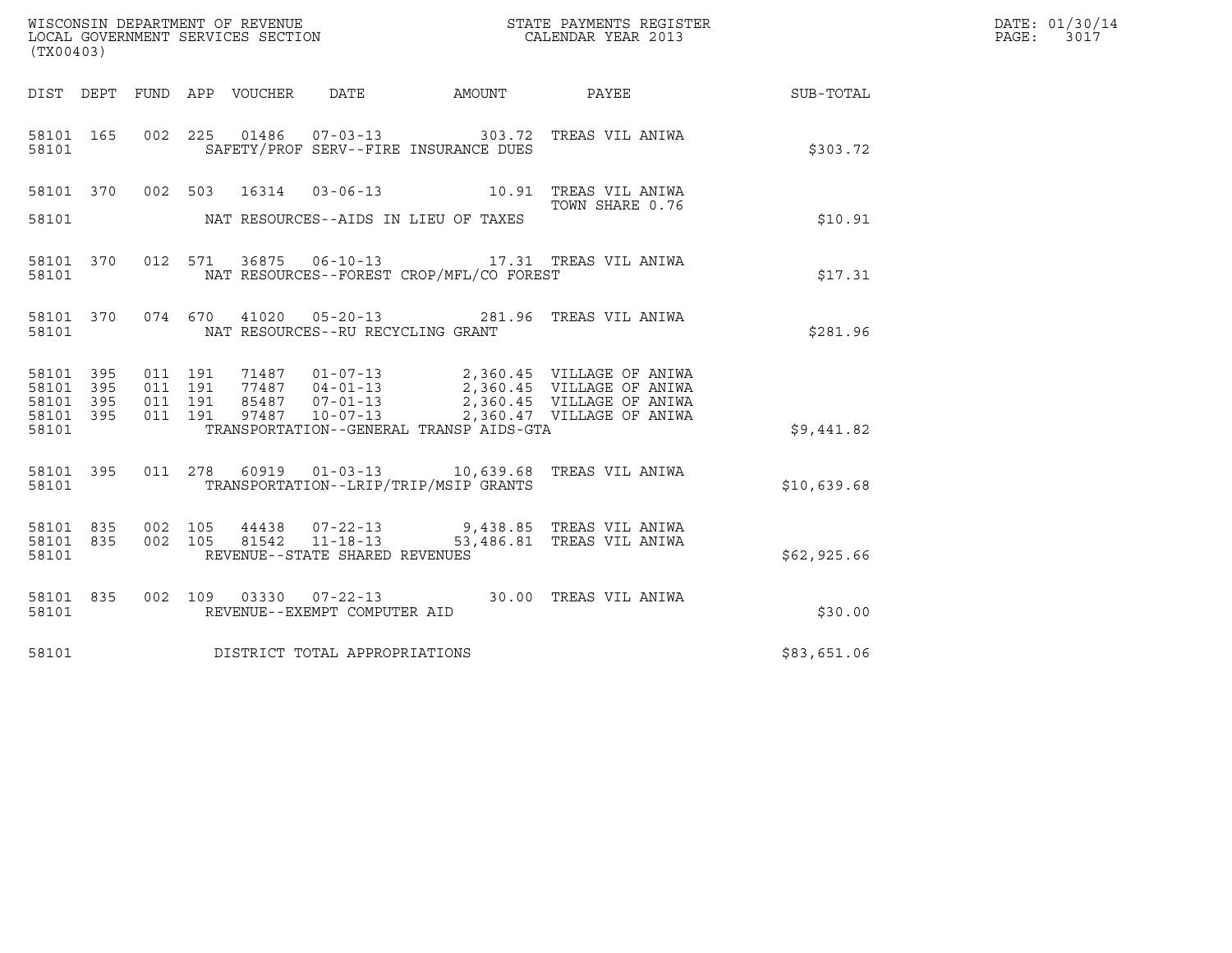| (TX00403)                                         |                        |                               |         |                                   |                                              | $\tt WISCONSIM DEPARTMENT OF REVENUE$ $\tt SCALENDAR YEAR$ 2013 $\tt COCALENDAR YEAR$ 2013                     |                  | DATE: 01/30/14<br>PAGE: 3018 |
|---------------------------------------------------|------------------------|-------------------------------|---------|-----------------------------------|----------------------------------------------|----------------------------------------------------------------------------------------------------------------|------------------|------------------------------|
|                                                   |                        |                               |         |                                   | DIST DEPT FUND APP VOUCHER DATE AMOUNT PAYEE |                                                                                                                | <b>SUB-TOTAL</b> |                              |
| 58106 165<br>58106                                |                        |                               |         |                                   | SAFETY/PROF SERV--FIRE INSURANCE DUES        | 002 225 01487 07-03-13 1,290.99 TREAS VIL BIRNAMWOOD                                                           | \$1,290.99       |                              |
|                                                   |                        |                               |         |                                   |                                              | 58106 370 002 503 16061 02-06-13 195.17 TREAS VIL BIRNAMWOOD<br>TOWN SHARE 41.46                               |                  |                              |
| 58106                                             |                        |                               |         |                                   | NAT RESOURCES--AIDS IN LIEU OF TAXES         |                                                                                                                | \$195.17         |                              |
| 58106                                             | 58106 370              |                               |         | NAT RESOURCES--RU RECYCLING GRANT |                                              | 074 670 41021 05-20-13 556.79 TREAS VIL BIRNAMWOOD                                                             | \$556.79         |                              |
| 58106 395<br>58106<br>58106 395<br>58106<br>58106 | 395<br>395             | 011 191<br>011 191<br>011 191 | 011 191 |                                   | TRANSPORTATION--GENERAL TRANSP AIDS-GTA      |                                                                                                                | \$18,390.05      |                              |
| 58106                                             | 58106 435              |                               |         |                                   | HS--AMBULANCE FUNDING ASSISTANCE GRANTS      | 005 162 01HSD 09-03-13 4,849.62 TREAS VIL BIRNAMWOOD                                                           | \$4,849.62       |                              |
| 58106 505<br>58106                                |                        |                               |         | DOA--HOUSING ASSISTANCE GRANTS    |                                              | 002 743 05603 01-02-13 67,237.00 TREAS VIL BIRNAMWOOD                                                          | \$67,237.00      |                              |
| 58106                                             | 58106 835<br>58106 835 |                               |         | REVENUE--STATE SHARED REVENUES    |                                              | 002 105 44439 07-22-13 15,327.10 TREAS VIL BIRNAMWOOD<br>002 105 81543 11-18-13 86,352.16 TREAS VIL BIRNAMWOOD | \$101,679.26     |                              |
| 58106                                             | 58106 835              |                               |         | REVENUE--EXEMPT COMPUTER AID      |                                              | 002  109  05302  07-22-13  5,146.00 TREAS VIL BIRNAMWOOD                                                       | \$5,146.00       |                              |
| 58106                                             | 58106 835              |                               |         | REVENUE--LOTTERY CREDIT -         |                                              | 021 363 35871 03-25-13 2,284.24 TREAS VIL BIRNAMWOOD                                                           | \$2,284.24       |                              |
| 58106                                             |                        |                               |         | DISTRICT TOTAL APPROPRIATIONS     |                                              |                                                                                                                | \$201,629.12     |                              |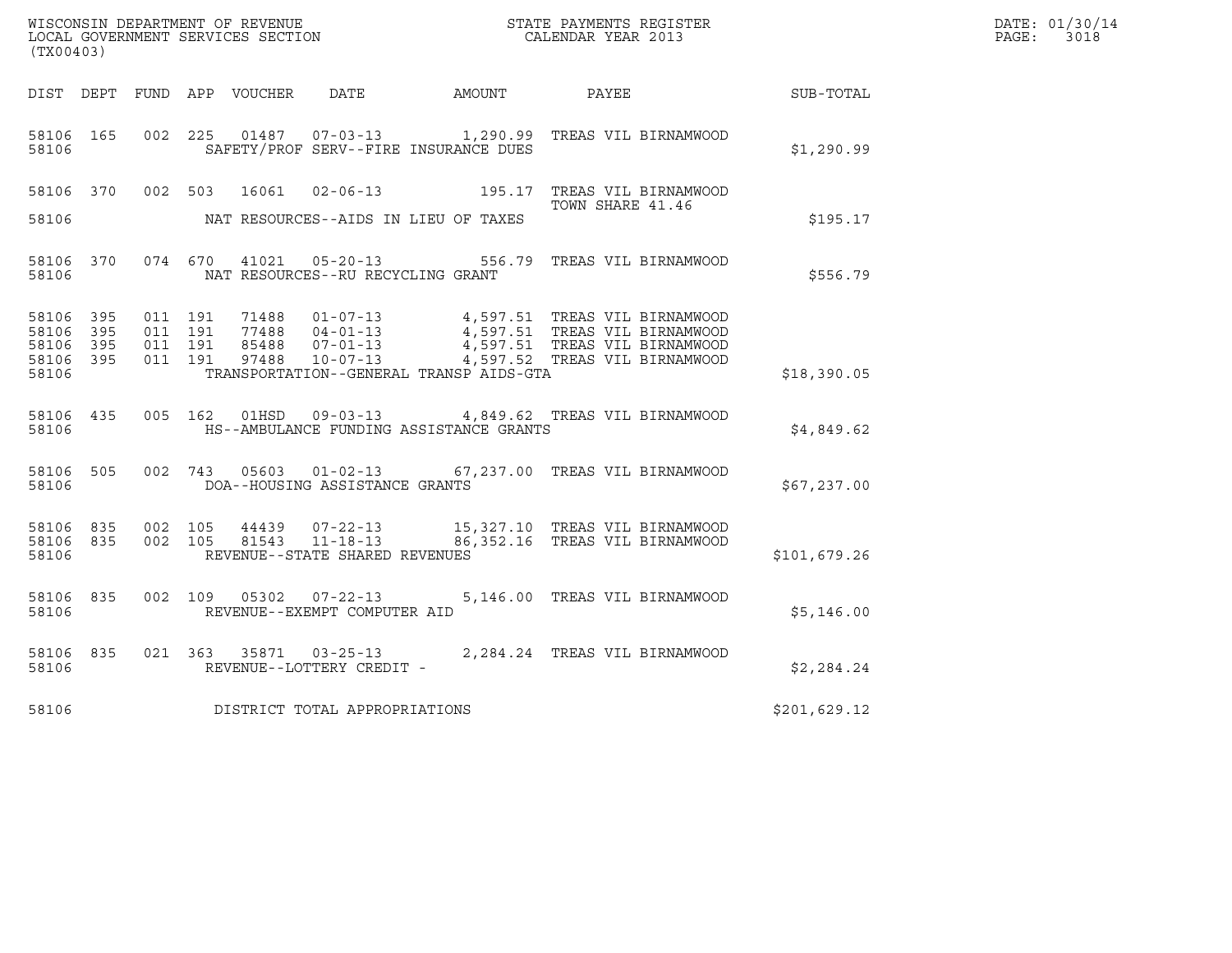| (TX00403)                                                                                       |                                                                           |                                                                                   |                                                             |                                                                                                 |                                                                  |                                         |                                                                                                                                                                                                                                                                                                                                                                                                                 |               | DATE: 01/30/14<br>PAGE:<br>3019 |
|-------------------------------------------------------------------------------------------------|---------------------------------------------------------------------------|-----------------------------------------------------------------------------------|-------------------------------------------------------------|-------------------------------------------------------------------------------------------------|------------------------------------------------------------------|-----------------------------------------|-----------------------------------------------------------------------------------------------------------------------------------------------------------------------------------------------------------------------------------------------------------------------------------------------------------------------------------------------------------------------------------------------------------------|---------------|---------------------------------|
|                                                                                                 |                                                                           |                                                                                   |                                                             | DIST DEPT FUND APP VOUCHER                                                                      |                                                                  |                                         | DATE AMOUNT PAYEE SUB-TOTAL                                                                                                                                                                                                                                                                                                                                                                                     |               |                                 |
| 58107 165<br>58107                                                                              |                                                                           |                                                                                   |                                                             |                                                                                                 |                                                                  | SAFETY/PROF SERV--FIRE INSURANCE DUES   | 002 225 01488 07-03-13 2,796.40 TREAS VIL BONDUEL                                                                                                                                                                                                                                                                                                                                                               | \$2,796.40    |                                 |
|                                                                                                 |                                                                           |                                                                                   |                                                             | 58107 370 002 503 16062                                                                         |                                                                  |                                         | 02-06-13 138.41 TREAS VIL BONDUEL<br>TOWN SHARE 46.99                                                                                                                                                                                                                                                                                                                                                           |               |                                 |
| 58107                                                                                           |                                                                           |                                                                                   |                                                             |                                                                                                 |                                                                  | NAT RESOURCES--AIDS IN LIEU OF TAXES    |                                                                                                                                                                                                                                                                                                                                                                                                                 | \$138.41      |                                 |
| 58107 370<br>58107                                                                              |                                                                           |                                                                                   |                                                             |                                                                                                 |                                                                  | NAT RESOURCES--RECREATION RESOURCE-FED  | 012 583 02759 04-23-13 3,124.50 TREAS VIL BONDUEL                                                                                                                                                                                                                                                                                                                                                               | \$3,124.50    |                                 |
| 58107 370<br>58107                                                                              |                                                                           |                                                                                   |                                                             |                                                                                                 | NAT RESOURCES--RU RECYCLING GRANT                                |                                         | 074 670 41022 05-20-13 6,240.37 TREAS VIL BONDUEL                                                                                                                                                                                                                                                                                                                                                               | \$6,240.37    |                                 |
| 58107 395<br>58107                                                                              | 395                                                                       | 011 191<br>011 191                                                                |                                                             |                                                                                                 |                                                                  |                                         |                                                                                                                                                                                                                                                                                                                                                                                                                 |               |                                 |
| 58107<br>58107 395<br>58107                                                                     | 395                                                                       | 011 191<br>011 191                                                                |                                                             |                                                                                                 |                                                                  | TRANSPORTATION--GENERAL TRANSP AIDS-GTA |                                                                                                                                                                                                                                                                                                                                                                                                                 | \$141,192.82  |                                 |
| 58107                                                                                           | 58107 455                                                                 |                                                                                   |                                                             |                                                                                                 | JUSTICE--LAW ENFORCEMENT TRAINING                                |                                         | 002 231 00171 02-06-13 320.00 TREAS VIL BONDUEL                                                                                                                                                                                                                                                                                                                                                                 | \$320.00      |                                 |
| 58107<br>58107<br>58107<br>58107<br>58107<br>58107<br>58107<br>58107<br>58107<br>58107<br>58107 | 505<br>505<br>505<br>505<br>505<br>505<br>505<br>505<br>505<br>505<br>505 | 002 743<br>002<br>002<br>002<br>002<br>002<br>002<br>002<br>002<br>002<br>002 743 | 743<br>743<br>743<br>743<br>743<br>743<br>743<br>743<br>743 | 01408<br>01485<br>03798<br>04110<br>07240<br>08033<br>08327<br>08327<br>09413<br>09588<br>10288 | $05 - 22 - 13$                                                   |                                         | 09-05-13 8,660.00 TREAS VIL BONDUEL<br>09-11-13 39,000.00 TREAS VIL BONDUEL<br>12.06.13 5,500.00 TREAS VIL BONDUEL<br>12-06-13<br>12-06-13<br>12-06-13<br>12-20-13<br>12-20-13<br>13-13<br>13-06-000 TREAS VIL BONDUEL<br>02-20-13<br>35,800.00 TREAS VIL BONDUEL<br>03-22-13<br>19,150.00 TREAS VIL BONDUEL<br>03-22-13<br>19,150.00 TREAS VIL BONDUEL<br>03-22-13<br>230.00 TR<br>47,535.00 TREAS VIL BONDUEL |               |                                 |
| 58107                                                                                           |                                                                           |                                                                                   |                                                             |                                                                                                 | DOA--HOUSING ASSISTANCE GRANTS                                   |                                         |                                                                                                                                                                                                                                                                                                                                                                                                                 | \$288,895.00  |                                 |
| 58107 835<br>58107 835<br>58107                                                                 |                                                                           | 002 105<br>002 105                                                                |                                                             |                                                                                                 | 44440 07-22-13<br>REVENUE--STATE SHARED REVENUES                 |                                         | 47,324.47   TREAS VIL BONDUEL<br>81544  11-18-13  158,194.31  TREAS VIL BONDUEL                                                                                                                                                                                                                                                                                                                                 | \$205, 518.78 |                                 |
| 58107 835<br>58107 835<br>58107                                                                 |                                                                           | 002 109<br>002 109                                                                |                                                             | 03331<br>05303                                                                                  | $07 - 22 - 13$<br>$07 - 22 - 13$<br>REVENUE--EXEMPT COMPUTER AID |                                         | 1,385.00 TREAS VIL BONDUEL<br>947.00 TREAS VIL BONDUEL                                                                                                                                                                                                                                                                                                                                                          | \$2,332.00    |                                 |
| 58107                                                                                           |                                                                           |                                                                                   |                                                             |                                                                                                 | DISTRICT TOTAL APPROPRIATIONS                                    |                                         |                                                                                                                                                                                                                                                                                                                                                                                                                 | \$650, 558.28 |                                 |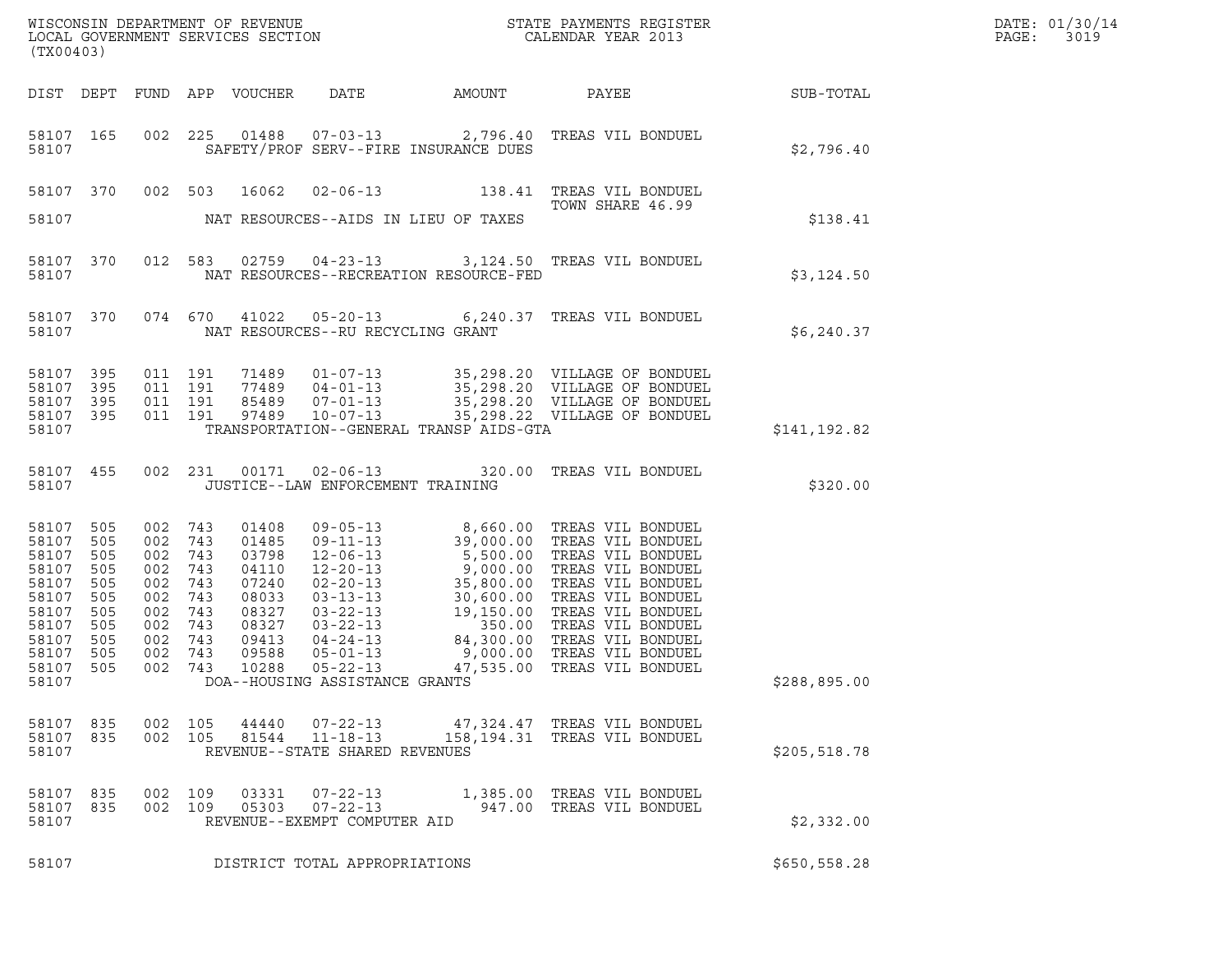| WISCONSIN DEPARTMENT OF REVENUE   | STATE PAYMENTS REGISTER | DATE: 01/30/14 |
|-----------------------------------|-------------------------|----------------|
| LOCAL GOVERNMENT SERVICES SECTION | CALENDAR YEAR 2013      | 3020<br>PAGE:  |

| (TX00403)          |  |  |                                      | $\mathbb{R}^n$<br>WISCONSIN DEPARTMENT OF REVENUE<br>LOCAL GOVERNMENT SERVICES SECTION CALENDAR YEAR 2013 |                                                                                                                                                                                                                                                                                                                |              | DATE: 01/30/14<br>$\mathtt{PAGE:}$<br>3020 |
|--------------------|--|--|--------------------------------------|-----------------------------------------------------------------------------------------------------------|----------------------------------------------------------------------------------------------------------------------------------------------------------------------------------------------------------------------------------------------------------------------------------------------------------------|--------------|--------------------------------------------|
|                    |  |  |                                      |                                                                                                           | DIST DEPT FUND APP VOUCHER DATE AMOUNT PAYEE PAYER SUB-TOTAL                                                                                                                                                                                                                                                   |              |                                            |
|                    |  |  |                                      | 58108 SAFETY/PROF SERV--FIRE INSURANCE DUES                                                               | 58108 165 002 225 01489 07-03-13 351.98 TREAS VIL BOWLER                                                                                                                                                                                                                                                       | \$351.98     |                                            |
|                    |  |  |                                      |                                                                                                           | 58108 370 002 503 16063 02-06-13 128.67 TREAS VIL BOWLER<br>TOWN SHARE 5.60                                                                                                                                                                                                                                    |              |                                            |
|                    |  |  |                                      | 58108 MAT RESOURCES--AIDS IN LIEU OF TAXES                                                                |                                                                                                                                                                                                                                                                                                                | \$128.67     |                                            |
|                    |  |  |                                      | 58108 MAT RESOURCES--FOREST CROP/MFL/CO FOREST                                                            | 58108 370 012 571 36876 06-10-13 8.47 TREAS VIL BOWLER                                                                                                                                                                                                                                                         | \$8.47       |                                            |
|                    |  |  |                                      | 58108 MAT RESOURCES--RU RECYCLING GRANT                                                                   | 58108 370 074 670 41023 05-20-13 388.09 TREAS VIL BOWLER                                                                                                                                                                                                                                                       | \$388.09     |                                            |
|                    |  |  |                                      | 58108 TRANSPORTATION--GENERAL TRANSP AIDS-GTA                                                             | $\begin{tabular}{cccc} 58108 & 395 & 011 & 191 & 71490 & 01-07-13 & 1,999.42 & VILLAGE OF BOWLER \\ 58108 & 395 & 011 & 191 & 77490 & 04-01-13 & 1,999.42 & VILLAGE OF BOWLER \\ 58108 & 395 & 011 & 191 & 85490 & 07-01-13 & 1,999.42 & VILLAGE OF BOWLER \\ 58108 & 395 & 011 & 191 & 97490 & 10-07-13 & 1,$ | \$7,997.68   |                                            |
| 58108              |  |  | DOA--HOUSING ASSISTANCE GRANTS       |                                                                                                           | 58108 505 002 743 06961 02-11-13 26,624.53 TREAS VIL BOWLER<br>58108 505 002 743 06961 02-11-13 76,860.33 TREAS VIL BOWLER                                                                                                                                                                                     | \$103,484.86 |                                            |
|                    |  |  | 58108 REVENUE--STATE SHARED REVENUES |                                                                                                           | 58108 835 002 105 44441 07-22-13 13,435.49 TREAS VIL BOWLER<br>58108 835 002 105 81545 11-18-13 76,138.31 TREAS VIL BOWLER                                                                                                                                                                                     | \$89,573.80  |                                            |
|                    |  |  |                                      |                                                                                                           | 58108 835 002 109 03332 07-22-13 136.00 TREAS VIL BOWLER<br>58108 REVENUE--EXEMPT COMPUTER AID                                                                                                                                                                                                                 | \$136.00     |                                            |
| 58108 835<br>58108 |  |  |                                      | DOA-PAYMENT FOR MUNICIPAL SERVICES AID                                                                    | 002 501 00003 02-01-13 59.57 TREAS VIL BOWLER                                                                                                                                                                                                                                                                  | \$59.57      |                                            |
|                    |  |  | 58108 DISTRICT TOTAL APPROPRIATIONS  |                                                                                                           | \$202, 129.12                                                                                                                                                                                                                                                                                                  |              |                                            |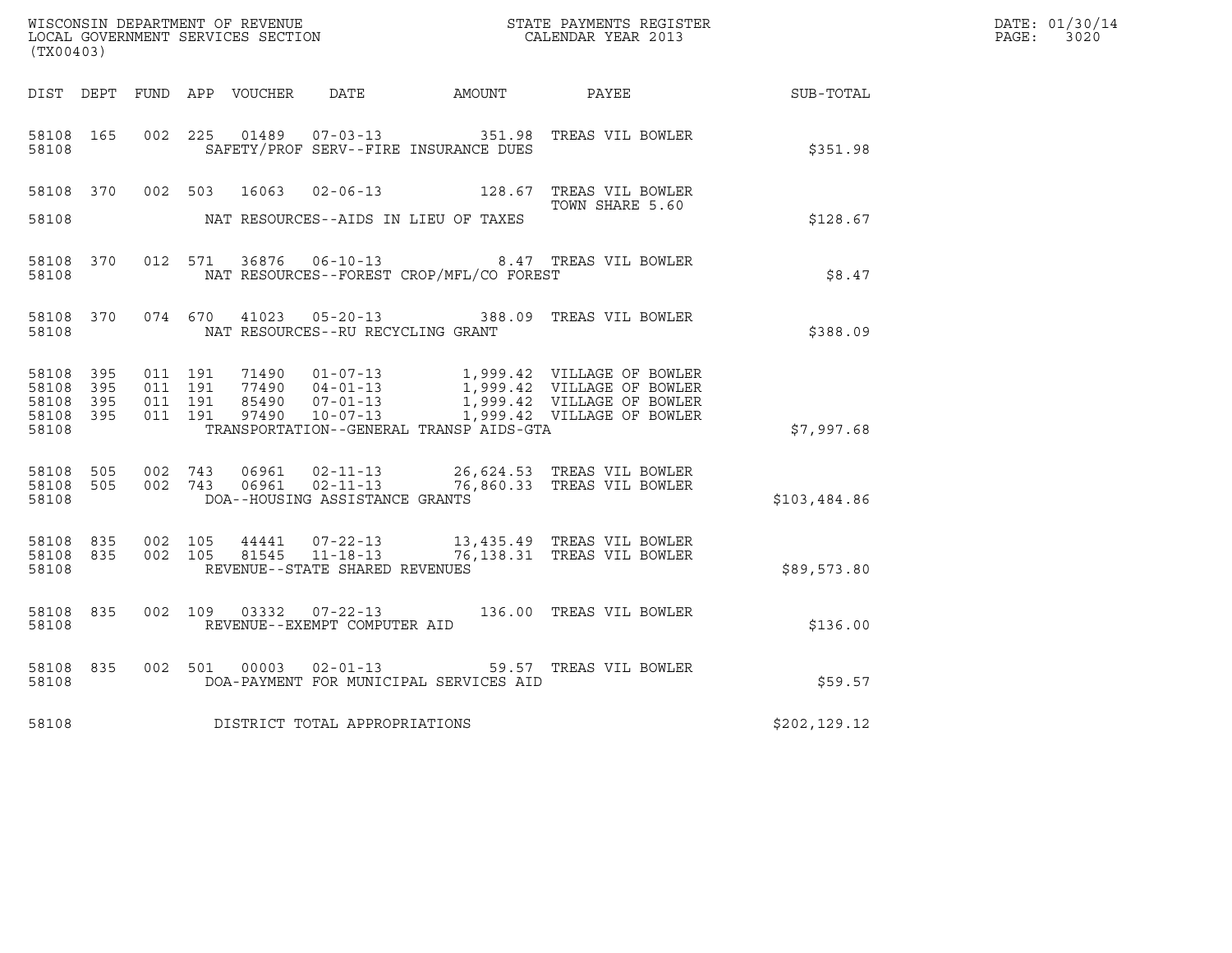| (TX00403)                                             |     |                              |                    |                                         |                                                                                                                                                                                                                              |                                                        | DATE: 01/30/14<br>PAGE: 3021 |
|-------------------------------------------------------|-----|------------------------------|--------------------|-----------------------------------------|------------------------------------------------------------------------------------------------------------------------------------------------------------------------------------------------------------------------------|--------------------------------------------------------|------------------------------|
|                                                       |     |                              |                    |                                         |                                                                                                                                                                                                                              | DIST DEPT FUND APP VOUCHER DATE AMOUNT PAYEE SUB-TOTAL |                              |
| 58111                                                 |     |                              |                    | SAFETY/PROF SERV--FIRE INSURANCE DUES   | 58111 165 002 225 01490 07-03-13 1,423.88 TREAS VIL CECIL                                                                                                                                                                    | \$1,423.88                                             |                              |
| 58111                                                 |     |                              |                    | NAT RESOURCES--RECREATION RESOURCE-FED  | 58111 370 012 583 02760 04-23-13 1,095.00 CECIL-WASHINGTON FIRE DEP                                                                                                                                                          | \$1,095.00                                             |                              |
| 58111                                                 |     |                              |                    | NAT RESOURCES--RU RECYCLING GRANT       | 58111 370 074 670 41024 05-20-13 485.51 TREAS VIL CECIL                                                                                                                                                                      | \$485.51                                               |                              |
| 58111 395<br>58111 395<br>58111<br>58111 395<br>58111 | 395 | 011 191<br>011 191           | 011 191<br>011 191 | TRANSPORTATION--GENERAL TRANSP AIDS-GTA | 71491     01-07-13     3,815.89     VILLAGE OF CECIL<br>77491     04-01-13     3,815.89     VILLAGE OF CECIL<br>85491     07-01-13     3,815.89     VILLAGE OF CECIL<br>97491     10-07-13     3,815.90     VILLAGE OF CECIL | \$15, 263.57                                           |                              |
| 58111                                                 |     |                              |                    | TRANSPORTATION--LRIP/TRIP/MSIP GRANTS   | 58111 395 011 278 64572 02-07-13 21,000.00 TREAS VIL CECIL                                                                                                                                                                   | \$21,000.00                                            |                              |
| 58111 835<br>58111                                    |     | 58111 835 002 105<br>002 105 |                    | REVENUE--STATE SHARED REVENUES          | 44442  07-22-13  3,628.69  TREAS VIL CECIL<br>81546  11-18-13  20,562.56  TREAS VIL CECIL                                                                                                                                    | \$24,191.25                                            |                              |
| 58111 835<br>58111                                    |     |                              |                    | REVENUE--EXEMPT COMPUTER AID            | 002 109 03333 07-22-13 74.00 TREAS VIL CECIL                                                                                                                                                                                 | \$74.00                                                |                              |
| 58111                                                 |     |                              |                    | DISTRICT TOTAL APPROPRIATIONS           |                                                                                                                                                                                                                              | \$63,533.21                                            |                              |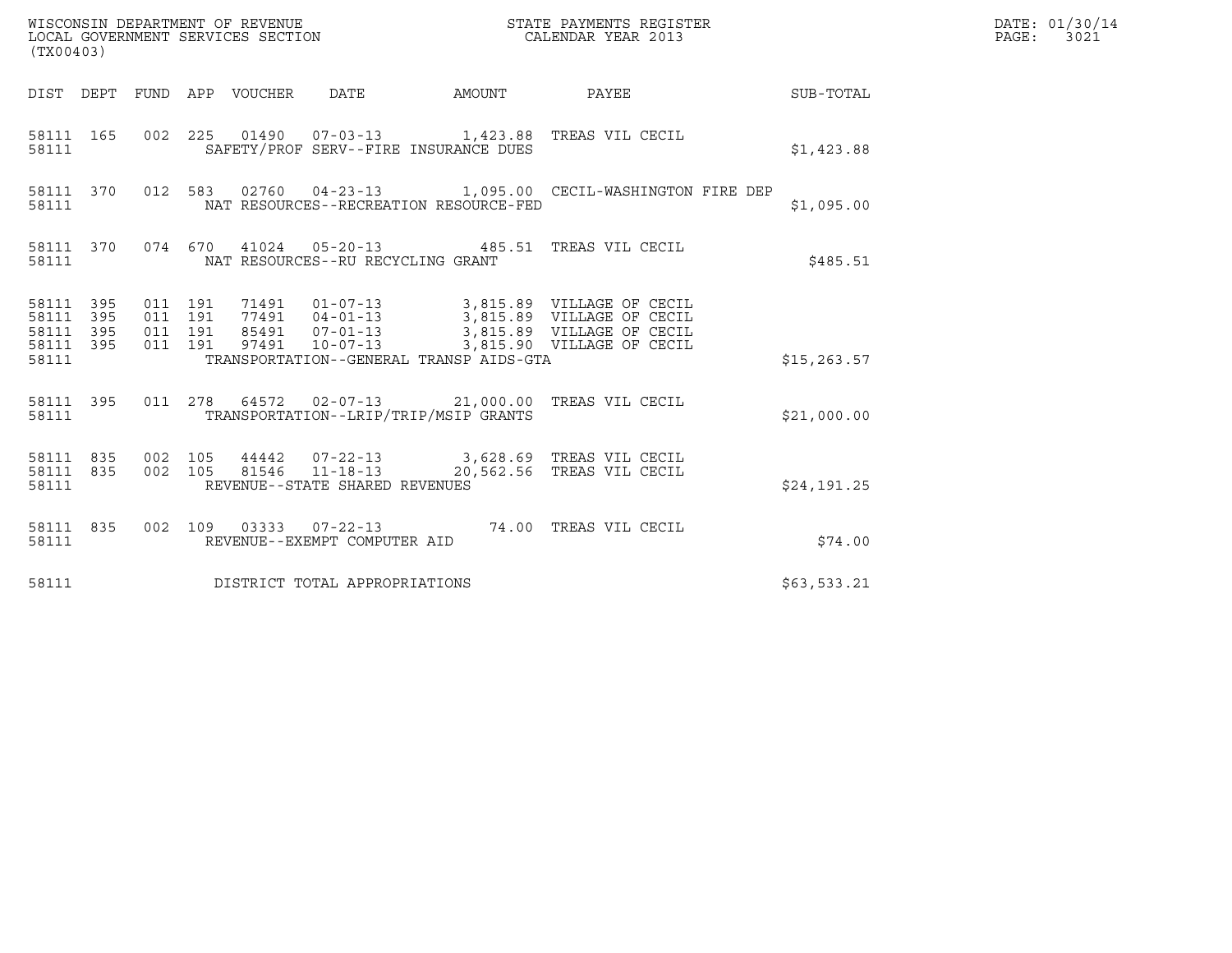| (TX00403)                                                 |                               |         |                                |                                                                                               | % WISCONSIN DEPARTMENT OF REVENUE $$\tt STATE~PAYMEMTS~REGISTER~LOCAL~GOVERNMENT~SERVICES~SECTION~CALENDAR~YEAR~2013$                                                                    |             | DATE: 01/30/14<br>PAGE: 3022 |
|-----------------------------------------------------------|-------------------------------|---------|--------------------------------|-----------------------------------------------------------------------------------------------|------------------------------------------------------------------------------------------------------------------------------------------------------------------------------------------|-------------|------------------------------|
|                                                           |                               |         |                                |                                                                                               | DIST DEPT FUND APP VOUCHER DATE AMOUNT PAYEE THE SUB-TOTAL                                                                                                                               |             |                              |
| 58121                                                     |                               |         |                                | SAFETY/PROF SERV--FIRE INSURANCE DUES                                                         | 58121 165 002 225 01491 07-03-13 273.47 TREAS VIL ELAND                                                                                                                                  | \$273.47    |                              |
| 58121                                                     |                               |         |                                | 58121 370 000 001 04DNR 10-23-13 52.20 TOWN ELAND<br>NAT RESOURCES-SEVERANCE/YIELD/WITHDRAWAL |                                                                                                                                                                                          | \$52.20     |                              |
|                                                           |                               |         |                                |                                                                                               | 58121 370 002 503 16315 03-06-13 154.62 TREAS VIL ELAND<br>TOWN SHARE 20.40<br>TOWN SHARE 20.40                                                                                          |             |                              |
|                                                           |                               |         |                                | 58121 NAT RESOURCES--AIDS IN LIEU OF TAXES                                                    |                                                                                                                                                                                          | \$154.62    |                              |
| 58121                                                     |                               |         |                                | NAT RESOURCES--FOREST CROP/MFL/CO FOREST                                                      | 58121 370 012 571 36877 06-10-13 6.73 TREAS VIL ELAND                                                                                                                                    | \$6.73      |                              |
| 58121                                                     |                               |         |                                | NAT RESOURCES--RU RECYCLING GRANT                                                             | 58121 370 074 670 41025 05-20-13 258.99 TREAS VIL ELAND                                                                                                                                  | \$258.99    |                              |
| 58121 395<br>58121 395<br>58121 395<br>58121 395<br>58121 | 011 191<br>011 191<br>011 191 | 011 191 |                                | TRANSPORTATION--GENERAL TRANSP AIDS-GTA                                                       | 71492  01-07-13  2,640.95  VILLAGE OF ELAND<br>77492  04-01-13  2,640.95  VILLAGE OF ELAND<br>85492  07-01-13  2,640.95  VILLAGE OF ELAND<br>97492  10-07-13  2,640.98  VILLAGE OF ELAND | \$10,563.83 |                              |
| 58121                                                     |                               |         | REVENUE--STATE SHARED REVENUES |                                                                                               | 58121 835 002 105 44443 07-22-13 6,530.21 TREAS VIL ELAND<br>58121 835 002 105 81547 11-18-13 37,004.49 TREAS VIL ELAND                                                                  | \$43,534.70 |                              |
| 58121                                                     |                               |         |                                | DOA-PAYMENT FOR MUNICIPAL SERVICES AID                                                        | 58121 835 002 501 00003 02-01-13 219.99 TREAS VIL ELAND                                                                                                                                  | \$219.99    |                              |
| 58121                                                     |                               |         | DISTRICT TOTAL APPROPRIATIONS  |                                                                                               |                                                                                                                                                                                          | \$55,064.53 |                              |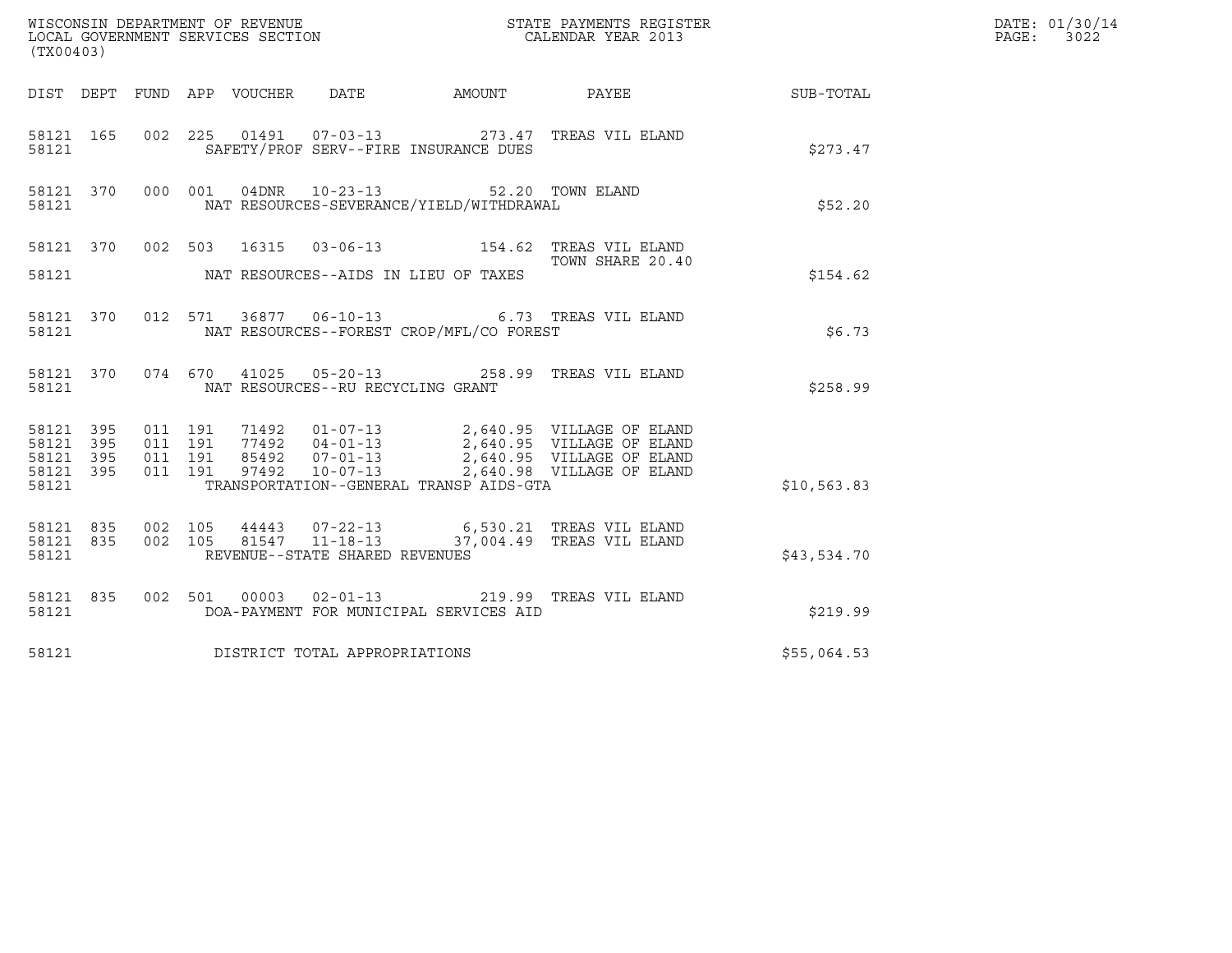| (TX00403)                                 |                          |                    |                    | WISCONSIN DEPARTMENT OF REVENUE<br>LOCAL GOVERNMENT SERVICES SECTION |                                                  |                                         | STATE PAYMENTS REGISTER<br>CALENDAR YEAR 2013                                                                                                                                  |              | DATE: 01/30/14<br>$\mathtt{PAGE:}$<br>3023 |
|-------------------------------------------|--------------------------|--------------------|--------------------|----------------------------------------------------------------------|--------------------------------------------------|-----------------------------------------|--------------------------------------------------------------------------------------------------------------------------------------------------------------------------------|--------------|--------------------------------------------|
|                                           |                          |                    |                    | DIST DEPT FUND APP VOUCHER                                           | DATE                                             | AMOUNT                                  | PAYEE                                                                                                                                                                          | SUB-TOTAL    |                                            |
| 58131 165<br>58131                        |                          |                    |                    |                                                                      |                                                  | SAFETY/PROF SERV--FIRE INSURANCE DUES   | 002  225  01492  07-03-13  708.79  TREAS VIL GRESHAM                                                                                                                           | \$708.79     |                                            |
| 58131 370<br>58131                        |                          |                    |                    |                                                                      | NAT RESOURCES--RU RECYCLING GRANT                |                                         | 074 670 41026 05-20-13 2,242.23 TREAS VIL GRESHAM                                                                                                                              | \$2,242.23   |                                            |
| 58131<br>58131<br>58131<br>58131<br>58131 | 395<br>395<br>395<br>395 | 011 191<br>011 191 | 011 191<br>011 191 |                                                                      | 97493 10-07-13                                   | TRANSPORTATION--GENERAL TRANSP AIDS-GTA | 71493  01-07-13  5,148.16  VILLAGE OF GRESHAM<br>77493  04-01-13  5,148.16  VILLAGE OF GRESHAM<br>85493  07-01-13  5,148.16  VILLAGE OF GRESHAM<br>5,148.18 VILLAGE OF GRESHAM | \$20,592.66  |                                            |
| 58131<br>58131 835<br>58131               | 835                      | 002 105<br>002 105 |                    |                                                                      | 81548 11-18-13<br>REVENUE--STATE SHARED REVENUES |                                         | 44444  07-22-13  21, 290.77  TREAS VIL GRESHAM<br>120,647.67 TREAS VIL GRESHAM                                                                                                 | \$141,938.44 |                                            |
| 58131<br>58131 835<br>58131               | 835                      | 002 109<br>002 109 |                    |                                                                      | 05304 07-22-13<br>REVENUE--EXEMPT COMPUTER AID   |                                         | 03334  07-22-13  92.00  TREAS VIL GRESHAM<br>154.00 TREAS VIL GRESHAM                                                                                                          | \$246.00     |                                            |
| 58131 835<br>58131                        |                          |                    | 021 363            |                                                                      | REVENUE--LOTTERY CREDIT -                        |                                         | 35872  03-25-13  555.70  TREAS VIL GRESHAM                                                                                                                                     | \$555.70     |                                            |
| 58131                                     |                          |                    |                    |                                                                      | DISTRICT TOTAL APPROPRIATIONS                    |                                         |                                                                                                                                                                                | \$166,283.82 |                                            |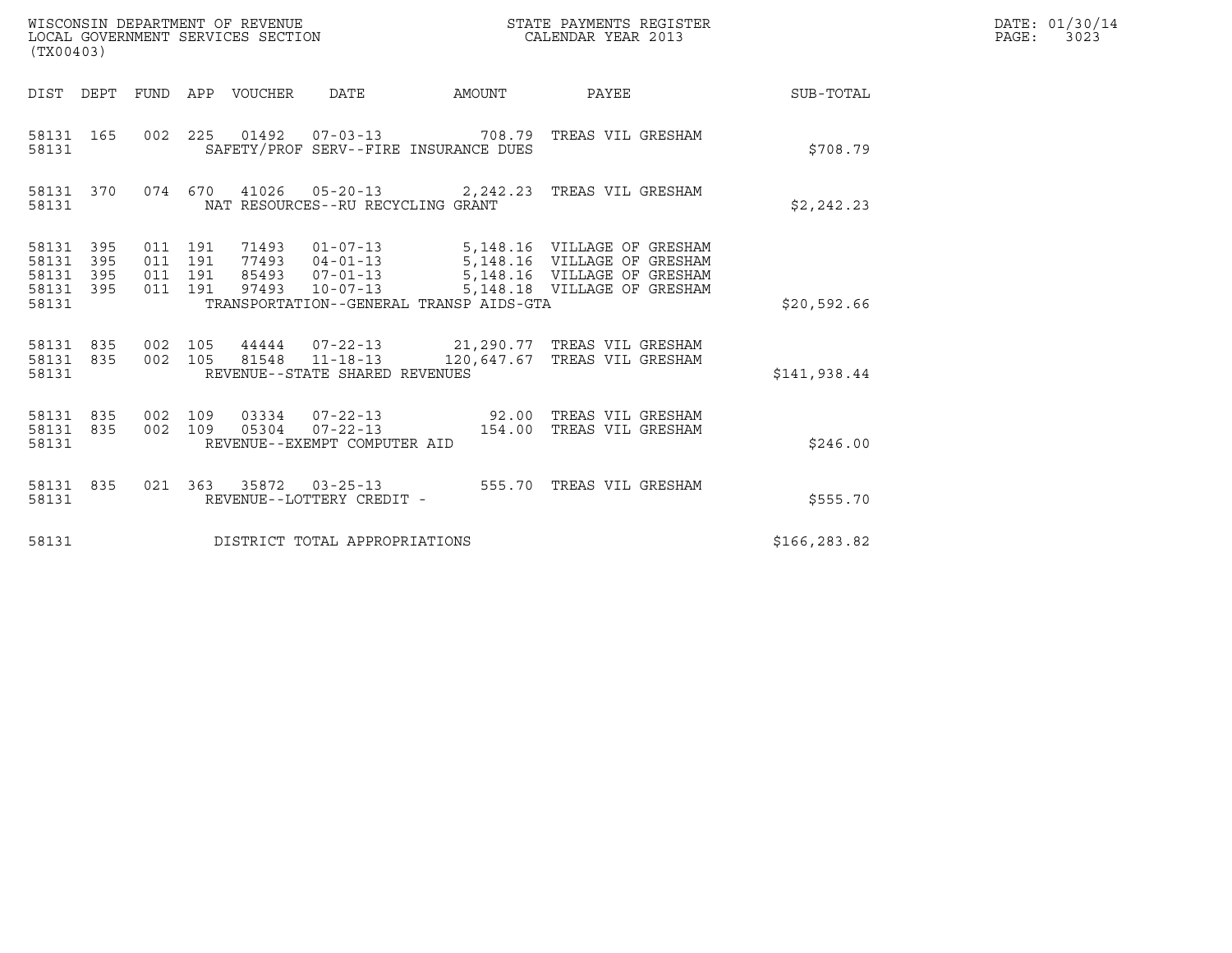| (TX00403)                                     |                   |                               |            | WISCONSIN DEPARTMENT OF REVENUE<br>LOCAL GOVERNMENT SERVICES SECTION |                                                                      |                                         | STATE PAYMENTS REGISTER<br>CALENDAR YEAR 2013                                                                            | DATE: 01/30/14<br>PAGE:<br>3024 |  |
|-----------------------------------------------|-------------------|-------------------------------|------------|----------------------------------------------------------------------|----------------------------------------------------------------------|-----------------------------------------|--------------------------------------------------------------------------------------------------------------------------|---------------------------------|--|
| DIST                                          | DEPT              | <b>FUND</b>                   | APP        | VOUCHER                                                              | <b>DATE</b>                                                          | AMOUNT                                  | PAYEE                                                                                                                    | SUB-TOTAL                       |  |
| 58151 165<br>58151                            |                   | 002                           | 225        |                                                                      |                                                                      | SAFETY/PROF SERV--FIRE INSURANCE DUES   |                                                                                                                          | \$400.54                        |  |
| 58151                                         | 58151 370         |                               | 074 670    | 41027                                                                | NAT RESOURCES--RU RECYCLING GRANT                                    |                                         | 05-20-13 2,141.22 TREAS VIL MATTOON                                                                                      | \$2,141.22                      |  |
| 58151<br>58151<br>58151<br>58151 395<br>58151 | 395<br>395<br>395 | 011 191<br>011 191<br>011 191 | 011 191    | 71494<br>97494                                                       | $01 - 07 - 13$<br>77494 04-01-13<br>85494 07-01-13<br>$10 - 07 - 13$ | TRANSPORTATION--GENERAL TRANSP AIDS-GTA | 3,022.01 VILLAGE OF MATTOON<br>3,022.01 VILLAGE OF MATTOON<br>3,022.01 VILLAGE OF MATTOON<br>3,022.04 VILLAGE OF MATTOON | \$12,088.07                     |  |
| 58151<br>58151 835<br>58151                   | 835               | 002<br>002                    | 105<br>105 | 44445                                                                | $07 - 22 - 13$<br>81549 11-18-13<br>REVENUE--STATE SHARED REVENUES   | 156,520.17                              | 27,529.63   TREAS VIL MATTOON<br>TREAS VIL MATTOON                                                                       | \$184,049.80                    |  |
| 58151 835<br>58151                            |                   | 002                           | 109        | 03335                                                                | $07 - 22 - 13$<br>REVENUE--EXEMPT COMPUTER AID                       |                                         | 953.00 TREAS VIL MATTOON                                                                                                 | \$953.00                        |  |
| 58151                                         |                   |                               |            |                                                                      | DISTRICT TOTAL APPROPRIATIONS                                        |                                         |                                                                                                                          | \$199,632.63                    |  |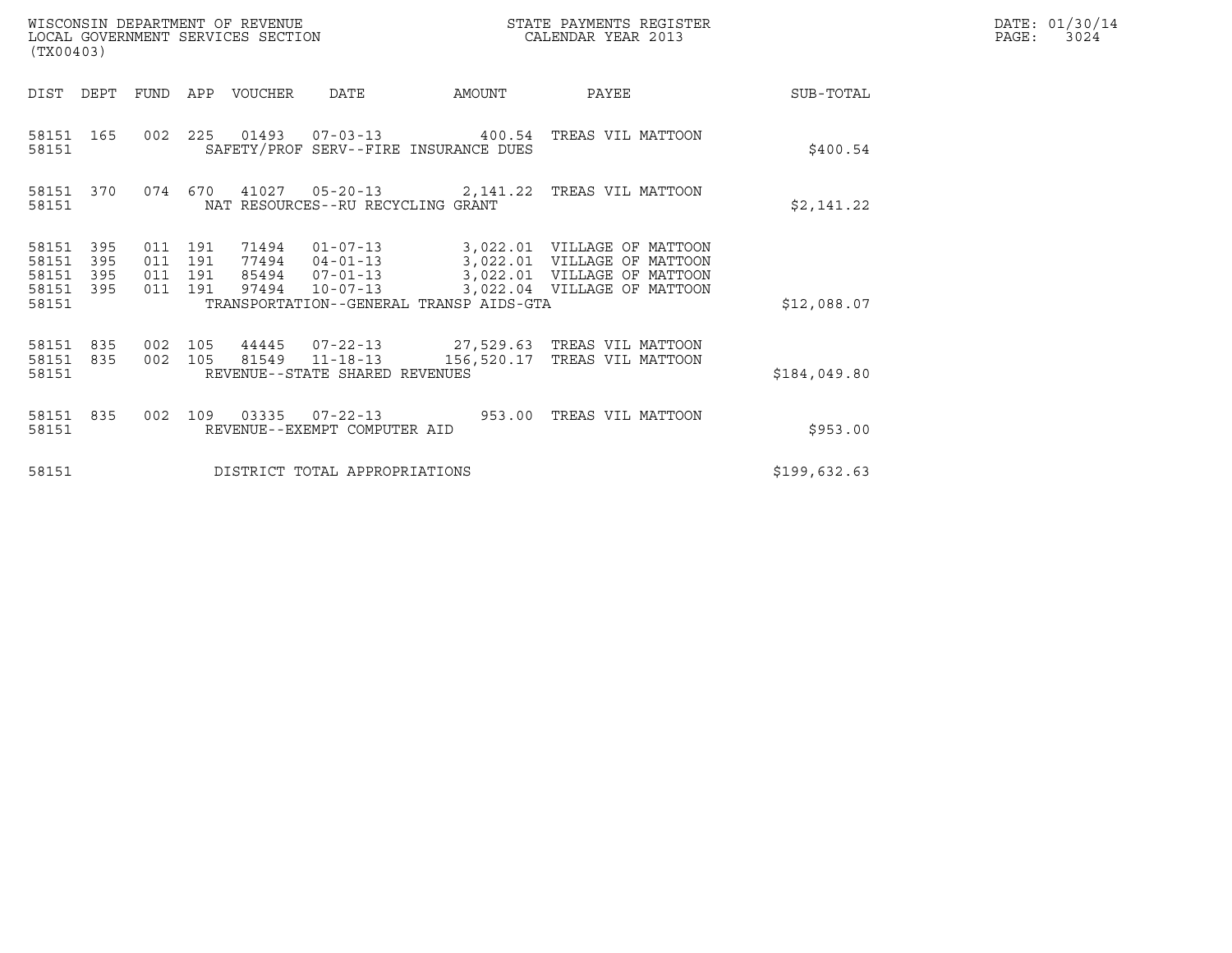|                | (TX00403)                                  |         |                                          |                            |                                                                    |                                                                                                                                                           |                                                       |              | DATE: 01/30/14<br>PAGE:<br>3025 |
|----------------|--------------------------------------------|---------|------------------------------------------|----------------------------|--------------------------------------------------------------------|-----------------------------------------------------------------------------------------------------------------------------------------------------------|-------------------------------------------------------|--------------|---------------------------------|
|                |                                            |         |                                          | DIST DEPT FUND APP VOUCHER | DATE                                                               | AMOUNT                                                                                                                                                    | PAYEE                                                 | SUB-TOTAL    |                                 |
| 58186          | 58186 165                                  |         |                                          |                            |                                                                    | 002  225  01494  07-03-13  1,007.47  TREAS VIL TIGERTON<br>SAFETY/PROF SERV--FIRE INSURANCE DUES                                                          |                                                       | \$1,007.47   |                                 |
|                |                                            |         |                                          | 58186 370 002 503 16064    |                                                                    | 02-06-13 150.78 TREAS VIL TIGERTON                                                                                                                        | TOWN SHARE 30.93                                      |              |                                 |
| 58186          |                                            |         |                                          |                            |                                                                    | NAT RESOURCES--AIDS IN LIEU OF TAXES                                                                                                                      |                                                       | \$150.78     |                                 |
| 58186          | 58186 370<br>58186 370<br>58186 370        | 012 576 | 012 576                                  | 02340                      | 02339   03-11-13<br>$03 - 11 - 13$                                 | 012 576 01272 12-26-13 4,691.35 TREAS VIL TIGERTON<br>8,000.00 TREAS VIL TIGERTON<br>NAT RESOURCES--ALL-TERRAIN VEHICLE TRAIL                             | 26,250.00 TREAS VIL TIGERTON                          | \$38,941.35  |                                 |
| 58186          | 58186 370<br>58186 370                     |         |                                          |                            |                                                                    | 012 577 02260 03-05-13 3,604.25 TREAS VIL TIGERTON<br>012 577 02373 03-18-13 4,099.32 TREAS VIL TIGERTON<br>NAT RESOURCES--ALL-TERRAIN VEHICLE TRAIL      |                                                       | \$7,703.57   |                                 |
| 58186          | 58186 370                                  |         |                                          |                            | NAT RESOURCES--RU RECYCLING GRANT                                  | 074 670 41028 05-20-13 1,226.06 TREAS VIL TIGERTON                                                                                                        |                                                       | \$1,226.06   |                                 |
| 58186<br>58186 | 58186 395<br>395<br>58186 395<br>58186 395 |         | 011 191<br>011 191<br>011 191<br>011 191 | 97495                      | 77495 04-01-13<br>85495 07-01-13<br>$10 - 07 - 13$                 | 71495  01-07-13  10,804.74  TREAS VIL TIGERTON<br>10,804.74 TREAS VIL TIGERTON<br>10,804.74 TREAS VIL TIGERTON<br>TRANSPORTATION--GENERAL TRANSP AIDS-GTA | 10,804.77 TREAS VIL TIGERTON                          | \$43,218.99  |                                 |
| 58186          | 58186 435                                  |         |                                          |                            | 005 162 01HSD 09-03-13                                             | HS--AMBULANCE FUNDING ASSISTANCE GRANTS                                                                                                                   | 4,812.27 TREAS VIL TIGERTON                           | \$4,812.27   |                                 |
| 58186          | 58186 435                                  |         |                                          |                            |                                                                    | 005 163 01LGS 11-18-13 11,700.00 TIGERTON AREA AMBULANCE<br>HS--PREPAID MEDICAL TRANSPORT REIMBURSE                                                       |                                                       | \$11,700.00  |                                 |
| 58186          | 58186 455                                  |         |                                          |                            | 002 231 00582 02-15-13<br>JUSTICE--LAW ENFORCEMENT TRAINING        | 320.00 TREAS VIL TIGERTON                                                                                                                                 |                                                       | \$320.00     |                                 |
| 58186          | 58186 835<br>58186 835                     |         | 002 105<br>002 105                       | 44446<br>81550             | $07 - 22 - 13$<br>$11 - 18 - 13$<br>REVENUE--STATE SHARED REVENUES | 55,698.38 TREAS VIL TIGERTON<br>303,924.14 TREAS VIL TIGERTON                                                                                             |                                                       | \$359,622.52 |                                 |
| 58186          | 58186 835<br>58186 835                     |         | 002 109<br>002 109                       | 03336<br>05305             | $07 - 22 - 13$<br>$07 - 22 - 13$<br>REVENUE--EXEMPT COMPUTER AID   |                                                                                                                                                           | 88.00 TREAS VIL TIGERTON<br>582.00 TREAS VIL TIGERTON | \$670.00     |                                 |
|                | 58186 835                                  |         |                                          | 021 363 35873              | $03 - 25 - 13$                                                     |                                                                                                                                                           | 1,313.95 TREAS VIL TIGERTON                           |              |                                 |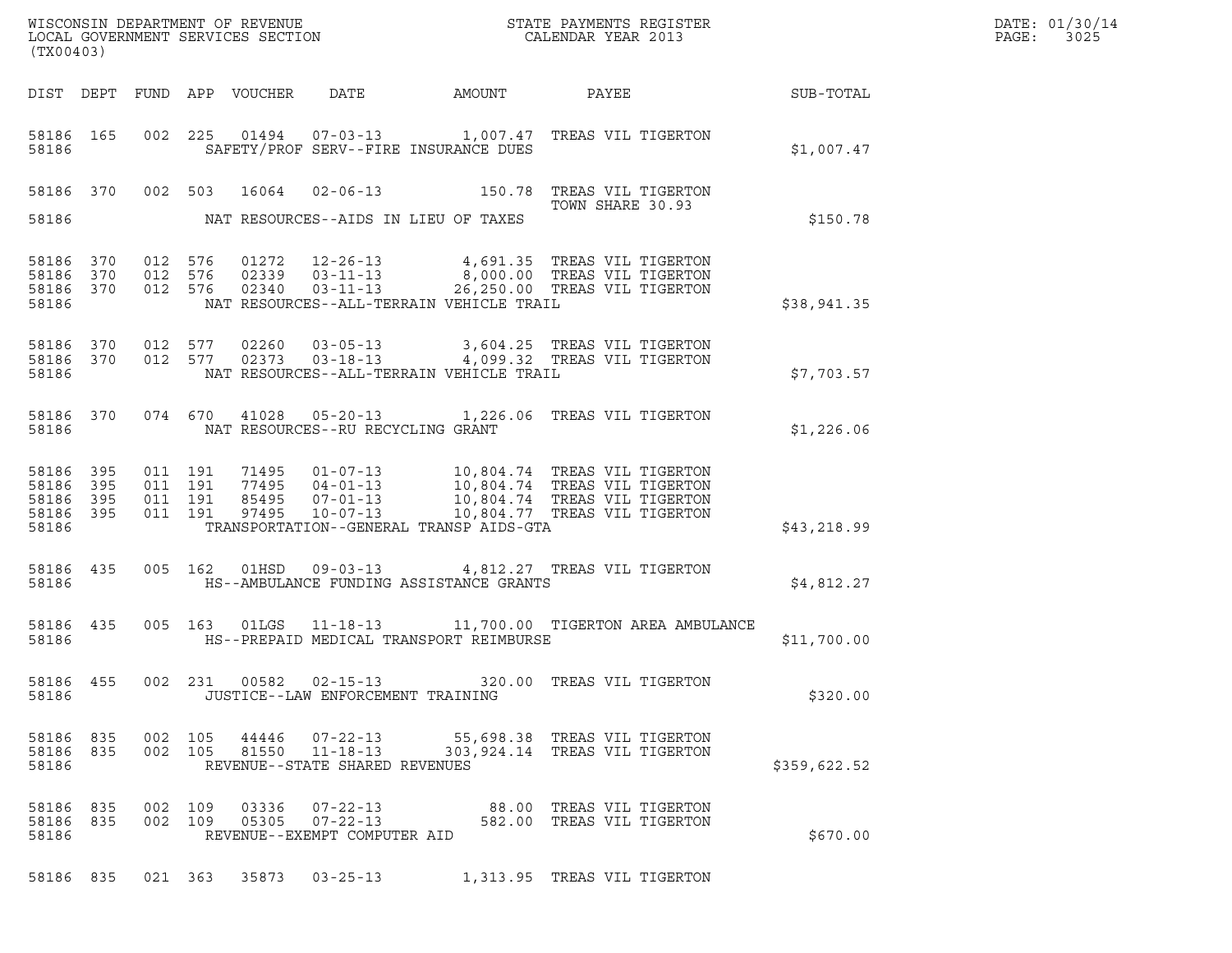| (TX00403) |                                         |      |     | WISCONSIN DEPARTMENT OF REVENUE<br>LOCAL GOVERNMENT SERVICES SECTION |                               | STATE PAYMENTS REGISTER<br>CALENDAR YEAR 2013 |       |              | PAGE: | DATE: 01/30/14<br>3026 |
|-----------|-----------------------------------------|------|-----|----------------------------------------------------------------------|-------------------------------|-----------------------------------------------|-------|--------------|-------|------------------------|
| DIST      | DEPT                                    | FUND | APP | <b>VOUCHER</b>                                                       | DATE                          | AMOUNT                                        | PAYEE | SUB-TOTAL    |       |                        |
| 58186     | \$1,313.95<br>REVENUE--LOTTERY CREDIT - |      |     |                                                                      |                               |                                               |       |              |       |                        |
| 58186     |                                         |      |     |                                                                      | DISTRICT TOTAL APPROPRIATIONS |                                               |       | \$470,686.96 |       |                        |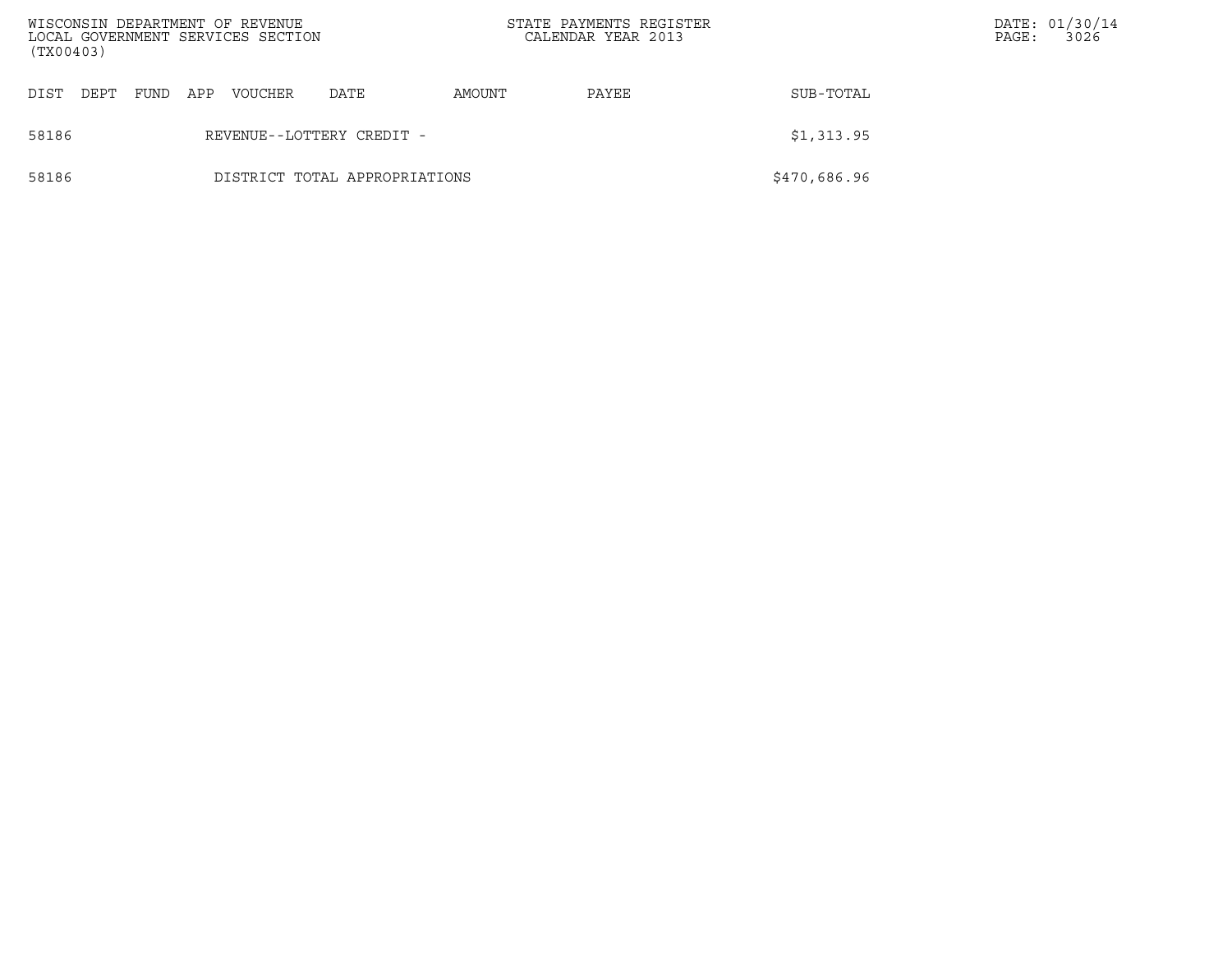| (TX00403)                                    |           |                               |         |                                                                                              |                                         | WISCONSIN DEPARTMENT OF REVENUE<br>LOCAL GOVERNMENT SERVICES SECTION<br>CALENDAR YEAR 2013                                                                                                                       |               | DATE: 01/30/14<br>PAGE: 3027 |
|----------------------------------------------|-----------|-------------------------------|---------|----------------------------------------------------------------------------------------------|-----------------------------------------|------------------------------------------------------------------------------------------------------------------------------------------------------------------------------------------------------------------|---------------|------------------------------|
|                                              |           |                               |         |                                                                                              |                                         | DIST DEPT FUND APP VOUCHER DATE AMOUNT PAYEE THE SUB-TOTAL                                                                                                                                                       |               |                              |
| 58191 165<br>58191                           |           | 002 225                       |         |                                                                                              | SAFETY/PROF SERV--FIRE INSURANCE DUES   |                                                                                                                                                                                                                  | \$1,820.66    |                              |
|                                              |           |                               |         |                                                                                              |                                         | 58191 370 002 503 16065 02-06-13 157.11 TREAS VIL WITTENBERG<br>TOWN SHARE 35.73                                                                                                                                 |               |                              |
| 58191                                        |           |                               |         |                                                                                              | NAT RESOURCES--AIDS IN LIEU OF TAXES    |                                                                                                                                                                                                                  | \$157.11      |                              |
| 58191                                        |           |                               |         | NAT RESOURCES--RU RECYCLING GRANT                                                            |                                         | 58191 370 074 670 41029 05-20-13 707.28 TREAS VIL WITTENBERG                                                                                                                                                     | \$707.28      |                              |
| 58191 395<br>58191 395<br>58191 395<br>58191 | 58191 395 | 011 191<br>011 191<br>011 191 | 011 191 |                                                                                              | TRANSPORTATION--GENERAL TRANSP AIDS-GTA | 71496  01-07-13  10,412.65  VILLAGE OF WITTENBERG<br>77496  04-01-13  10,412.65  VILLAGE OF WITTENBERG<br>85496  07-01-13  10,412.65  VILLAGE OF WITTENBERG<br>97496  10-07-13  10,412.66  VILLAGE OF WITTENBERG | \$41,650.61   |                              |
|                                              | 58191     |                               |         |                                                                                              | HS--AMBULANCE FUNDING ASSISTANCE GRANTS | 58191 435 005 162 01HSD 09-03-13 4,774.62 VILLAGE WITTENBERG                                                                                                                                                     | \$4,774.62    |                              |
|                                              |           |                               |         | 58191 DOA--HOUSING ASSISTANCE GRANTS                                                         |                                         | 58191 505 002 743 01395 09-06-13 149,029.02 TREAS VIL WITTENBERG                                                                                                                                                 | \$149,029.02  |                              |
| 58191                                        | 58191 835 |                               |         | 58191 835 002 105 44447 07-22-13<br>002 105 81551 11-18-13<br>REVENUE--STATE SHARED REVENUES |                                         | 47,541.14 TREAS VIL WITTENBERG<br>269,399.77 TREAS VIL WITTENBERG                                                                                                                                                | \$316,940.91  |                              |
| 58191                                        | 58191 835 | 58191 835 002 109             |         | REVENUE--EXEMPT COMPUTER AID                                                                 |                                         | 002 109 03337 07-22-13 913.00 TREAS VIL WITTENBERG<br>002 109 05306 07-22-13 1,210.00 TREAS VIL WITTENBERG                                                                                                       | \$2,123.00    |                              |
| 58191                                        | 58191 835 |                               |         | REVENUE--LOTTERY CREDIT -                                                                    |                                         | 021 363 35874 03-25-13 1,042.80 TREAS VIL WITTENBERG                                                                                                                                                             | \$1,042.80    |                              |
| 58191                                        |           |                               |         | DISTRICT TOTAL APPROPRIATIONS                                                                |                                         |                                                                                                                                                                                                                  | \$518, 246.01 |                              |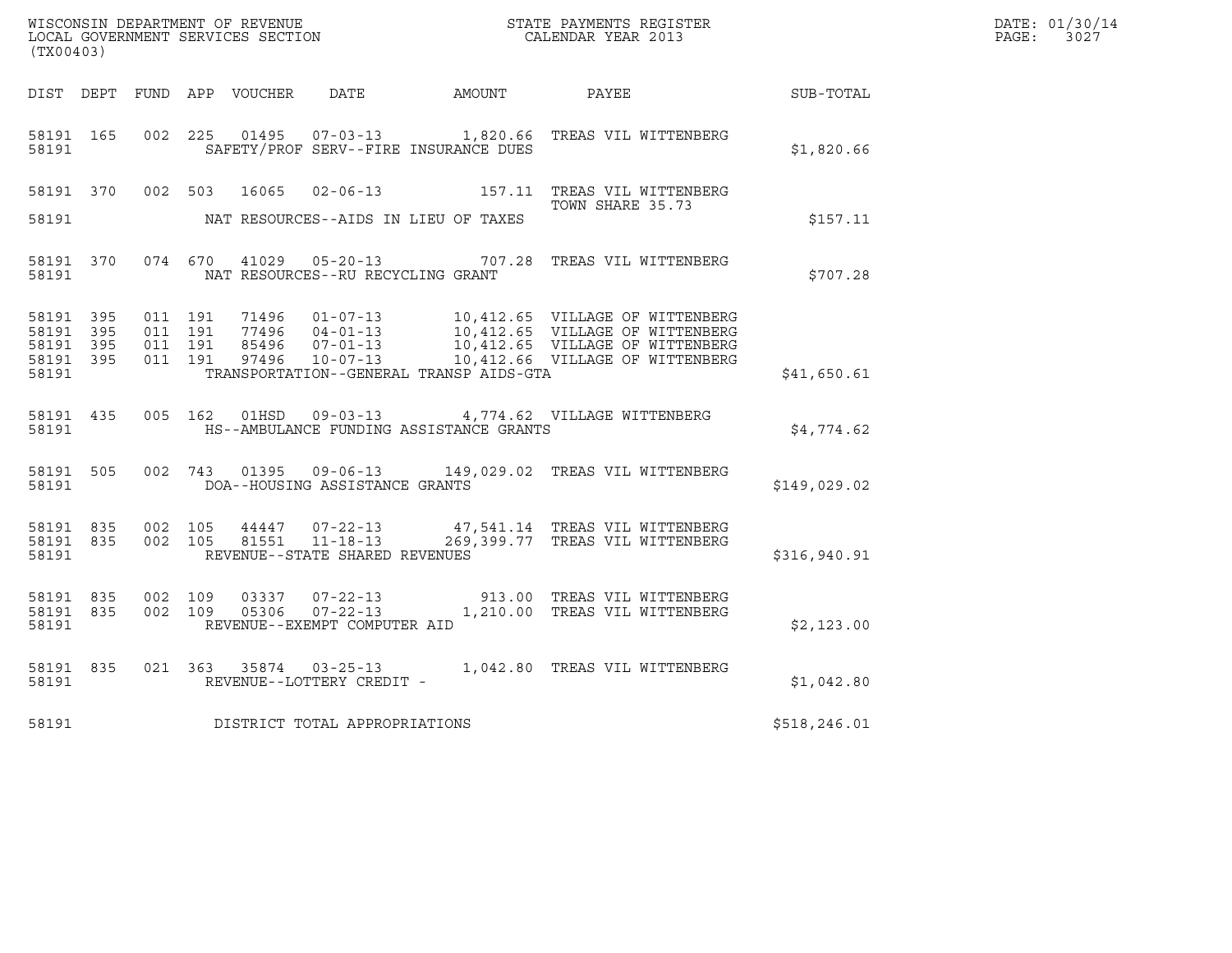| (TX00403)                                                                    |                                   |                                                           |                          |                                                             |                                                                                                                            |                                                                                      |                                                                                                                                                                                                  |                  | DATE: 01/30/14<br>$\mathtt{PAGE:}$<br>3028 |
|------------------------------------------------------------------------------|-----------------------------------|-----------------------------------------------------------|--------------------------|-------------------------------------------------------------|----------------------------------------------------------------------------------------------------------------------------|--------------------------------------------------------------------------------------|--------------------------------------------------------------------------------------------------------------------------------------------------------------------------------------------------|------------------|--------------------------------------------|
|                                                                              |                                   |                                                           |                          | DIST DEPT FUND APP VOUCHER                                  | DATE                                                                                                                       | AMOUNT                                                                               | PAYEE                                                                                                                                                                                            | <b>SUB-TOTAL</b> |                                            |
| 58281                                                                        | 58281 165                         |                                                           |                          |                                                             |                                                                                                                            | SAFETY/PROF SERV--FIRE INSURANCE DUES                                                | 002 225 01496 07-03-13 20,057.93 TREAS CITY SHAWANO                                                                                                                                              | \$20,057.93      |                                            |
| 58281                                                                        |                                   | 58281 370 002 503                                         |                          |                                                             |                                                                                                                            | NAT RESOURCES--AIDS IN LIEU OF TAXES                                                 | 16066  02-06-13  9,901.06  TREAS CITY SHAWANO<br><b>TOWN SHARE 3331.17</b>                                                                                                                       | \$9,901.06       |                                            |
| 58281 370<br>58281                                                           |                                   |                                                           |                          |                                                             |                                                                                                                            | NAT RESOURCES--RECREATION RESOURCE-FED                                               | 012 583 02770 04-23-13 1,171.95 SHAWANO AREA FIRE DEPARTM                                                                                                                                        | \$1,171.95       |                                            |
| 58281                                                                        | 58281 370                         |                                                           |                          |                                                             | NAT RESOURCES--RU RECYCLING GRANT                                                                                          |                                                                                      | 074 670 41030 05-20-13 28,505.81 TREAS CITY SHAWANO                                                                                                                                              | \$28,505.81      |                                            |
| 58281<br>58281 395<br>58281<br>58281 395<br>58281                            | 395<br>395                        | 011 162<br>011 162<br>011 162<br>011 162                  |                          |                                                             |                                                                                                                            | TRANSPORTATION--CONNECTING HIGHWAY AIDS                                              | 72096  01-07-13  23,568.00 TREAS CITY SHAWANO<br>78096  04-01-13  23,568.00 TREAS CITY SHAWANO<br>86096  07-01-13  23,568.00 TREAS CITY SHAWANO<br>98096  10-07-13  23,568.03 TREAS CITY SHAWANO | \$94,272.03      |                                            |
| 58281 395<br>58281<br>58281 395<br>58281 395<br>58281                        | 395                               | 011 177<br>011 177<br>011 177<br>011 177                  |                          |                                                             | TRANSPORTATION--TRANSIT AID                                                                                                |                                                                                      | 00058 12-30-13 11,521.00 TREAS CITY SHAWANO<br>80058 06-14-13 19,202.00 TREAS CITY SHAWANO<br>88058 07-08-13 19,202.00 TREAS CITY SHAWANO<br>92058 09-30-13 19,202.00 TREAS CITY SHAWANO         | \$69,127.00      |                                            |
| 58281 395<br>58281 395<br>58281 395<br>58281                                 |                                   | 011 182<br>011 182<br>011 182                             |                          | 66945<br>95504                                              | $03 - 04 - 13$<br>84949 08-21-13                                                                                           | TRANSPORTATION--TRANSIT AIDS-FEDERAL                                                 | 03-04-13 23,071.00 TREAS CITY SHAWANO<br>08-21-13 48,118.00 TREAS CITY SHAWANO<br>11-27-13 24,335.00 TREAS CITY SHAWANO                                                                          | \$95,524.00      |                                            |
| 58281 395<br>58281 395<br>58281<br>58281<br>58281<br>58281<br>58281<br>58281 | 395<br>395<br>395<br>395<br>- 395 | 011 185<br>011 185<br>011<br>011<br>011<br>011<br>011 185 | 185<br>185<br>185<br>185 | 72336<br>74405<br>74405<br>74405<br>77014<br>93737<br>94622 | $04 - 22 - 13$<br>$05 - 13 - 13$<br>$05 - 13 - 13$<br>$05 - 13 - 13$<br>$06 - 10 - 13$<br>$11 - 12 - 13$<br>$11 - 18 - 13$ | 1,155.75<br>1,407.00<br>603.00<br>4,045.13<br>TRANSPORTATION--HIGHWAY SAFETY-FEDERAL | 1,005.00 TREAS CITY SHAWANO<br>904.50 TREAS CITY SHAWANO<br>TREAS CITY SHAWANO<br>TREAS CITY SHAWANO<br>TREAS CITY SHAWANO<br>1,206.00 TREAS CITY SHAWANO<br>TREAS CITY SHAWANO                  | \$10,326.38      |                                            |
| 58281<br>58281<br>58281<br>58281<br>58281                                    | 395<br>395<br>395<br>395          | 011 191<br>011 191<br>011<br>011 191                      | 191                      | 71497<br>77497<br>85497<br>97497                            | $01 - 07 - 13$<br>$04 - 01 - 13$<br>$07 - 01 - 13$<br>$10 - 07 - 13$                                                       | 122,100.09<br>122,100.09<br>122,100.09<br>TRANSPORTATION--GENERAL TRANSP AIDS-GTA    | TREAS CITY SHAWANO<br>TREAS CITY SHAWANO<br>TREAS CITY SHAWANO<br>122,100.12 TREAS CITY SHAWANO                                                                                                  | \$488,400.39     |                                            |
| 58281 435                                                                    |                                   | 005 162                                                   |                          | 01HSD                                                       | $09 - 03 - 13$                                                                                                             |                                                                                      | 6,951.41 TREAS CITY SHAWANO                                                                                                                                                                      |                  |                                            |